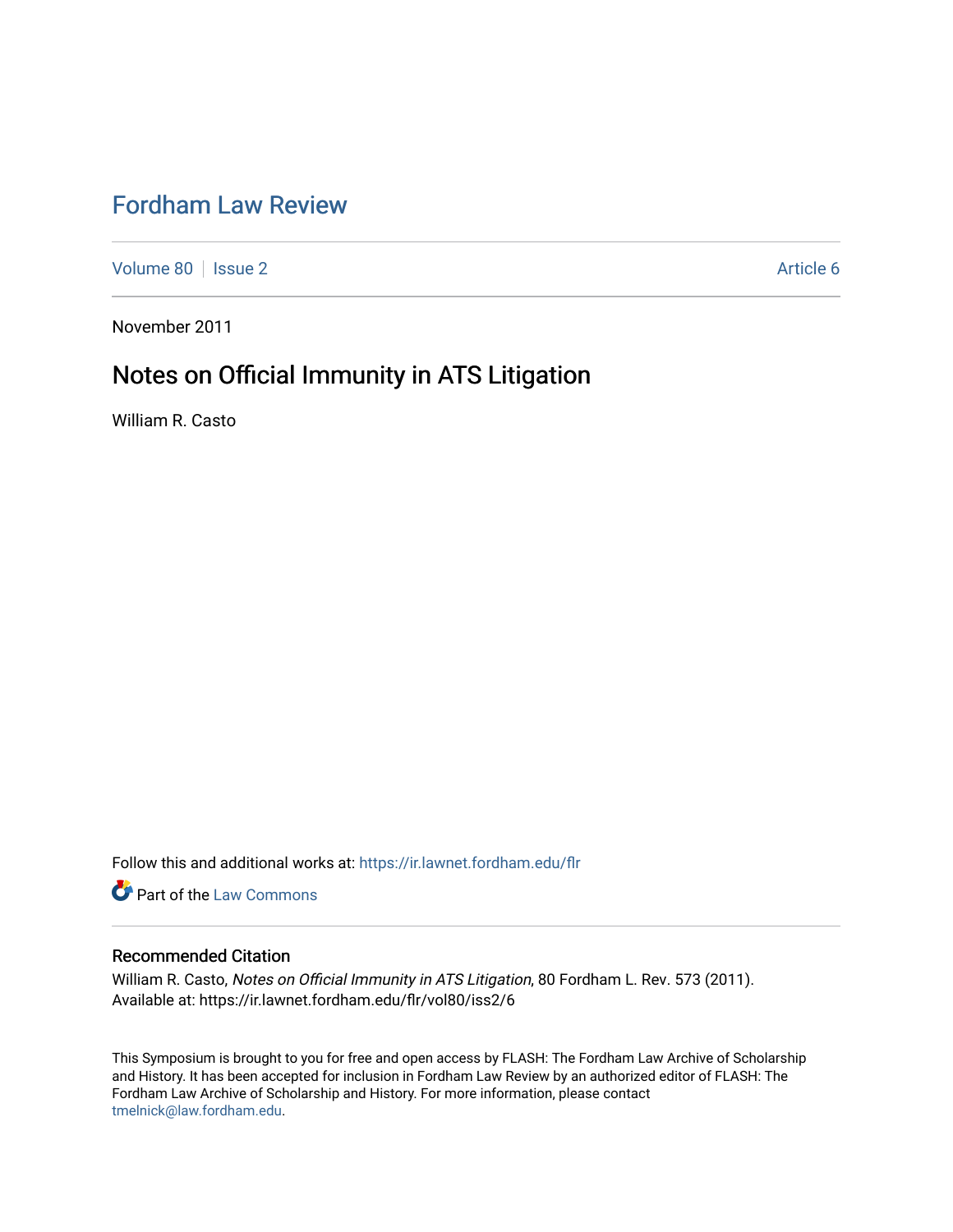# **NOTES ON OFFICIAL IMMUNITY IN ATS LITIGATION**

#### *William R. Casto*[\\*](#page-1-0)

#### <span id="page-1-7"></span>**INTRODUCTION**

In *Samantar v. Yousuf*,<sup>[1](#page-1-1)</sup> the U.S. Supreme Court held that foreign officials sued under the Alien Tort Statute<sup>[2](#page-1-2)</sup> (ATS) are not the same as a foreign state and are not entitled to the protection of the Foreign Sovereign Immunity  $Act^3$  $Act^3$  (FSIA). The Court, however, left open the possibility that the officials might nevertheless be entitled to some form of "immunity under the common law."<sup>[4](#page-1-4)</sup> Now the lower courts, and eventually the Supreme Court, will have to grapple with this yet-to-be-defined defense. The present Article suggests some considerations that may be of value in creating a federal common law immunity for foreign officials in ATS litigation.<sup>[5](#page-1-5)</sup>

<span id="page-1-6"></span>The issue of foreign official immunity in ATS litigation arises in the context of an unusual hybrid tort action. The norm that regulates the defendant's conduct comes from international law, which is a peculiar

1. 130 S. Ct. 2278 (2010).

3*. Id.* §§ 1330, 1602.

4*. Samantar*, 130 S. Ct. at 2292–93.

<span id="page-1-5"></span><span id="page-1-4"></span><span id="page-1-3"></span><span id="page-1-2"></span>5. As a technical matter, ATS litigation is a misnomer. The ATS is jurisdictional and "'does not create a . . . cause of action." Sosa v. Alvarez-Machain, 542 U.S. 692, 713 (2004) (quoting William R. Casto, *The Federal Courts' Protective Jurisdiction over Torts Committed in Violation of the Law of Nations*, 18 CONN. L. REV. 467, 479–80 (1986)); *accord id.* at 743 (Scalia, J., concurring). Instead, ATS litigation involves a highly specialized tort in which the "norm [to be] enforced . . . comes from international law," which is a peculiar form of federal common law, and the remedy and many other aspects of the cause of action come from ordinary federal domestic law. *See* William R. Casto, *The New Federal Common Law of Tort Remedies for Violations of International Law*, 37 RUTGERS L.J. 635, 639 (2006) [hereinafter Casto, *Common Law*]. Although the ATS is limited to aliens, an American tortured or enslaved in a foreign government by foreign officials surely would be entitled to the same cause of action, and the federal court's subject matter jurisdiction would be available under the general federal question statute. *Id.* at 664– 65. Moreover, some ATS litigation by aliens has no direct relation whatsoever to the ATS because Congress has codified and expanded the common law cause of action in the Torture Victim Protection Act of 1991. 28 U.S.C. § 1350 note (TVPA). Unless otherwise limited, the present Article uses the phrase "ATS litigation" to refer to TVPA actions and to all hybrid domestic tort actions in which the norm that the defendant is alleged to have violated comes from international law and the private remedy comes from domestic federal common law.

<span id="page-1-1"></span><span id="page-1-0"></span><sup>\*</sup> Paul Whitfield Horn Professor, Texas Tech University. I wish to thank Professors Bryan Camp, Chimène Keitner, Richard Murphy, and Ingrid Wuerth for their comments and assistance regarding the present Article.

<sup>2.</sup> 28 U.S.C. § 1350 (2006).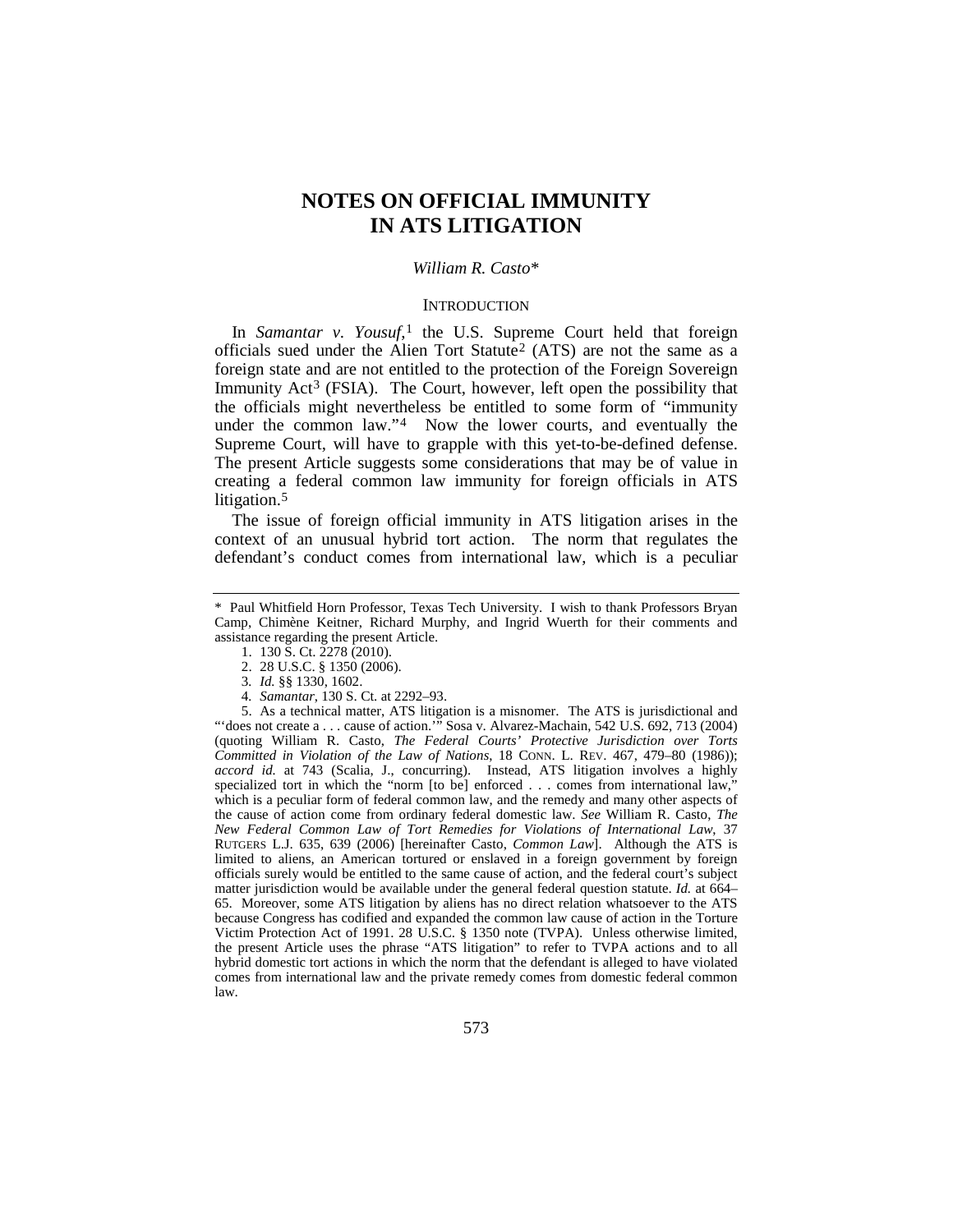<span id="page-2-0"></span>species of federal common law.<sup>6</sup> On the other hand, the availability of the remedy and many related issues are creatures of ordinary<sup>7</sup> domestic common law.[8](#page-2-3) Given that the doctrine of foreign official immunity operates as a defense to a federal cause of action, the defense clearly is an issue of federal, not state, law. Moreover, the defense has such clear foreign policy implications that the issue would be federal in any event.[9](#page-2-4)

<span id="page-2-10"></span>In creating the federal common law of foreign official immunity, judges will encounter a number of linguistic pitfalls that may confuse the decisionmaking process. One of these is jurisprudential. Over the years, American lawyers' understanding of the common law has experienced a radical change. In discussing foreign official immunity for the twenty-first century, there is a tendency for advocates and even courts to use an imagery based upon a natural law understanding of the common law that has long since been abandoned. The present Article begins with a discussion of this particular linguistic pitfall.[10](#page-2-5)

Then the Article briefly notes the many meanings of the word "immunity."[11](#page-2-6) There is a tendency—again among advocates—to use precedent involving one type of immunity to establish the appropriate parameters of a significantly different type of immunity.<sup>[12](#page-2-7)</sup> The inevitable result is irritation and confusion.

Narrowing the immunity to the more precise issue of government officers' tort liability for official misconduct does not eliminate the linguistic problems. There is significant confusion regarding determinations of whether an ATS defendant has acted in an official capacity. [13](#page-2-8) Fortunately, Congress's enactment of the Torture Victim Protection Act of 1991 (TVPA) has provided clear guidance on this issue.<sup>[14](#page-2-9)</sup> In addition to the conundrum of official capacity, the existence of a fully elaborated federal common law system of official immunity in constitutional tort litigation may become a source of confusion. Despite the superficial similarity of labels, this system of official immunity for

<span id="page-2-1"></span><sup>6</sup>*. See* Casto, *Common Law*, *supra* note [5,](#page-1-6) at 641–42. International law is a peculiar species of federal common law because the federal courts lack legislative authority to make international law. No single nation has the power to create or modify international law. Therefore, American lawyers' positivist faith that judges legislate the common law does not work in this very narrow area. Instead, the courts seek to discover existing international law using all of the traditional resources of international law.

<span id="page-2-2"></span><sup>7.</sup> Ordinary in the sense that federal courts have authority to legislate rules rather than find them in international law. *See supra* not[e 6.](#page-2-0)

<span id="page-2-3"></span><sup>8</sup>*. See* William R. Casto, *Regulating the New Privateers of the Twenty-First Century*, 37 RUTGERS L. REV. 671, 694–99 (2006). *See generally* Casto, *Common Law*, *supra* not[e 5.](#page-1-6)

<span id="page-2-6"></span><span id="page-2-5"></span><span id="page-2-4"></span><sup>9</sup>*. See* Banco Nacional de Cuba v. Sabbatino, 376 U.S. 398, 467–68 (1964) (White, J., dissenting); *see also* Alfred Hill, *The Law-Making Power of the Federal Courts: Constitutional Preemption*, 67 COLUM. L. REV. 1024, 1042–44 (1967). For a recent and superb analysis, see Ingrid Wuerth, *Foreign Official Immunity Determinations in U.S. Courts: The Case Against the State Department*, 51 VA. J. INT'L L. 915, 954–57 (2011).

<sup>10</sup>*. See infra* note[s 23](#page-3-0)[–45](#page-7-0) and accompanying text.

<sup>11</sup>*. See infra* not[e 51](#page-8-0) and accompanying text.

<span id="page-2-8"></span><span id="page-2-7"></span><sup>12</sup>*. See infra* note[s 38,](#page-5-0) [64](#page-9-0) and accompanying text.

<sup>13</sup>*. See infra* note[s 59](#page-9-1)[–89](#page-14-0) and accompanying text.

<span id="page-2-9"></span><sup>14</sup>*. See infra* note[s 89,](#page-14-0) [149](#page-24-0)[–162](#page-26-0) and accompanying text.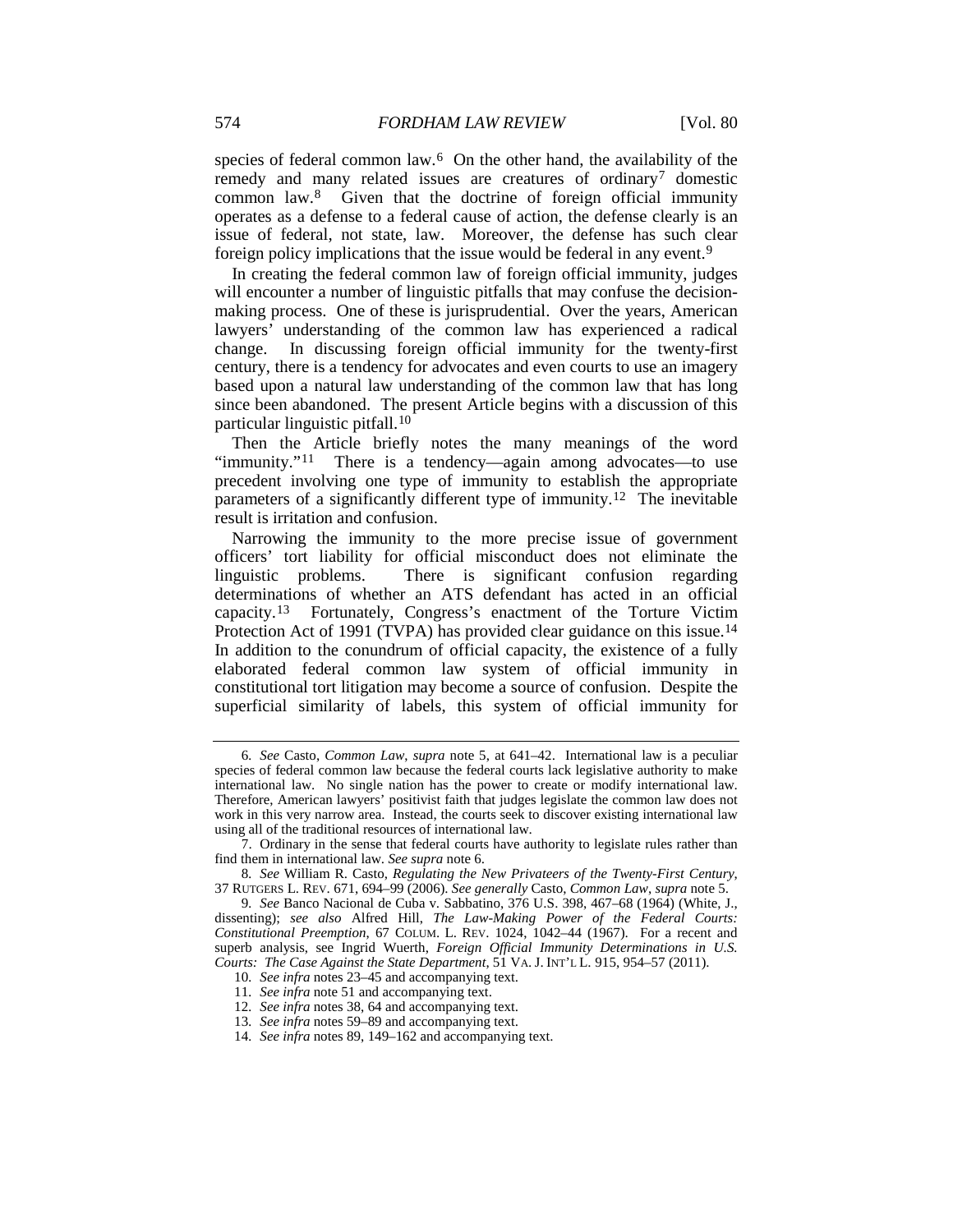domestic misconduct has little or no relevance to foreign official immunity.<sup>[15](#page-3-1)</sup>

The Article concludes by explaining that the defense of foreign official immunity inevitably will involve the weighing and balancing of a number of factors.[16](#page-3-2) These factors include input from a defendant officer's government, input from the executive branch, the plaintiff's nationality, whether the alleged tort took place during military operations, and others.<sup>[17](#page-3-3)</sup>

<span id="page-3-12"></span><span id="page-3-11"></span>Finally, when judges confer to decide the scope of foreign official immunity, there will be an elephant<sup>[18](#page-3-4)</sup> in the room. Modern ATS litigation stems from *Filartiga v. Pena-Irala*,[19](#page-3-5) in which a federal court held that a Paraguayan police chief who tortured to death a fellow citizen in Paraguay was subject to tort liability for violating the international law against torture.[20](#page-3-6) At some level, *Filartiga* is in conflict with the United States government's subsequent formal embrace of torture as an appropriate tool for implementing official policy. This conflict presents federal judges with an unsavory dilemma. Should a foreign torturer be treated the same way as an American torturer? Some judges may be inclined to protect an American torturer from personal liability to the extent that the American was only following orders. If so, these judges may feel obliged to extend similar protections to foreign torturers. The present Article suggests that under our domestic law, though not international law, there are significant distinctions between the tort liability of domestic and foreign torturers.[21](#page-3-7)

### I. CONFUSION AND FALSE STARTS

# <span id="page-3-0"></span>*A. The Common Law*

The *Samantar* Court's reference to foreign official "immunity under the common law"[22](#page-3-8) can be grammatically confusing because, for American lawyers, the notion of free-standing, amorphous common law no longer exists. There was a time when we spoke of the common law as a general body of law inherent in nature.<sup>[23](#page-3-9)</sup> This natural law vision, however, has long since been supplanted by legal positivism.<sup>[24](#page-3-10)</sup> Today the common law

<span id="page-3-1"></span><sup>15</sup>*. See infra* notes [90](#page-14-1)[–108](#page-16-0) and accompanying text.

<sup>16</sup>*. See infra* note[s 168](#page-28-0)[–180](#page-31-0) and accompanying text.

<sup>17</sup>*. See infra* note[s 168](#page-28-0)[–180](#page-31-0) and accompanying text.

<sup>18.</sup> The pun is intended.

<sup>19.</sup> 630 F.2d 876 (2d Cir. 1980).

<sup>20</sup>*. Id.* at 878.

<sup>21</sup>*. See infra* note[s 123](#page-20-0)[–137](#page-22-0) and accompanying text.

<span id="page-3-8"></span><span id="page-3-7"></span><span id="page-3-6"></span><span id="page-3-5"></span><span id="page-3-4"></span><span id="page-3-3"></span><span id="page-3-2"></span><sup>22</sup>*.* Samantar v. Yousuf, 130 S. Ct. 2278, 2292–93; *see supra* note [4](#page-1-7) and accompanying text.

<span id="page-3-9"></span><sup>23</sup>*. See* William R. Casto, *The* Erie *Doctrine and the Structure of Constitutional Revolutions*, 62 TUL. L. REV. 907, 907–08 (1988).

<span id="page-3-10"></span><sup>24.</sup> This Article uses a somewhat narrow concept of legal positivism that is limited to the simple idea that common law rules are legislated by judges. The idea originated with Jeremy Bentham and John Austin. See JOHN AUSTIN, THE PROVINCE OF JURISPRUDENCE DETERMINED (1st ed. 1832); Jeremy Bentham, *Truth Versus Ashhurst*, *in* 5 THE WORKS OF JEREMY BENTHAM 233, 235 (John Bowring ed., 1843); *see also* WILFRID E. RUMBLE, THE THOUGHT OF JOHN AUSTIN: JURISPRUDENCE, COLONIAL REFORM, AND THE BRITISH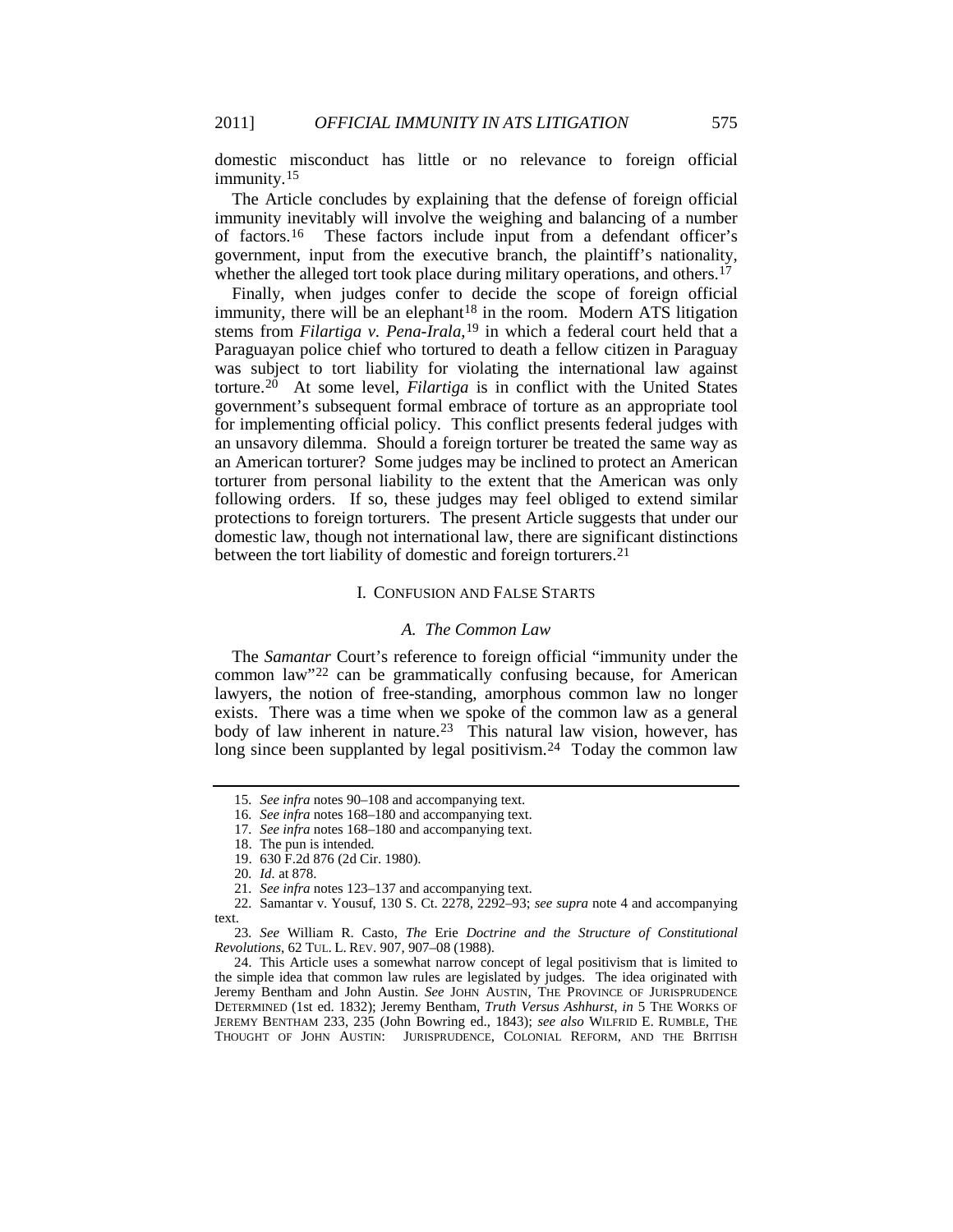is simply a label that refers to legal rules and principles that judges legislate. This positivist understanding of common law has held sway in the United States at least since *Erie Railroad Co. v. Tompkins*[.25](#page-4-0) The Supreme Court in *Sosa v. Alvarez-Machain*[26](#page-4-1) noted with specific reference to ATS litigation that the common law is "made or created" by judges.[27](#page-4-2)

In the judicial legislative mill, the most important grist is found in prior judicial decisions. Many, maybe most, common law rules may therefore be described as preexisting rules found in judicial precedent. Sometimes, however, judges are called upon to apply common law rules for which there is no controlling precedent. In this situation, the judges must legislate a rule founded upon complex considerations of common sense and public policy.

<span id="page-4-7"></span>Two recent and thoughtful analyses of official immunity flirt with the old natural law vision of the common law. Professors Bradley and Goldsmith begin their analysis with a flat statement that "at common law in both Great Britain and the United States, suits against foreign officials for their official acts were considered suits against the foreign state and thus were subject to the state's immunity."[28](#page-4-3) Likewise, the executive branch's amicus brief in *Samantar*, signed by the Attorney General and the State Department Legal Adviser, notes that in enacting the FSIA, "Congress thus assumed that *existing law would continue* to govern the immunity of those officials."[29](#page-4-4) Presumably this diction referring to a preexisting common law of official immunity is simply a matter of advocacy rather than a conscious invocation of the archaic, natural law vision of the common law. In what must be dismissed as sloppy writing, courts have also indulged the anachronistic notion that common law rules of decision may exist in a vacuum devoid of mandatory precedent.[30](#page-4-5)

<span id="page-4-6"></span>Because the common law is a system of rules and principles legislated by courts, its rules of decision cannot exist until the courts have so legislated. Therefore, any claim of a pre-existing common law rule of official

CONSTITUTION 109–43 (1985). The story of the legal profession's shift from a natural law vision of the common law to a legal positivist vision is told in some detail in Casto, *supra* not[e 23.](#page-3-0)

<sup>25.</sup> 304 U.S. 64 (1938).

<sup>26.</sup> 542 U.S. 692 (2004).

<span id="page-4-2"></span><span id="page-4-1"></span><span id="page-4-0"></span><sup>27</sup>*. Id.* at 725; *see also id.* at 729 ("[W]e now tend to understand common law not as a discoverable reflection of universal reason but, in a positivistic way, as a product of human choice.").

<span id="page-4-3"></span><sup>28.</sup> Curtis A. Bradley & Jack L. Goldsmith, *Foreign Sovereign Immunity and Domestic Officer Suits*, 13 GREEN BAG 2D 137, 141 (2010). *But see* Chimène I. Keitner, *Officially Immune? A Response to Bradley and Goldsmith*, 36 YALE J. INT'L L. ONLINE 1 (2010), http://www.yjil.org/docs/pub/o-36-keitner-officially-immune.pdf. Although I disagree with the professors' conclusions, they have provided an excellent analysis of the various considerations favoring a broad doctrine of foreign official immunity.

<span id="page-4-4"></span><sup>29.</sup> Brief for the United States as Amicus Curiae Supporting Affirmance at 19, Samantar v. Yousuf, 130 S. Ct. 2278 (2010) (No. 08-1555), 2010 WL 342031 [hereinafter Brief for the United States] (emphasis added); *see also id.* at 27 ("[O]fficials generally continue to enjoy immunity.").

<span id="page-4-5"></span><sup>30.</sup> For example, in *Matar v. Dichter*, 563 F.3d 9 (2d Cir. 2009), the court purported to apply a well-established common law rule of foreign official immunity without citing a single case involving official immunity.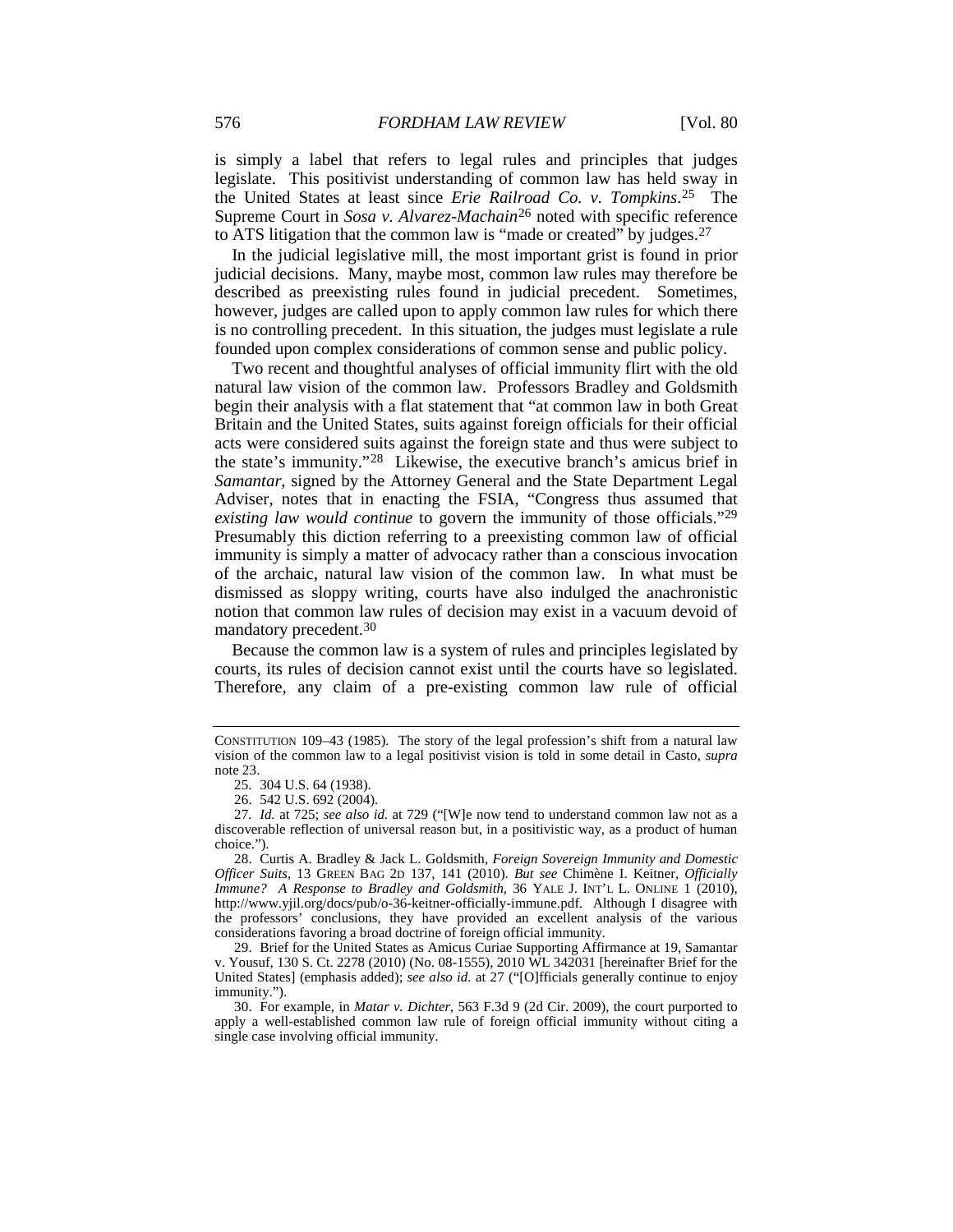immunity is merely wishful thinking unless based upon empirical evidence of judicial precedent. Unfortunately, after conducting a thorough search of actual judicial precedent, the government has been able to find only one decision directly on point: a lonely and unreported trial judge's opinion.<sup>[31](#page-5-1)</sup> The *Samantar* Court generously commented that the precedents are "few and far between."[32](#page-5-2) In the early 1960s, the American Law Institute (ALI) conducted a far ranging exploration of foreign relations law and found nothing to suggest the existence of a general common law doctrine of foreign official immunity.[33](#page-5-3) The 1965 *Restatement (Second) of the Foreign Relations Law of the United States* makes no mention of a general rule of foreign official immunity. In 1987, the ALI revisited the topic, and the resulting *Restatement* is also silent.[34](#page-5-4)

The government and Professors Bradley and Goldsmith cite a number of cases that they suggest are foreign official immunity cases, but the cases do not support the proposition for which they are proffered. The Supreme Court and the ALI agree that the immunity defenses of Heads of State and Consuls are *sui generis* and governed by rules unique to these particular officials.[35](#page-5-5) Although the government and the professors presumably agree,[36](#page-5-6) many of the cases that they cite fall into these *sui generis* categories.[37](#page-5-7) Act-of-State cases are also cited, but like the Head-of-State cases and the consul cases, the Act-of-State cases simply do not involve foreign official immunity.[38](#page-5-8)

<span id="page-5-0"></span>Professors Bradley and Goldsmith also cite two ancient Attorney General opinions and a smattering of English case law spread over a century and a half,<sup>[39](#page-5-9)</sup> but arcane Attorney General opinions from the eighteenth century

<span id="page-5-5"></span>35*. See Samantar*, 130 S. Ct. at 2285 n.6, 2289 n.12; RESTATEMENT (THIRD) OF THE FOREIGN RELATIONS LAW OF THE UNITED STATES §§ 464–465.

36. Brief for the United States, *supra* note [29,](#page-4-6) at 11 n.5 (Head of State).

<span id="page-5-1"></span><sup>31</sup>*. See* Greenspan v. Crosbie, No. 74 Civ. 4734, 1976 WL 841 (S.D.N.Y. Nov. 23, 1976).

<sup>32</sup>*. Samantar*, 130 S. Ct. at 2291.

<span id="page-5-3"></span><span id="page-5-2"></span><sup>33</sup>*. See* RESTATEMENT (SECOND) OF THE FOREIGN RELATIONS LAW OF THE UNITED STATES §§ 73–82 (1965). This *Restatement* included a provision that some suits against individual officers should be treated as the functional equivalent of a suit against the state and therefore subject to dismissal under the doctrine of foreign sovereign immunity. *Id.* § 66(f). This provision, however, was not an official immunity provision. *See infra* notes [110–](#page-17-0)[113](#page-17-1) and accompanying text.

<span id="page-5-4"></span><sup>34</sup>*. See* RESTATEMENT (THIRD) OF THE FOREIGN RELATIONS LAW OF THE UNITED STATES §§ 464–470 (1987).

<span id="page-5-7"></span><span id="page-5-6"></span><sup>37</sup>*. See id.* (citing Ye v. Zemin, 383 F.3d 620 (7th Cir. 2004)); *id.* at 12 n.6 (citing United States v. Noriega, 117 F.3d 1206 (11th Cir. 1997)); *id.* at 10–11 (citing Heaney v. Government of Spain, 445 F.2d 501, 504–06 (2d Cir. 1971); Waltier v. Thomson, 189 F. Supp. 319, 320–21 (S.D.N.Y. 1960)); *see also* Bradley & Goldsmith, *supra* note [28,](#page-4-7) at 144 (citing *Heaney*, 445 F.2d at 504; Lyders v. Lund, 32 F.2d 308, 309 (N.D. Cal. 1929)).

<span id="page-5-8"></span><sup>38.</sup> In *Samantar*, the Court noted that "the act of state doctrine is distinct from immunity." *Samantar*, 130 S. Ct. at 2290; *see* Chimène I. Keitner, *Annotated Brief of Professors of Public International Law and Comparative Law as Amici Curiae in Support of Respondents in* Samantar v. Yousuf, 15 LEWIS & CLARK L. REV. 609, 614–16 (2011).

<span id="page-5-9"></span><sup>39</sup>*. See* Bradley & Goldsmith, *supra* note [28,](#page-4-7) at 141–42; Keitner, *supra* note [28,](#page-4-7) at 11; Chimène I. Keitner, *The Common Law of Foreign Official Immunity*, 14 GREEN BAG 2D 61, 67–68 (2010).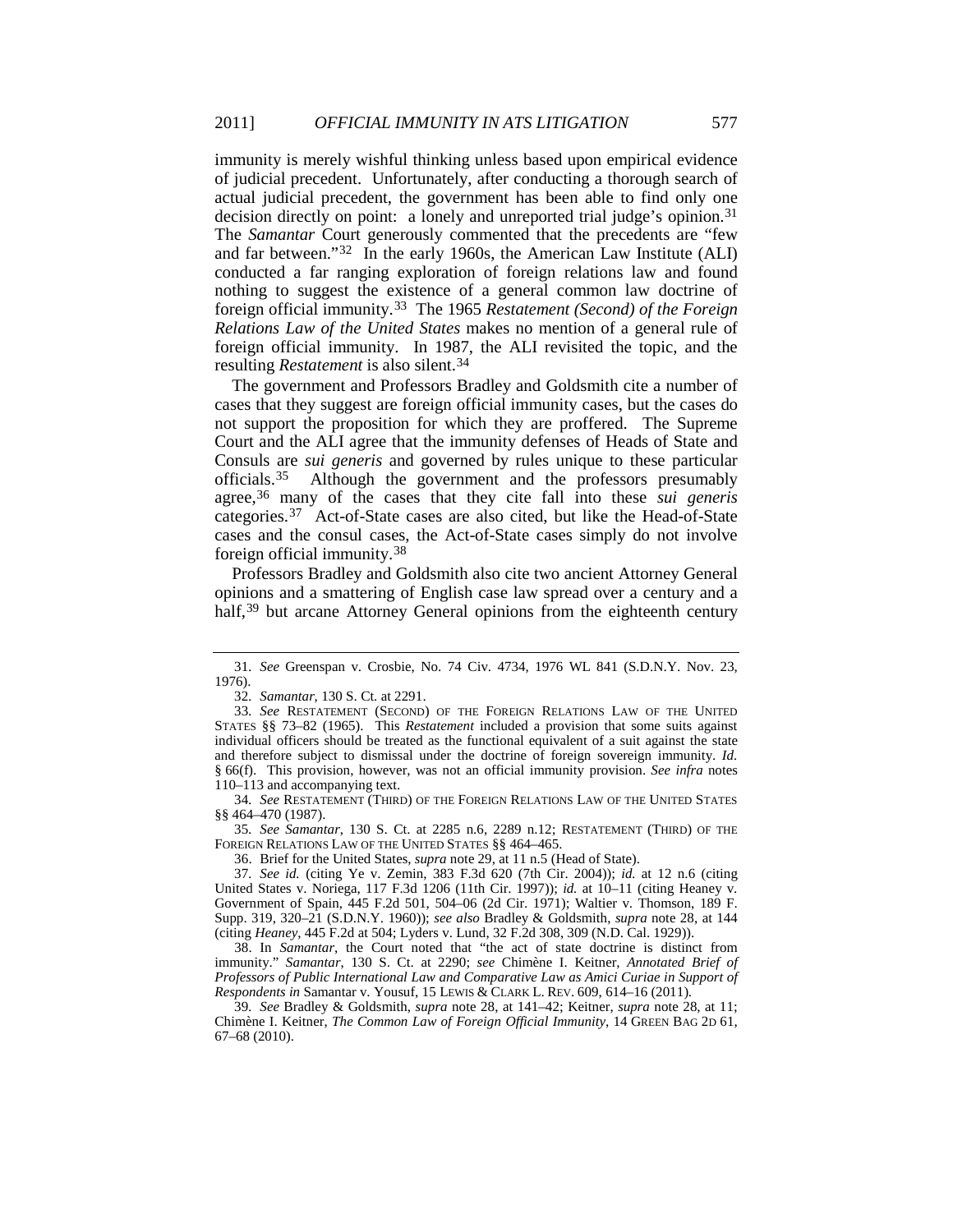cannot in any way establish a pre-existing federal common law for the twenty-first century. To repeat: today, in the twenty-first century, federal common law is legislated by federal courts. Simply put, the Attorney General of the United States has no legislative authority. Of course, the British courts do have common law authority, but their legislative authority extends to creating British common law—not federal common law. Neither the Attorney General nor the British courts have any power whatsoever to make federal common law.

<span id="page-6-0"></span>The government and the professors quote from one barely relevant 1895 Second Circuit case that enunciates a rule that looks like a rule of foreign official immunity, but the Supreme Court affirmed on other grounds.<sup>40</sup> By traditional common law reasoning, the lower court opinion is—to be frank—clearly irrelevant,<sup>[41](#page-6-2)</sup> and even if it had relevance, the lower court's opinion is hardly persuasive. For example, suppose that a court in Texas has to determine what the common law of Texas is today on a particular issue. What kind of lawyer would come into court and argue that the common law of Texas in the twenty-first century is established by a single hundred-year-old, lower-court opinion that the Texas Supreme Court affirmed on other grounds?

The perils of divining a common law doctrine from a few cases and pronouncements scattered across a century and a half are illustrated by comparing the government's and the professors' conclusions. When the Attorney General and the State Department looked at the few barely

<span id="page-6-1"></span><sup>40</sup>*. See* Underhill v. Hernandez, 65 F. 577, 580 (2d Cir. 1895), *aff'd on other grounds*, 168 U.S. 250 (1897). The Supreme Court affirmed on the basis that the defendant was a military officer acting in time of war. *Underhill*, 168 U.S. at 253–54. Today, *Underhill* is viewed as an act-of-state decision. *See, e.g.*, *Samantar*, 130 S. Ct. at 2290; W.S. Kirkpatrick & Co. v. Envtl. Tectonics Corp., 493 U.S. 400, 405 (1990); Banco Nacional de Cuba v. Sabbatino, 376 U.S. 398, 416 (1964). In *Underhill*, the plaintiff sought a judicial determination that a Venezuelan official had violated Venezuelan law in Venezuela. *See Underhill*, 65 F. at 578; *infra* not[e 41.](#page-6-0)

There was not even a suggestion that the *Underhill* defendant had violated international law. In subsequent developments, the Supreme Court has held that "the greater the degree of codification or consensus concerning a particular area of international law, the more appropriate it is for the judiciary to render decisions regarding it." *Sabbatino*, 376 U.S. at 428. Today there is an overwhelming consensus that state-sanctioned torture violates international law. The brief imprisonment and apparently technical assault and battery in *Underhill* clearly did not rise to the level of torture.

<span id="page-6-2"></span><sup>41.</sup> Traditional common law reasoning emphasizes the importance of significant facts underlying a court's decision and whether a court actually addresses or was even aware of a legal issue. The lower court opinion flunks both tests. *Underhill* involved alleged torts of false imprisonment, assault, and battery committed in Venezuela by a Venezuelan official against a United States citizen. *Underhill*, 65 F. at 578. There was no allegation whatsoever that the defendant official violated international law. Moreover, *lex loci delicti*, the regnant choice-of-law theory of the late nineteenth and early twentieth century, dictated that the plaintiff's cause of action was governed entirely by Venezuelan law. *See* RESTATEMENT OF THE LAW OF CONFLICT OF LAWS §§ 377–390 (1934). Indeed, it probably was unconstitutional to apply American tort law rather than Venezuelan law to the case. *See* Home Ins. Co. v. Dick, 281 U.S. 397, 411 (1930).

*Underhill* did not involve even a hint that the defendant may have violated international law, and if the plaintiff had so pleaded the case, the action would have been laughed out of court.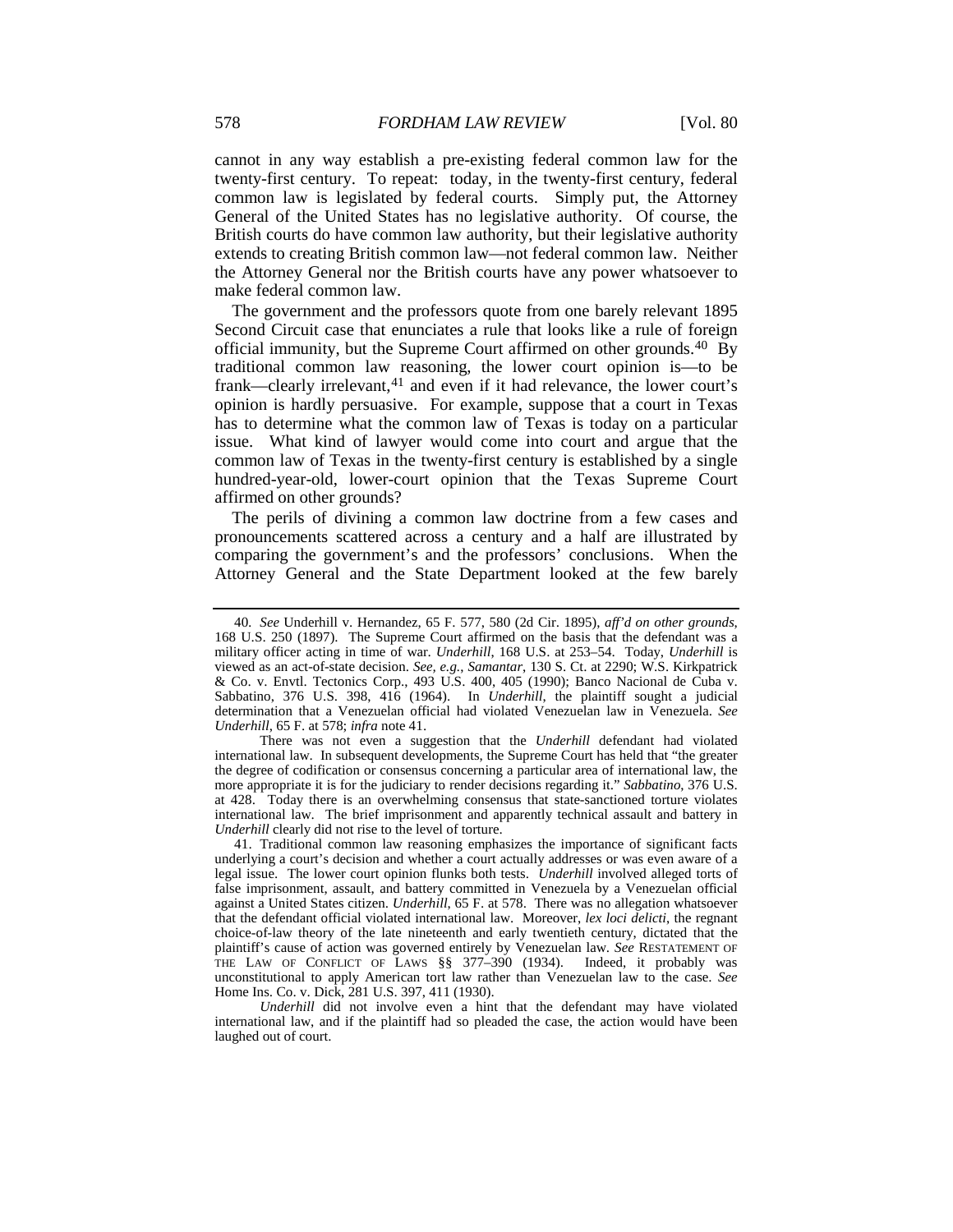relevant cases, they concluded that a federal common law doctrine exists, and the doctrine is that the courts in particular cases should defer, or perhaps are bound by, executive branch advice.[42](#page-7-1) When Professors Bradley and Goldsmith read the same meager materials, they agreed that a federal common law doctrine already exists, but they divined an entirely different rule.[43](#page-7-2) They concluded that foreign officials are protected by a complete, absolute immunity.<sup>[44](#page-7-3)</sup> If the common law already exists, why is there such obvious disagreement about the scope of its protection? Both the professors' and the government's pronouncements regarding an extant doctrine of immunity should be dismissed as misguided advocacy or wishful thinking.

To repeat: there is no extant federal common law of foreign official immunity. We long ago abandoned the now quaint notion that the common law is "'a transcendental body of law outside of any particular State but obligatory within it unless and until changed by statute.'" [45](#page-7-4) In the wake of *Samantar*, the courts are going to have to create an official immunity doctrine, and the new doctrine should be shaped using the traditional resources of common law courts. To the extent that the government and the professors offer cogent policy considerations pertinent to law in the twentyfirst century, courts should pay careful attention.

#### <span id="page-7-8"></span><span id="page-7-0"></span>*B. The* Jones *Case*

The British House of Lords has suggested that the concept of foreign official immunity in ATS litigation is a rule or principle found in international law. In *Jones v. Ministry of the Interior of Saudi Arabia*, [46](#page-7-5) Lords Bingham and Hoffmann wrote that foreign official immunity from personal liability is a corollary of foreign sovereign immunity. Technically, however, they were merely construing the British version of the United States' FSIA.[47](#page-7-6) The U.S. Supreme Court, in *Samantar*, reached the opposite conclusion with respect to the FSIA. In other words, *Samantar* and *Jones* present a common occurrence in which two high courts construing statutes from two different states reach superficially inconsistent results. Some might read *Jones* as holding that foreign sovereign immunity is mandated by international law—not domestic law—and that the international law mandate includes a corollary that nations are required to provide individual foreign officials with a tort defense of foreign official immunity.[48](#page-7-7)

<sup>42.</sup> Brief for the United States, *supra* note [29,](#page-4-6) at 10–13, 27–28.

<sup>43.</sup> Bradley & Goldsmith, *supra* note [28,](#page-4-7) at 141.

<sup>44.</sup> *Id.*

<span id="page-7-7"></span><span id="page-7-6"></span><span id="page-7-5"></span><span id="page-7-4"></span><span id="page-7-3"></span><span id="page-7-2"></span><span id="page-7-1"></span><sup>45.</sup> Sosa v. Alvarez-Machain, 542 U.S. 692, 725 (2004) (quoting Black & White Taxicab & Transfer Co. v. Brown & Yellow Taxicab & Transfer Co., 276 U.S. 518, 533 (1928) (Holmes, J., dissenting)).

<sup>46.</sup> [2006] UKHL 26, [2007] 1 A.C. 270 (H.L.) (appeal taken from Eng.).

<sup>47</sup>*. See* Keitner, *supra* not[e 38,](#page-5-0) at 626–27.

<sup>48</sup>*. See Jones*, [2006] UKHL, ¶¶ 10–13 (Lord Bingham).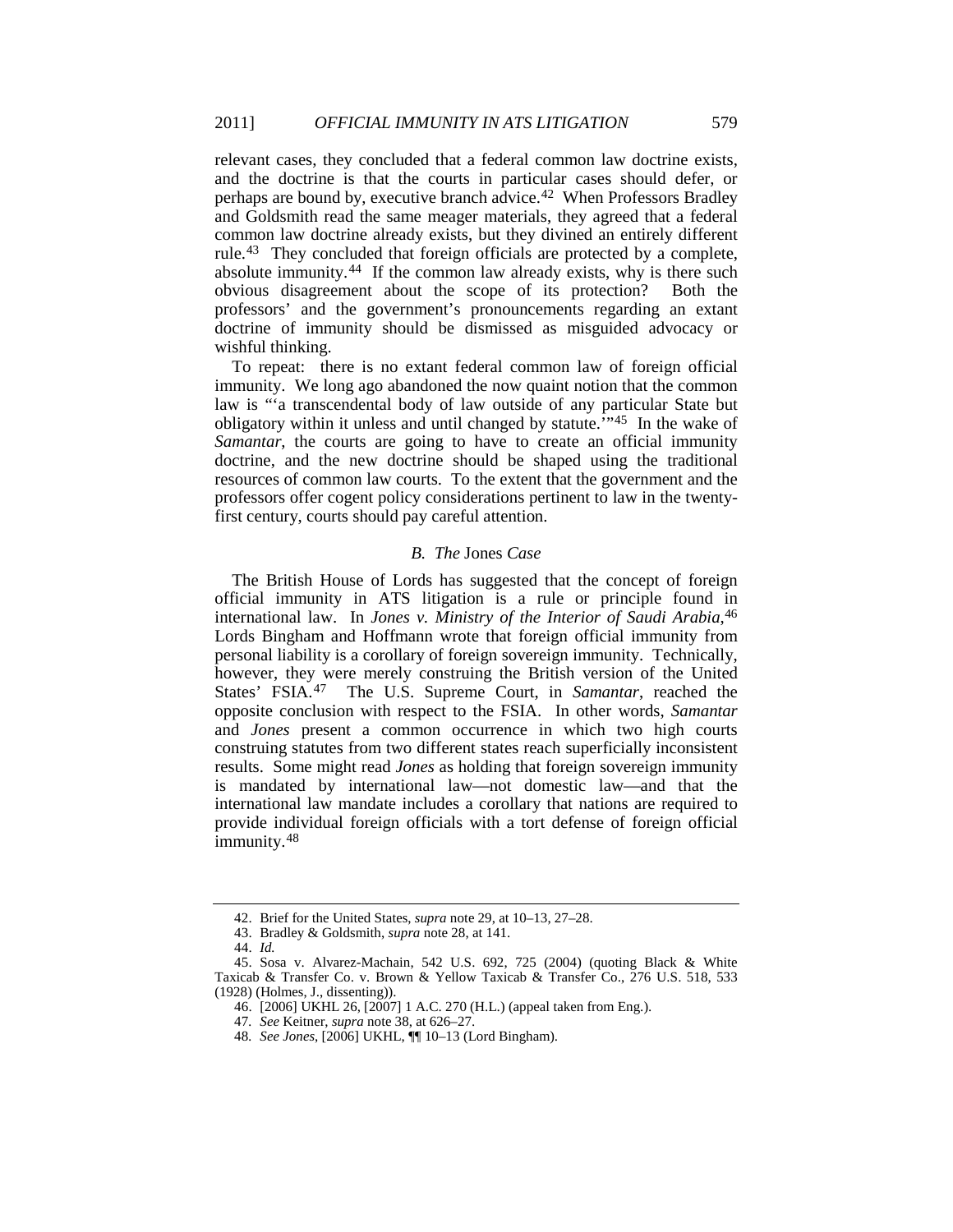The *Jones* case, however, does not hold that international law requires a general doctrine of foreign official immunity. Although the Lords discussed international law, the precise issue before them was whether international law required that foreign officials be subject to liability, and not whether international law required that foreign officials *not* be subject to liability.[49](#page-8-1) The closest the Lords came to specifically answering the latter question is a statement that tort actions against foreign officials are "*perhaps* not permitted by customary international law."[50](#page-8-2) This conjecture is a far cry from holding that international law forbids ATS litigation.

# <span id="page-8-11"></span><span id="page-8-0"></span>*C. Sovereign Immunity and Official Capacity*

In developing a doctrine of foreign official immunity, the courts inevitably will be hampered by the many meanings of the word "immunity."<sup>51</sup> For example, states have always been entitled to some form of sovereign immunity, but there are at least four separate doctrines of sovereign immunity under American law.<sup>52</sup> As a matter of federal law, the federal government is immune from suit in state and federal courts, and a similar but separate federal doctrine protects the constituent states of the federal republic from suit in federal court.<sup>53</sup> The fifty states are also immune from suit in their own courts, but this particular immunity is largely controlled by state law.<sup>54</sup> As a matter of federal statutory law, foreign states are immune from suit in state and federal court.[55](#page-8-7) Finally, the specific rules regulating these four categories of cases vary from category to category.[56](#page-8-8)

The four categories of sovereign immunity are specialized subsets of the general concept of subject matter jurisdiction. These four immunities preclude courts from adjudicating claims against the protected states. A dismissal does not address the lawfulness of the defendant's actions or even the defendant's liability. Rather the dismissal is simply a determination that the plaintiff has selected an inappropriate forum.<sup>[57](#page-8-9)</sup> If an appropriate forum is available, the claim may be refiled in that forum.[58](#page-8-10)

<span id="page-8-1"></span><sup>49</sup>*. See generally* Beth Stephens, *The Modern Common Law of Foreign Official Immunity*, 79 FORDHAM L. REV. 2669 (2011); Keitner, *supra* note [28.](#page-4-7)

<sup>50</sup>*. Jones*, [2006] UKHL 26, ¶ 58 (Lord Hoffmann) (emphasis added).

<span id="page-8-5"></span><span id="page-8-4"></span><span id="page-8-3"></span><span id="page-8-2"></span><sup>51</sup>*. See generally* RICHARD FALLON ET AL., HART AND WECHSLER'S THE FEDERAL COURTS AND THE FEDERAL SYSTEM 841–941 (6th ed. 2009).

<sup>52</sup>*. Id.* ch. IX.

<sup>53</sup>*. Id.* ch. IX, §§ 1–2.

<sup>54</sup>*. Id.* at 928–36.

<sup>55</sup>*. Id.* at 768–71.

<sup>56</sup>*. Id.* ch. IX, 768–71.

<span id="page-8-9"></span><span id="page-8-8"></span><span id="page-8-7"></span><span id="page-8-6"></span><sup>57</sup>*. See, e.g.*, U.S. CONST. amend. XI ("The *Judicial power* of the United States shall not be construed to extend . . . ." (emphasis added)).

<span id="page-8-10"></span><sup>58.</sup> Because sovereign immunity is a doctrine of subject matter jurisdiction, the first court's dismissal is not entitled to claim preclusive effect. RESTATEMENT (SECOND) OF JUDGEMENTS § 20(1)(a) (1982).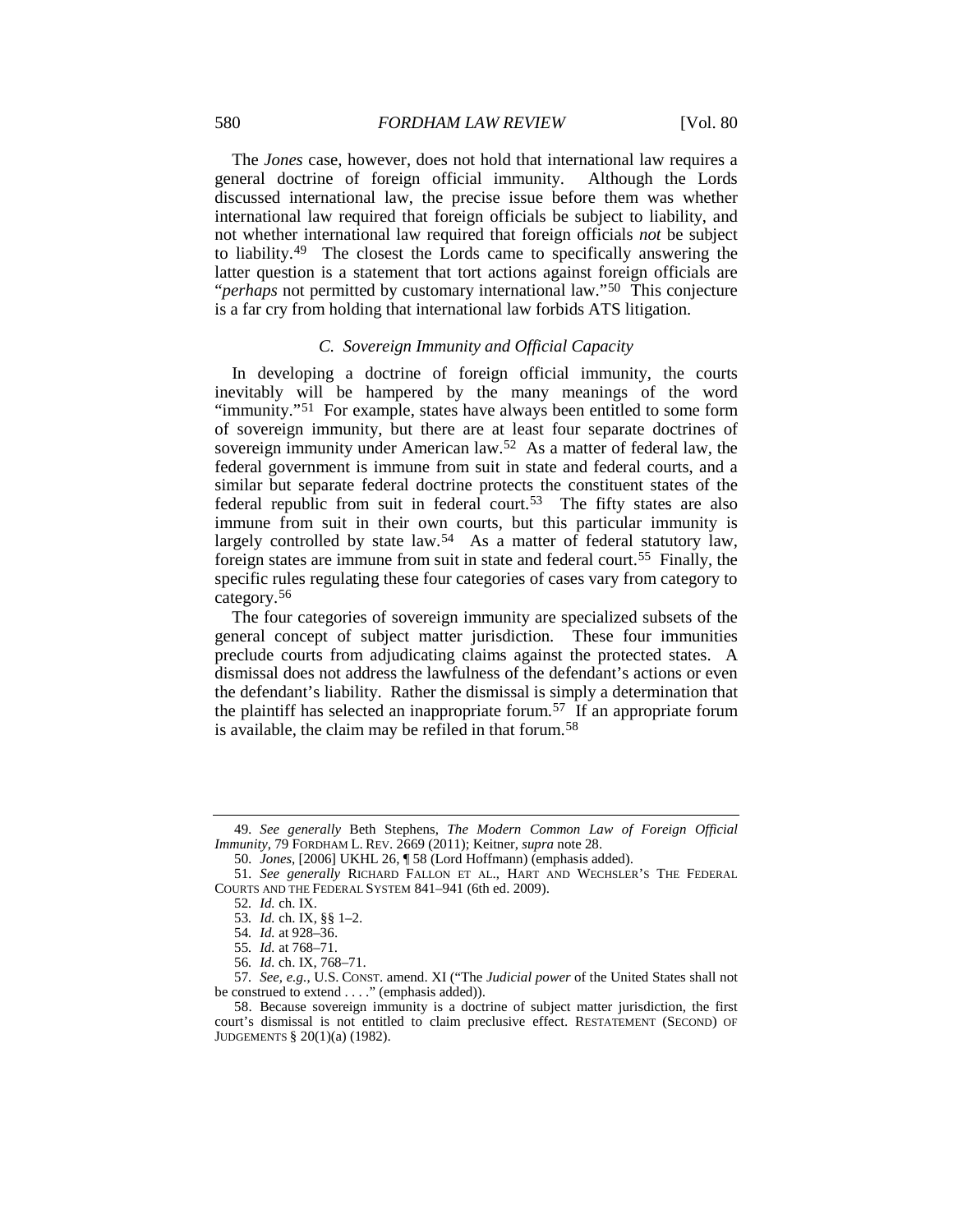<span id="page-9-1"></span>Like the word "immunity," the phrase "official capacity"<sup>[59](#page-9-4)</sup> is a label that is used to deal with several loosely related but significantly different problems. In *Samantar*, the Court recognized that several lower courts had held that the FSIA barred suits against individual officials.<sup>60</sup> As a consequence, these lower courts had to develop a set of rules to determine when an official is entitled to sovereign immunity and when the official is not. "For example," the Supreme Court noted, "Courts of Appeals have applied the rule that foreign sovereign immunity extends to an individual official 'for acts committed in his official capacity' but not to 'an official who acts beyond the scope of his authority."<sup>[61](#page-9-6)</sup>

<span id="page-9-3"></span><span id="page-9-2"></span><span id="page-9-0"></span>The phrase "official capacity" cropped up again after *Samantar* was remanded to the trial court. The executive branch determined that Mr. Samantar "does not enjoy immunity,"[62](#page-9-7) and the trial judge struck the defendant's "common law sovereign immunity defense."[63](#page-9-8) The government's treatment of Samantar's official immunity on remand is confused and somewhat ambiguous. The Statement of Interest, or brief filed by the Department of Justice, frequently confuses the clearly different doctrines of sovereign immunity, act of state, and official immunity.<sup>[64](#page-9-9)</sup> Cases involving these distinctly different doctrines are lumped together willy-nilly and presented as establishing a rule of foreign official immunity. More significantly, the State Department Legal Adviser's letter obliquely suggests that foreign officials "generally would enjoy only residual immunity, unless waived, and even then only for actions taken in an official capacity."[65](#page-9-10) The government's post-remand Statement of Interest apparently elaborates on this idea of an "official capacity" immunity by explaining that "[f]ormer officials generally enjoy residual immunity for acts taken in an *official capacity* while in office."[66](#page-9-11)

60*.* Samantar v. Yousuf, 130 S. Ct. 2278, 2283 n.4 (2010).

64. See Statement of Interest, *supra* not[e 62,](#page-9-3) at Exhibit 1.

<span id="page-9-4"></span><sup>59.</sup> Phrases like "scope of authority" or "scope of official authority" are sometimes used instead of official capacity. *See, e.g.*, Stephens, *supra* note [49,](#page-8-11) at 2679–80. The *Samantar* Court apparently equated official capacity with scope of authority. *See, e.g.*, *infra* note [61](#page-9-2) and accompanying text. This alternative label presents the same problems as official capacity.

<span id="page-9-6"></span><span id="page-9-5"></span><sup>61</sup>*. Id.* at 2291 n.17 (quoting Chuidian v. Phil. Nat'l Bank, 912 F.2d 1095, 1103, 1106 (9th Cir. 1990)).

<span id="page-9-7"></span><sup>62.</sup> Statement of Interest of the United States of America at Exhibit 1, Yousuf v. Samantar, No. 1:04 CV 1360 (E.D. Va. Feb. 14, 2011) [hereinafter Statement of Interest] (letter from Department of State Legal Adviser Harold Hongju Koh to Assistant Attorney General Tony West).

<span id="page-9-8"></span><sup>63</sup>*. See* Order at 1, Yousuf v. Samantar, Civil Action No. 1:04 CV 1360 (E.D. Va. Feb. 15, 2011). The judge's only explanation was that the "government has determined that the defendant does not have foreign official immunity." *Id.*

<span id="page-9-11"></span><span id="page-9-10"></span><span id="page-9-9"></span><sup>65</sup>*. Id.* Apparently, the immunity is "residual" because Mr. Samantar no longer holds any official position.

<sup>66</sup>*. Id.* at 7 (emphasis added). The Statement later explains:

Because the immunity belongs to the state, and not the individual, and because only actions by former officials taken in an *official capacity* are entitled to immunity . . . the Executive Branch takes into account whether the foreign state understood its official to have acted in an official capacity in determining a former official's immunity or non-immunity.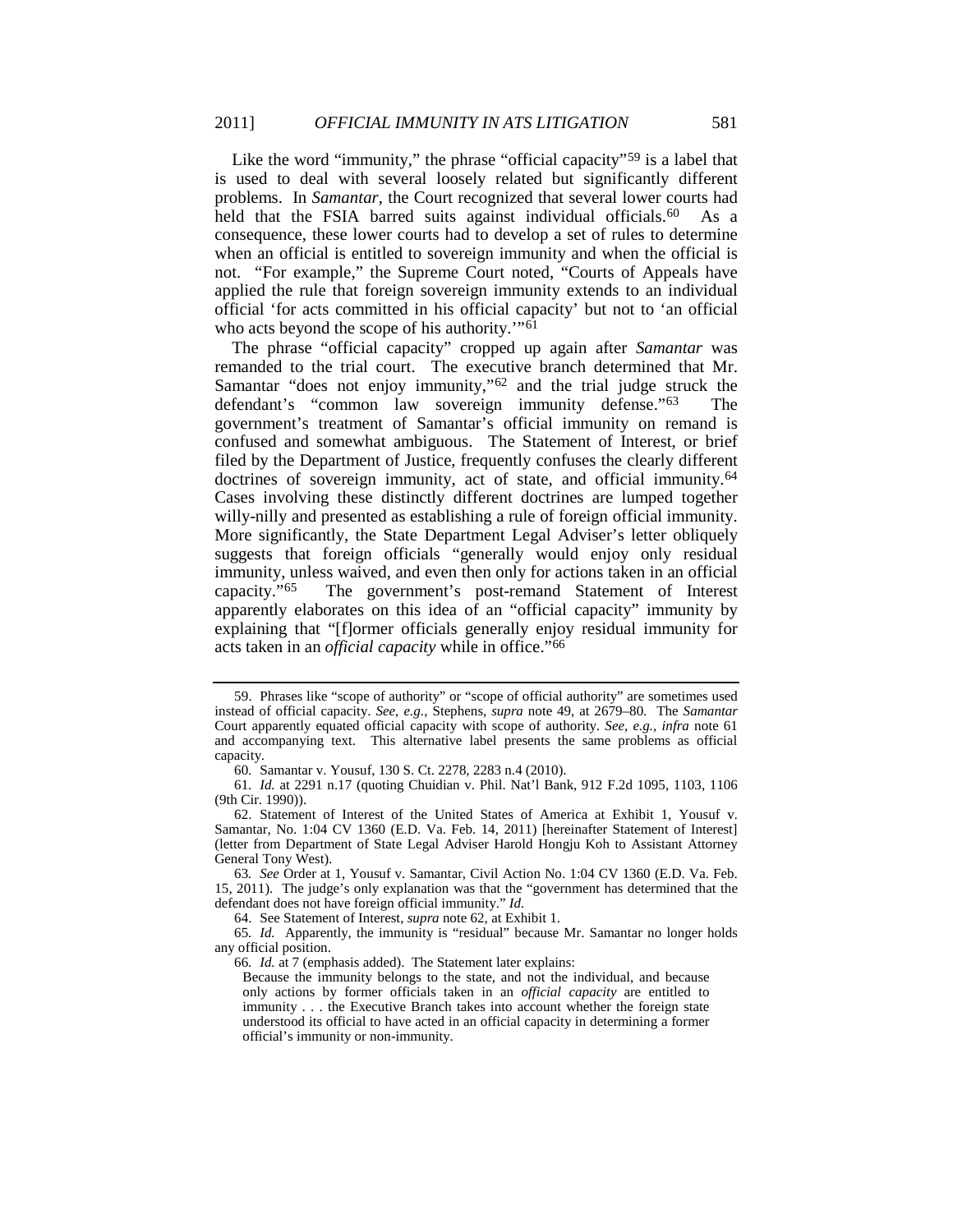In crafting a doctrine of foreign official immunity, the phrase "official capacity" should be avoided like the plague. The problem is that the phrase denotes two radically different concepts. First, for at least a century, a tautology lay beneath the surface of American litigation against public officers for misconduct in office. The tautology was: a state may not lawfully authorize an officer to act unlawfully.<sup>[67](#page-10-0)</sup> Following this rule, an officer who violates the law is treated as a private citizen and is responsible just as a private citizen is responsible. The second concept of official capacity recognizes the obvious fact that many officers who violate the law nevertheless are using authority granted by the state to further some interest of the state. [68](#page-10-1)

The tautological concept of official capacity held sway in the nineteenth century. Damages actions against government officers were treated as ordinary tort actions, in which liability was premised on the tort rules regulating a private citizen.[69](#page-10-2) Either the officer had acted unlawfully or not. If the officer committed a tort, the officer was personally liable. If not, not. For most of the nineteenth century, the idea of an official immunity protecting unlawful misconduct was at best a nascent concept.[70](#page-10-3)

The tautology was also used in suits for injunctive relief. A well-known example is found in *Ex parte Young*.[71](#page-10-4) The Minnesota legislature had enacted a measure to regulate railroad rates, and the shareholders of various railroads sued in federal court to enjoin the state's Attorney General from enforcing the statute.[72](#page-10-5) The plaintiffs argued that the statute violated the federal Constitution's Fourteenth Amendment. Before the Supreme Court, the state's Attorney General argued that a suit against him in his official capacity to enjoin him from enforcing state law was a suit against the state[.73](#page-10-6) Therefore, the Eleventh Amendment barred the federal courts from adjudicating the case.[74](#page-10-7) The Court disagreed, however. If the state legislation violates the federal Constitution, the act could not confer lawful enforcement authority on the Attorney General.[75](#page-10-8) In accordance with the tautology, the Attorney General "is in that case stripped of his official or representative character and is subjected in his person to the consequences of his individual conduct."[76](#page-10-9) Notwithstanding this language, no one really

*Id.* at 8 (emphasis added).

<span id="page-10-0"></span><sup>67</sup>*. See* William R. Casto, *Innovations in the Defense of Official Immunity Under Section 1983*, 47 TENN. L. REV. 47, 61–65 (1979).

<sup>68</sup>*. See id.* at 66–73.

<span id="page-10-7"></span><span id="page-10-6"></span><span id="page-10-5"></span><span id="page-10-4"></span><span id="page-10-3"></span><span id="page-10-2"></span><span id="page-10-1"></span><sup>69</sup>*. See id.* at 61–65; Ann Woolhandler, *Patterns of Official Immunity and Accountability*, 37 CASE W. RES. L. REV. 396, 414–22 (1987).

<sup>70.</sup> This approach began to shift with *Spalding v. Vilas*, 161 U.S. 483 (1896).

<sup>71.</sup> 209 U.S. 123 (1908).

<sup>72</sup>*. See id.* at 127–29.

<sup>73</sup>*. See id.* at 132.

<sup>74</sup>*. See id.*

<span id="page-10-8"></span><sup>75</sup>*. See id.* at 155–56.

<span id="page-10-9"></span><sup>76</sup>*. Id.* at 160.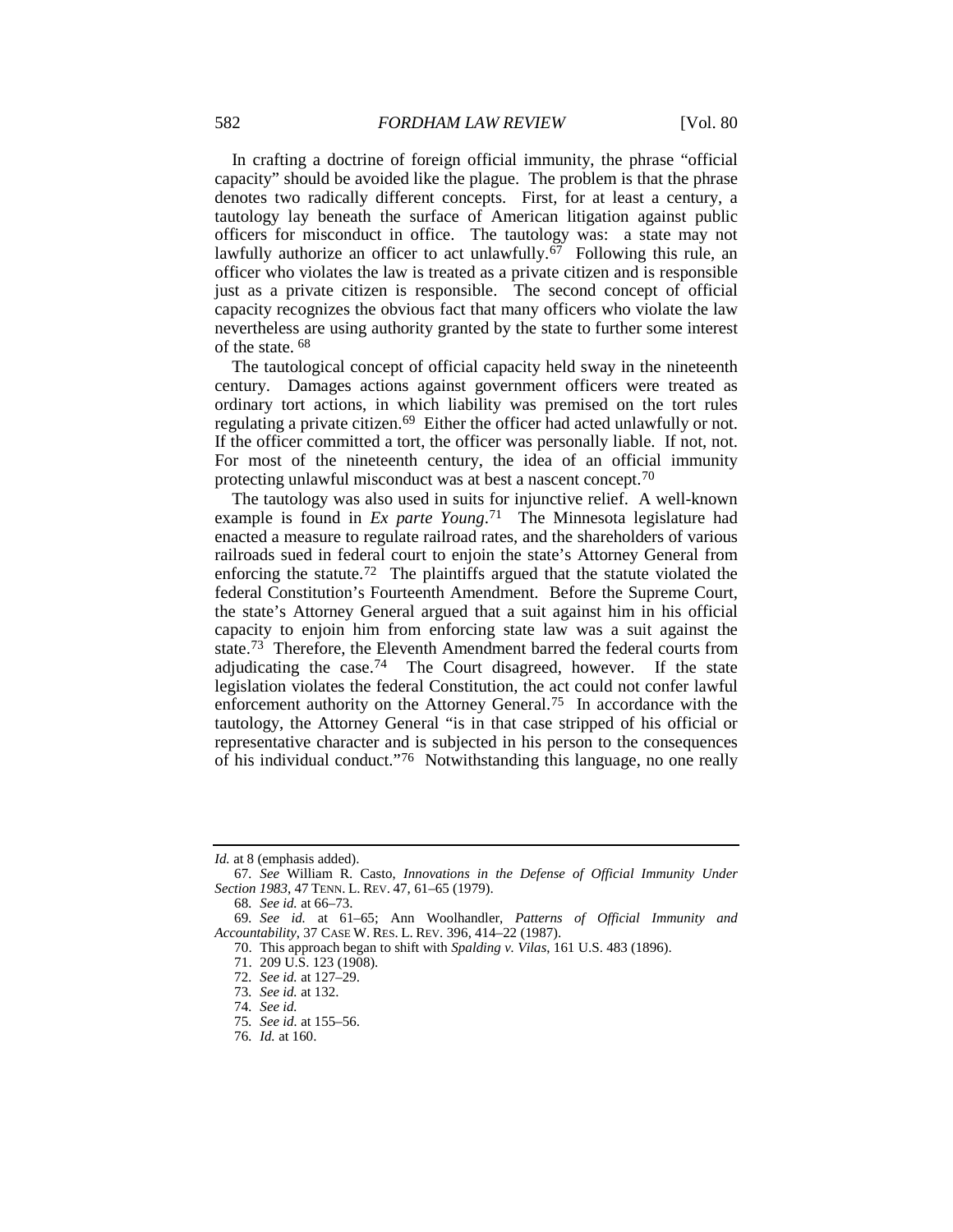<span id="page-11-0"></span>believes that Attorney General Young was simply a private citizen.<sup>77</sup> The legal fiction of *Ex parte Young*, however, has become a vital aspect of our system of constitutional governance.<sup>[78](#page-11-2)</sup>

The nineteenth-century tautology continues to play a vital role in suits for injunctive relief, but it has been discarded in damage actions. By the middle of the twentieth century, judges had come to believe that in order to assure effective governance and individual fairness, some sort of protection should be afforded to officers who violate the law. Initially, there was a tendency to provide absolute immunity to public officers.<sup>79</sup> The idea of general absolute immunity, however, was discarded after the Supreme Court decided in *Monroe v. Pape*[80](#page-11-4) that 42 U.S.C. § 1983 provided a broad cause of action against state officers who violate the Constitution. In response to the resulting flood of constitutional tort litigation, the Court legislated a complex system of official immunities that constitutes a defense for officers who have violated the Constitution.[81](#page-11-5)

ATS litigation arises in a legal context that is radically different from the traditional context of purely domestic litigation against government officers. In traditional domestic litigation against officials, there is a clearly defined hierarchy of laws. State laws are trumped by state constitutions, and pursuant to the Supremacy Clause, all state laws are trumped by federal law, including the federal constitution. This clear hierarchy dictates the traditional answer to the conundrum of whether a state may lawfully authorize an officer to act unlawfully. But there is no comparable hierarchy in ATS litigation. International law and domestic law operate in two separate realms that are, to a significant degree, independent of each other. In their respective realms, international and domestic law are simultaneously supreme. There is no Supremacy Clause to resolve conflicts between domestic and international law. Since the time of Alexander Hamilton, American lawyers—at least sophisticated ones—have understood that as a matter of domestic law, a government may, if it chooses, lawfully authorize a violation of international law.[82](#page-11-6) When this happens, the nation's conduct is lawful under domestic law but unlawful under international law. Therefore, the offending nation or officer would be subject to the remedies of international law but not to remedies provided by the domestic law of the officer's country.

<span id="page-11-1"></span><sup>77.</sup> "The notion that the federal court injunctive relief operates only against the official in an individual capacity is pure fiction." 1A MARTIN SCHWARTZ, SECTION 1983 LITIGATION: CLAIMS AND DEFENSES § 8.04[B] (4th ed. 2011).

<span id="page-11-2"></span><sup>78</sup>*. See* FALLON ET AL., *supra* note [51,](#page-8-0) at 891 ("Consider . . . whether constitutional government would be workable if neither the states nor their officials were suable for constitutional violations."); 1A SCHWARTZ, *supra* note [77,](#page-11-0) § 8.04[B] ("[*Ex parte Young*] is one of the most important decisions ever rendered by the Supreme Court.").

<span id="page-11-4"></span><span id="page-11-3"></span><sup>79</sup>*. See* Spalding v. Vilas, 161 U.S. 483, 496 (1896). The leading cases were *Gregoire v. Biddle*, 177 F.2d 579 (2d Cir. 1949) (Hand, J.), and *Barr v. Mateo*, 360 U.S. 564 (1959).

<sup>80.</sup> 365 U.S. 167 (1961).

<sup>81</sup>*. See infra* note[s 101](#page-16-1)[–108](#page-16-0) and accompanying text.

<span id="page-11-6"></span><span id="page-11-5"></span><sup>82</sup>*. See* WILLIAM R. CASTO, FOREIGN AFFAIRS AND THE CONSTITUTION IN THE AGE OF FIGHTING SAIL 155–56 (2006).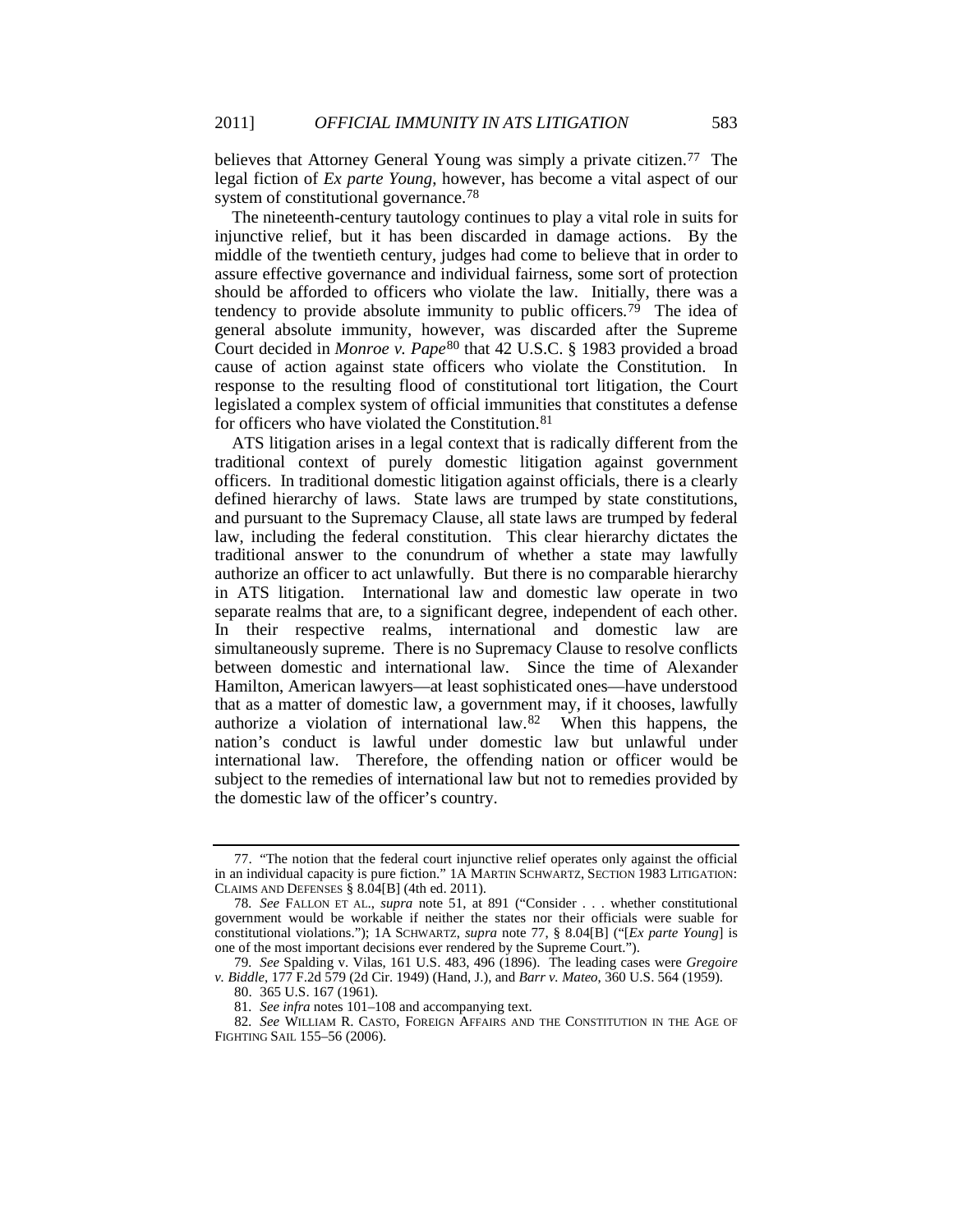World War II was a watershed event in international law. For example, the war resulted in a new model of the laws of neutrality.[83](#page-12-0) The war also sparked a change in the understanding of personal responsibility for violations of international human rights. The Nuremberg trials "for the first time made explicit and unambiguous what was theretofore, as the Tribunal has declared, implicit in International Law, namely, . . . that for the commission of [war] crimes individuals are responsible."[84](#page-12-1) We frequently hear that obedience to superior orders was not a defense for the Nazi war criminals, but the war criminals' rejected defense went beyond simply following superior orders. Hannah Arendt has pointed out that the Nazi war criminals acted entirely consistently with their country's constitutional order.[85](#page-12-2) In other words, many of the Nazi war crimes clearly and without doubt were lawful under domestic German law. Nevertheless, the lawabiding officers were properly hanged or sent to prison for their violations of international law.

The American courts' distinction between official and private capacity has been criticized as "unsound and even preposterous,"[86](#page-12-3) and a straightforward reading of the phrase "official capacity" renders the distinction preposterous indeed. Some government torture may involve an officer's personal misconduct, but a significant amount of torture involves abuse by officers who, like the Nazis, are merely following the law of their country. It is absurd to say that these latter officers are not acting in their official capacity. They obviously are.

In terms of the ordinary meaning of official capacity, the American courts' traditional distinction between official and private capacity clearly is preposterous, but we have always understood this to be so. The distinction quite clearly is a legal fiction shaped by a policy decision to favor the enforcement of federal rights against government officers. The courts fully understand that the officers may be acting in their official capacity in the common sense meaning of the phrase. Nevertheless, the courts allow suits against individual officers to go forward. The fiction is most evident in *Ex parte Young* cases in which defendants are sued literally in their "official capacity."

The independent and parallel supremacy of domestic law and international law in ATS litigation renders the traditional American distinction between private and official capacity meaningless. In domestic

<span id="page-12-0"></span><sup>83</sup>*. See* William R. Casto, *Advising Presidents: Robert H. Jackson and the Destroyersfor-Bases Deal*, 52 AM. J. LEGAL HIST. (forthcoming 2012).

<span id="page-12-1"></span><sup>84</sup>*. Justice Jackson's Final Report to the President Concerning the Nurnberg War Crimes Trial* (1946), *reprinted in* 20 TEMP. L.Q. 338, 342 (1946). The ellipsis in this quotation covers "to prepare, incite, or wage a war of aggression [and] to persecute, oppress, or do violence to individuals or minorities on political, racial, or religious grounds in connection with such a war, or to exterminate, enslave, or deport civilian populations, is an international crime." *Id.*

<span id="page-12-2"></span><sup>85.</sup> HANNAH ARENDT, EICHMANN IN JERUSALEM: A REPORT ON THE BANALITY OF EVIL 292–94 (rev. ed. 1964).

<span id="page-12-3"></span><sup>86.</sup> Antonio Cassese, *When May Senior State Officials Be Tried for International Crimes? Some Comments on the* Congo v. Belgium *Case*, 13 EUR. J. INT'L L. 853, 869 (2002).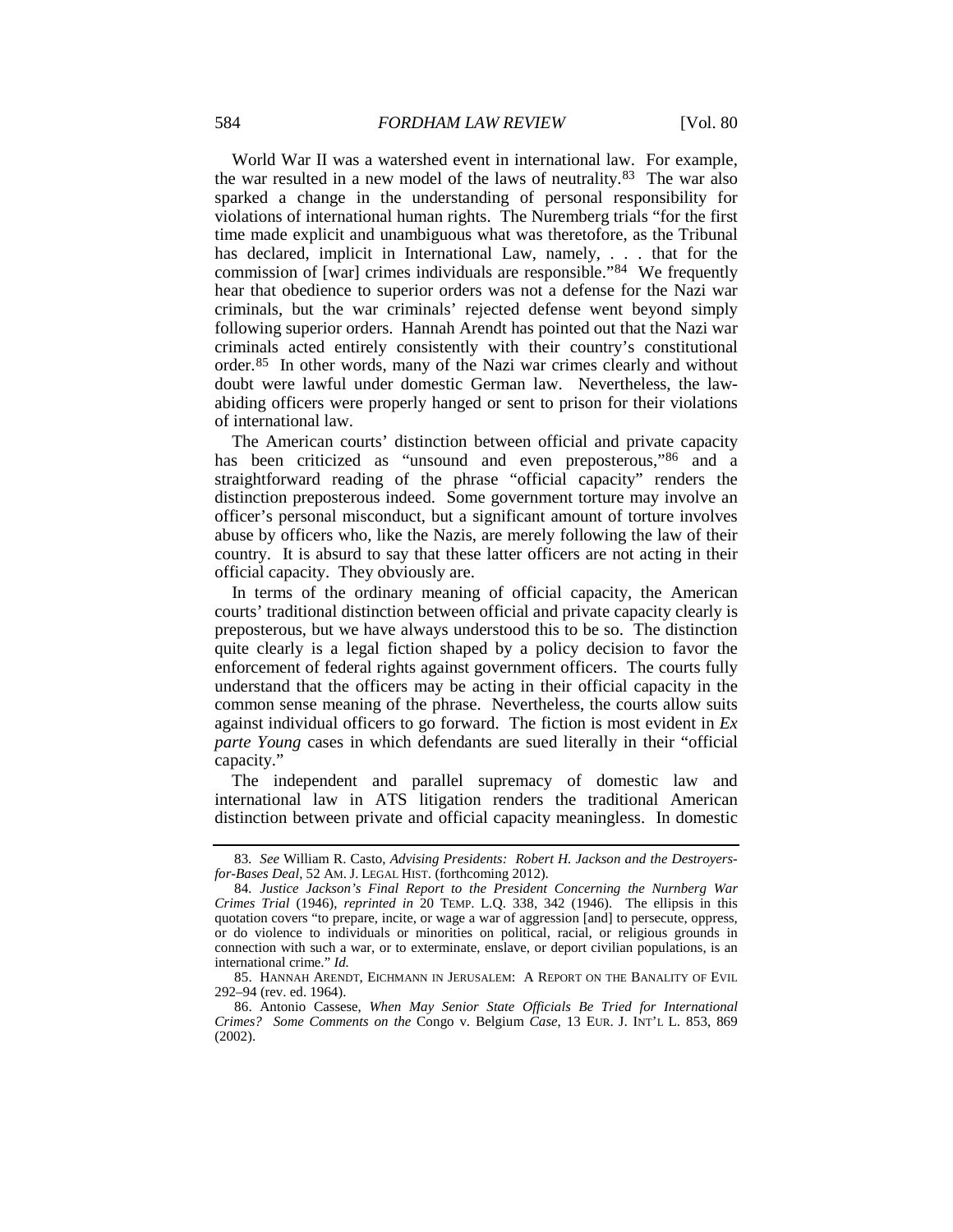litigation, a state's purported authorization of unconstitutional action is rejected because a state may not lawfully authorize unlawful conduct. *Ex parte Young* is the quintessential example. But in ATS litigation, a state might—as a matter of domestic law—lawfully authorize its officers to violate international law.

Many foreign countries are inclined in the context of ATS litigation to issue a formal certification that an officer who is charged with violating international law did so in the officer's official capacity. In the *Jones* case, Lord Bingham wrote, "There is . . . no suggestion that the defendants' conduct was not in discharge or purported discharge of their public duties.["87](#page-13-0) Similarly, the government of Israel has formally stated in ATS litigation against its officers that "anything [the defendant] did . . . in connection with the events at issue . . . was in the course of [his] official duties, and in furtherance of official policies of the State of Israel."[88](#page-13-1)

There is an aspect of clever draftsmanship in some of the official capacity certificates from foreign governments. When Saudi Arabia certifies that the officers who allegedly tortured Ronald Jones acted in their official capacity, is Saudi Arabia merely saying that prison wardens inevitably have contact with prisoners and that sometimes a warden must use physical force against prisoners? If this is a plausible reading of the certificate, the foreign country's submission is silent on the issue of official authority to violate international law. Under these circumstances, there is no basis for determining that violating international law was part of the officer's official duty.

But what if the officer's government certifies, for example, that torture is indeed the government's official and lawful policy? Because a foreign government is the best judge of the meaning and effect of its own laws, the certification presumably would establish that the defendant officer had literally acted lawfully and in compliance with his country's domestic law.

In resolving the conundrum of official capacity in ATS litigation, American courts should not apply the superficial rule of *Ex parte Young* but should consider the metaprinciple behind cases like it. The courts should consider the extent to which the United States wishes to give effect to the policies embodied in clearly established rules of international law like the rules against torture, non-judicial killings, slavery, and genocide. There may be difficult foreign policy problems in some cases, but surely foreign policy implications should be resolved in significant part by reference to advice from the executive branch and not by a general rule of official immunity. In any event, clear guidance from Congress has preempted the problem of official capacity. Congress has enacted legislation such that an ATS defendant is subject to personal liability even if the official is acting

<span id="page-13-0"></span><sup>87.</sup> Jones v. Ministry of the Interior of Saudi Arabia, [2006] UKHL 26, [2007] 1 A.C.  $270$  (H.L.)  $\P$  11 (appeal taken from Eng.).

<span id="page-13-1"></span><sup>88.</sup> Matar v. Dichter, 563 F.3d 9, 11 (2d Cir. 2009). For a similar Israeli statement in another ATS case, see *Belhas v. Ya'alon*, 515 F.3d 1279, 1282 (D.C. Cir. 2008).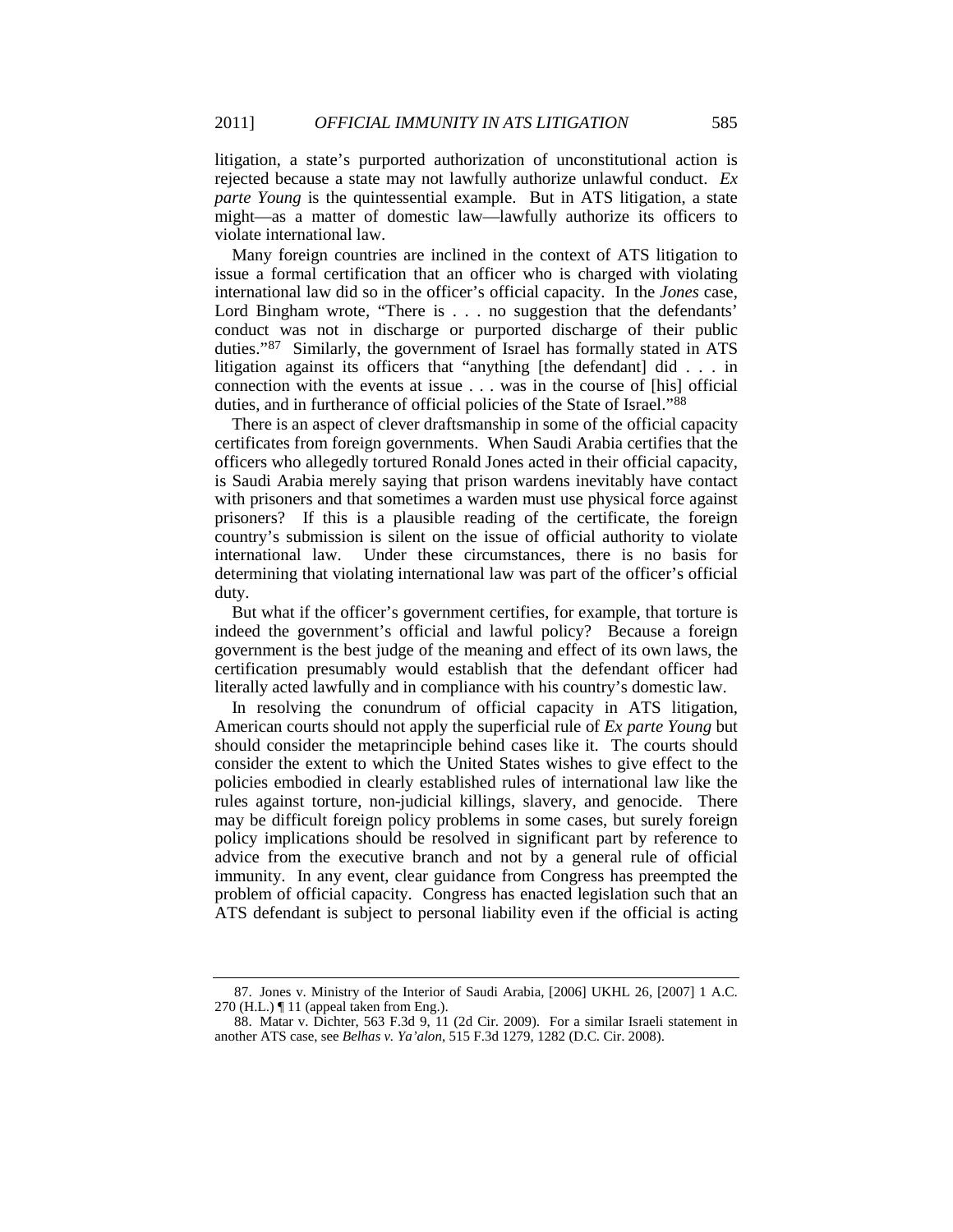pursuant to his government's official and formal directive (i.e., with "actual ... authority") to violate international law.<sup>[89](#page-14-2)</sup>

#### <span id="page-14-0"></span>*D. Official Immunity in Constitutional Tort Litigation*

A possible source of guidance in shaping the defense of foreign official immunity is found in the system of official immunities that the Supreme Court has created for constitutional tort litigation. Over the last half century, the Court has elaborated a detailed and multifaceted doctrine of official immunities that provides American officials with a defense against tort claims. In these cases, the use of the word "immunity" is a misnomer. The doctrine does not affect a court's subject matter jurisdiction. Official immunity in this context is a defense on the merits.

<span id="page-14-1"></span>In view of the obvious parallels between tort actions against American officials and tort actions against foreign officials, there may be a temptation to accord foreign officials the same protection that is afforded to their American counterparts. Lacunae in the *Samantar* opinion suggest, however, that the considerations implicated by suits against foreign officials may be significantly different. The Court cited or discussed a few cases involving foreign officials' assertions of official immunity,<sup>[90](#page-14-3)</sup> but the Court never referred to the well-established official immunity accorded American officials. Moreover, the Court's opinion suggests that a State Department recommendation is pertinent to a grant of official immunity.<sup>[91](#page-14-4)</sup> The complex and well-developed doctrine of official immunity for American officials has nothing analogous to a State Department suggestion.

Furthermore, official immunity in ATS litigation implicates concerns radically different from those implicated by § 1983 immunity. The common law system of official immunity that the Supreme Court has legislated for constitutional tort litigation<sup>[92](#page-14-5)</sup> is well known.<sup>[93](#page-14-6)</sup> The general contours of the system provide an absolute immunity to legislators, judges, and prosecutors, but only a qualified immunity to most officers performing executive branch functions. The system is very much a creature of domestic law, designed specifically to regulate civil liability arising from

<sup>89</sup>*.* Torture Victim Protection Act of 1991 § 2(a), 28 U.S.C. § 1350 note (2006); *see infra* notes [149–](#page-24-0)[162](#page-26-0) and accompanying text.

<span id="page-14-3"></span><span id="page-14-2"></span><sup>90</sup>*. See* Samantar v. Yousuf, 130 S. Ct. 2278, 2284–85 (2010) (citing Heaney v. Government of Spain, 445 F.2d 501, 504–05 (2d Cir. 1971); Waltier v. Thomson, 189 F. Supp. 319 (S.D.N.Y. 1960)); *id.* at 2290 (citing Greenspan v. Crosbie, No. 74 Civ. 4734, 1976 WL 841 (S.D.N.Y. Nov. 23, 1976)); *id.* at 2291 n.17 (citing Chuidian v. Phil. Nat'l Bank, 912 F.2d 1095, 1103, 1106 (9th Cir. 1990)); *see also id.* at 2291 n.18 (citing a study that mentions four foreign official immunity cases).

<sup>91</sup>*. Id.* at 2291.

<span id="page-14-5"></span><span id="page-14-4"></span><sup>92.</sup> Constitutional tort litigation is founded upon 42 U.S.C. § 1983 in suits against state officers and the *Bivens* doctrine in suits against federal officers. The system of official immunities that the Court has developed is equally applicable, with one exception, to state and federal officers. The protection accorded the President is *sui generis*. FALLON ET AL., *supra* not[e 51,](#page-8-0) at 997 n.1.

<span id="page-14-6"></span><sup>93</sup>*. See generally* 2 SHELDON H. NAHMOD, CIVIL RIGHTS AND CIVIL LIBERTIES LITIGATION: THE LAW OF SECTION 1983 ch. 7–8 (4th ed. 2010); 1A SCHWARTZ, *supra* note [77,](#page-11-0) ch. 9–9A.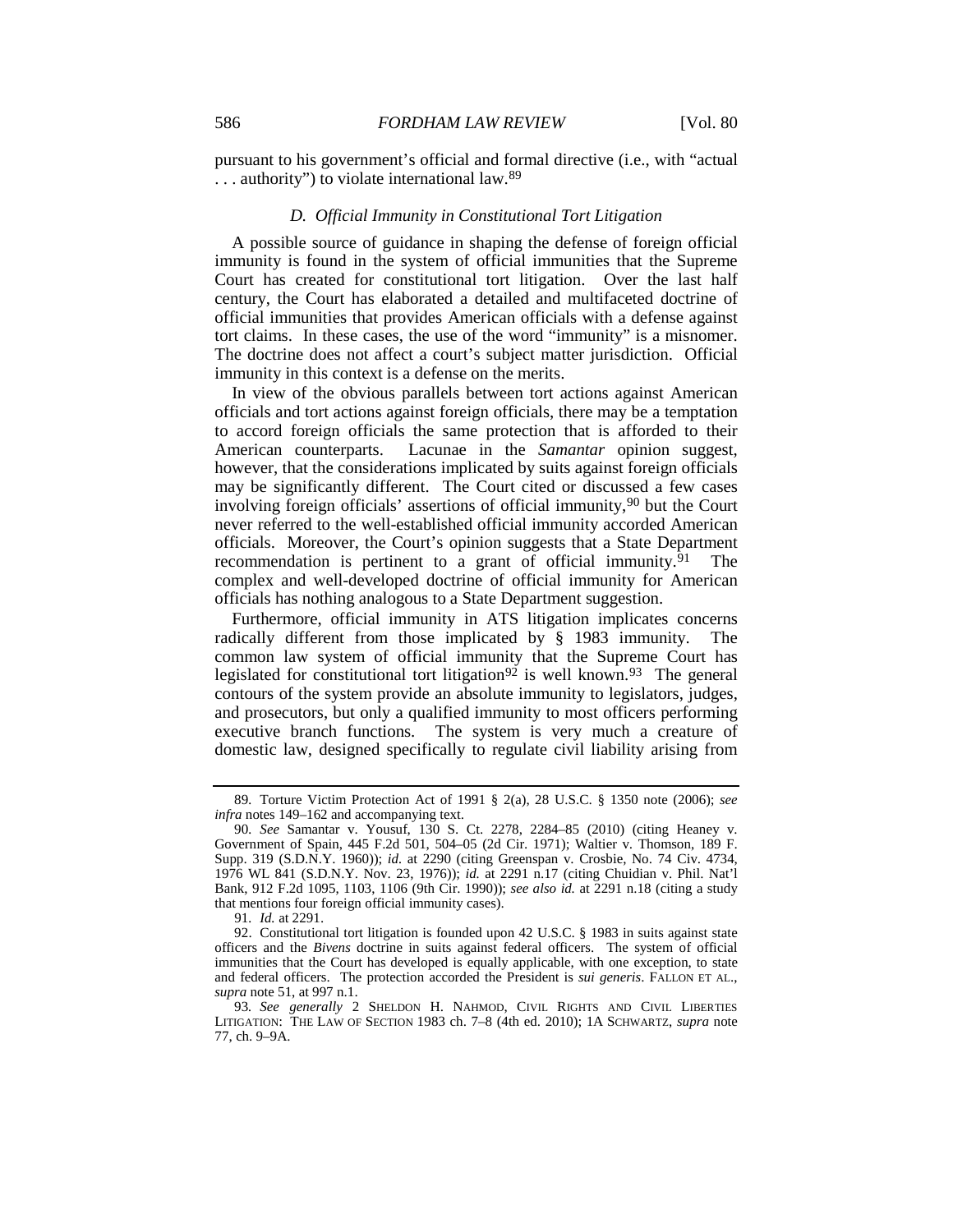American officers' alleged misconduct in the United States. By definition, the doctrine is rooted in American culture generally and especially in American legal culture. Therefore, we should be dubious about blindly applying this doctrine to the alleged misconduct of foreign officers in foreign countries.

In the United States, the separation of powers is a fundamental concept of constitutional government that limits the abuse of government authority. American executive officials know that their actions are subject to review by an independent judiciary and to political control by an independent legislature. Many other countries, however, have no comparable concept. For example, when the Republic of China was sued in federal court during the Reagan Administration, Deng Xiaoping, China's paramount leader from 1978 to 1992, reportedly told Secretary of State Shultz, "Why don't you just call that judge down in Alabama and tell him to lay off the People's Republic of China."[94](#page-15-0) Shultz said, "Oh, we have the separation of powers, you have to understand."[95](#page-15-1) Deng was puzzled and replied, "Well, what is the separation of powers?"[96](#page-15-2)

<span id="page-15-6"></span>Moreover, the specific major policy considerations giving rise to official immunity in constitutional tort litigation are quite attenuated in ATS litigation. The domestic system of immunities, especially the qualified immunity of executive branch officers, is largely a function of two separate and distinct considerations. The Supreme Court has explained that "it cannot be disputed seriously that claims frequently run against the innocent as well as the guilty—at a cost not only to the defendant officials, but to society as a whole."<sup>97</sup> Accordingly, the domestic system of immunities stems from concerns about the impact of specific lawsuits on specific innocent<sup>98</sup> officers and the impact of the general availability of damages remedies upon the effective functioning of government.<sup>[99](#page-15-5)</sup> Neither of these concerns, however, are significantly implicated by ATS litigation.

Insofar as fairness to particular individual American defendants is concerned, the Court has focused upon the problem of officers being held liable for unconstitutional misconduct that they may not have known was unconstitutional: "If the law [when the defendant injured the plaintiff] was not clearly established, an official could not reasonably be expected to

<span id="page-15-0"></span><sup>94.</sup> MICHAEL P. SCHARF & PAUL R. WILLIAMS, SHAPING FOREIGN POLICY IN TIMES OF CRISIS: THE ROLE OF INTERNATIONAL LAW AND THE STATE DEPARTMENT LEGAL ADVISER 44 (2010) (statement of Reagan Administration State Department Legal Adviser Davis Robinson).

<sup>95</sup>*. Id.*

<sup>96</sup>*. Id.*

<span id="page-15-3"></span><span id="page-15-2"></span><span id="page-15-1"></span><sup>97.</sup> Harlow v. Fitzgerald, 457 U.S. 800, 814 (1982); *accord* Anderson v. Creighton, 483 U.S. 635, 638–39 (1987); Davis v. Scherer, 468 U.S. 183, 194–96 (1984).

<span id="page-15-4"></span><sup>98.</sup> Even if the defendant officer ultimately is found at trial not to have violated the Constitution, the officer was still subject to the wear and tear of the litigation process, including "'the costs of trial [and] the burdens of broad-reaching discovery.'" Mitchell v. Forsyth, 472 U.S. 511, 526 (1985) (quoting *Harlow*, 457 U.S. at 817–18).

<span id="page-15-5"></span><sup>99</sup>*. Id.* (noting that the costs of such litigation include the "'distraction of officials from their governmental duties, inhibition of discretionary action, and deterrence of able people from public service'" (quoting *Harlow*, 457 U.S. at 816)).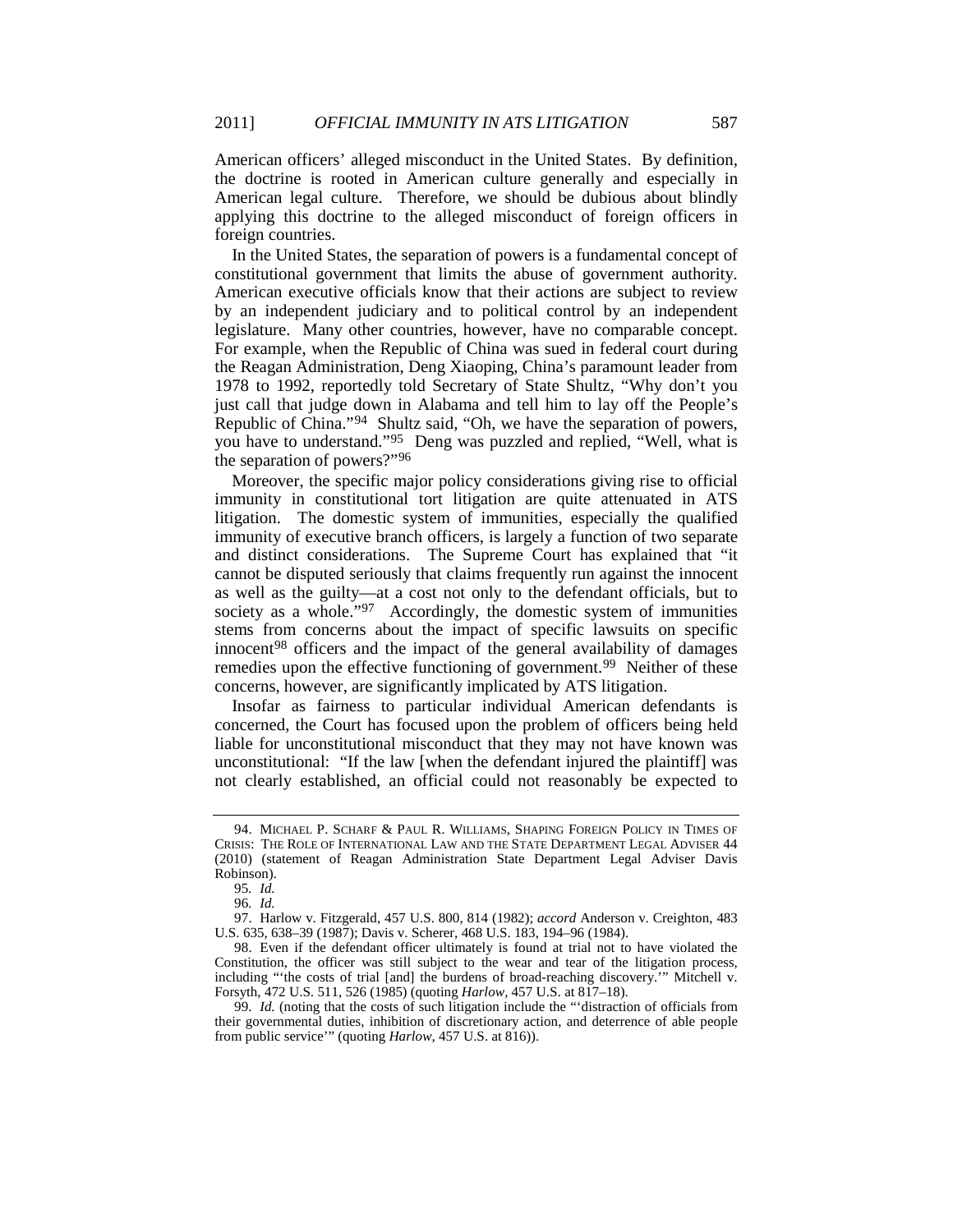anticipate subsequent legal developments, nor could he fairly be said to 'know' that the law forbade conduct not previously identified as unlawful."[100](#page-16-2) In other words, the doctrine of qualified immunity addresses the historical fact in American society that constitutional law changes from time to time. This problem of mutability, however, is not present in ATS litigation. The Supreme Court has held that "courts should require any claim based on the present-day law of nations to rest on a norm of international character accepted by the civilized world and defined with a specificity."<sup>[101](#page-16-3)</sup> No one should be allowed to claim that they did not know that torture, non-judicial killing, slavery, or genocide violates international  $law<sub>102</sub>$  $law<sub>102</sub>$  $law<sub>102</sub>$ 

<span id="page-16-1"></span>The other consideration giving rise to official immunity is the costs of litigation to society as a whole. These costs "include the expenses of litigation, the diversion of official energy from pressing public issues, and the deterrence of able citizens from acceptance of public office."<sup>[103](#page-16-5)</sup> In addition, there is the danger that "fear of being sued will 'dampen the ardor of all but the most resolute, or the most irresponsible [public officials], in the unflinching discharge of their duties.'"[104](#page-16-6)

The costs to society in constitutional tort litigation are enormous due to the sheer volume of cases that are filed each year. The United States' domestic doctrine of official immunity is in large measure a response to *Monroe v. Pape*,<sup>[105](#page-16-7)</sup> in which the Supreme Court gave an expansive interpretation to the remedies available under 42 U.S.C. § 1983. The result was "an impressive flood of litigation against state officers in the federal courts."[106](#page-16-8) The author can remember quipping in the 1970s to Alfred Hill, his dissertation adviser, that "*Monroe* might be the case that launches a thousand suits and topples the countless towers of officialdom." Supreme Court justices agreed. In discussing the need for a doctrine of official immunity, then-Justice Rehnquist explained that his "biggest concern . . . is not with the illogic or impracticality of today's decision, but rather with the potential for disruption of Government that it invites."[107](#page-16-9) Rehnquist continued, "The steady increase in litigation, much of it directed against governmental officials and virtually all of which could be framed in constitutional terms, cannot escape the notice of even the most casual observer."[108](#page-16-10)

108*. Id.*

<span id="page-16-0"></span><sup>100</sup>*. Harlow*, 457 U.S. at 818.

<sup>101</sup>*. See* Sosa v. Alvarez-Machain, 542 U.S. 692, 725 (2004); *see also id.* at 732.

<span id="page-16-5"></span><span id="page-16-4"></span><span id="page-16-3"></span><span id="page-16-2"></span><sup>102.</sup> To be sure, there will be gray areas in each of these categories of proscribed conduct. The problem of gray areas should be dealt with through the requirement that the international norm must be defined with specificity. *See* Casto, *Common Law*, *supra* not[e 5,](#page-1-6) at 652–54.

<sup>103</sup>*. Harlow*, 457 U.S. at 814.

<sup>104</sup>*. Id.* (quoting Gregoire v. Biddle, 177 F.2d 579, 581 (2d Cir. 1949)).

<sup>105.</sup> 365 U.S. 167 (1961).

<span id="page-16-8"></span><span id="page-16-7"></span><span id="page-16-6"></span><sup>106.</sup> PAUL M. BATOR ET AL., HART AND WECHSLER'S THE FEDERAL COURTS AND THE FEDERAL SYSTEM 950 (2d ed. 1973); *see* PAUL M. BATOR ET AL., HART AND WECHSLER'S THE FEDERAL COURTS AND THE FEDERAL SYSTEM 1242–43 (3d ed. 1988).

<span id="page-16-10"></span><span id="page-16-9"></span><sup>107.</sup> Butz v. Economou, 438 U.S. 478, 526 (1978) (Rehnquist, J., concurring in part and dissenting in part).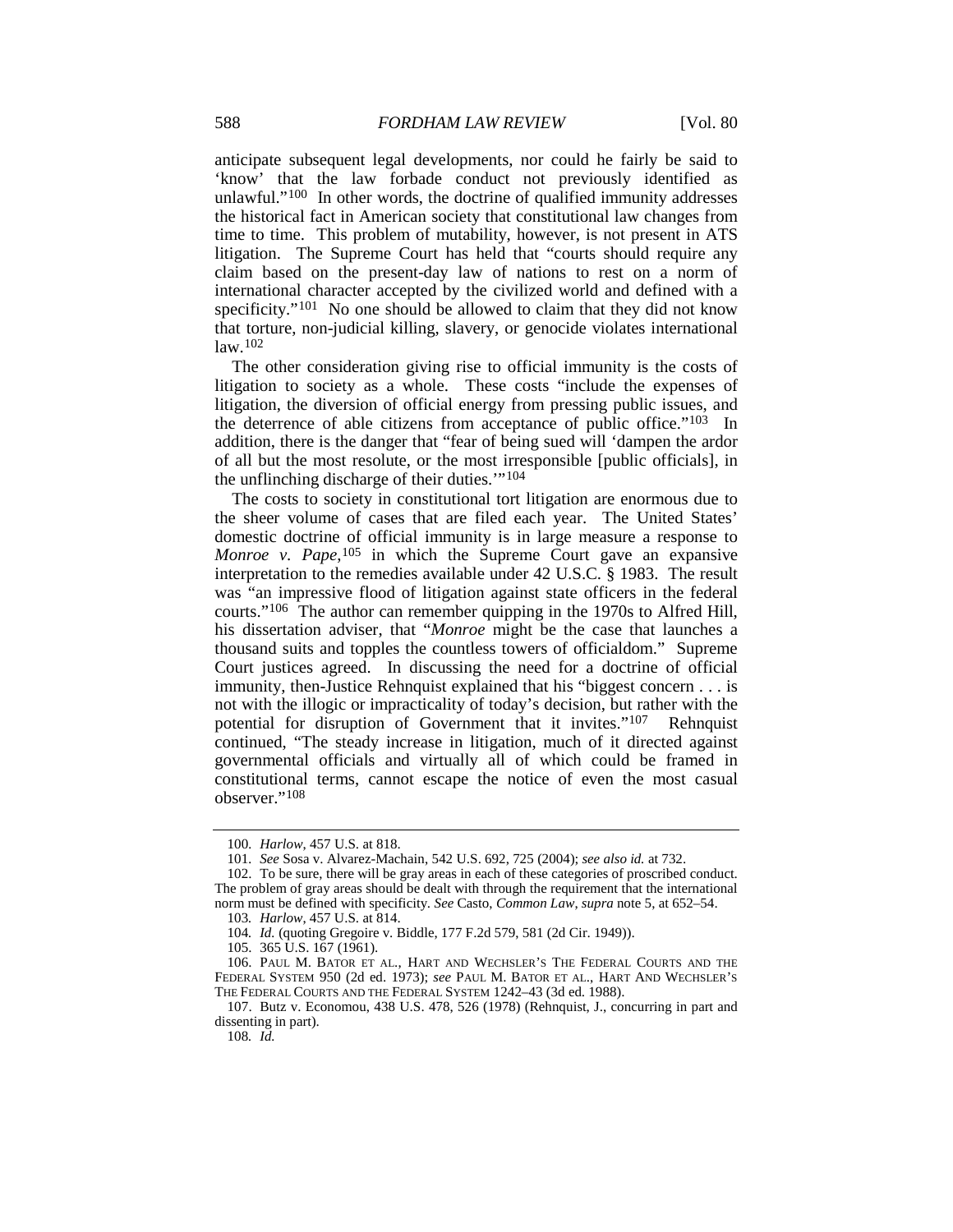Just as the high volume of constitutional tort litigation cannot be denied, it is common knowledge that the actual volume of ATS litigation is quite low. We have had ATS litigation for over thirty years, and there has been no avalanche of litigation that might threaten the effective governance of foreign countries. The rarity of ATS litigation is not a statistical anomaly. An American court cannot gain personal jurisdiction over a foreign official unless the official has minimum contacts with the United States.[109](#page-17-2) Because foreign officials rarely visit the United States, they rarely are suable in the United States. Therefore, the costs to society of ATS litigation are marginal. Does anyone believe that the judgment in *Filartiga* has deterred able citizens of Paraguay from joining the police or has dampened the ardor of Paraguayan police officers? At most, the judgment may have deterred Paraguayan torturers from coming to the United States on vacation.

# <span id="page-17-0"></span>II. FOREIGN OFFICIAL IMMUNITY AS A COROLLARY TO SOVEREIGN IMMUNITY

The strongest case for granting immunity in ATS litigation is when the remedy sought is, in effect, actually against a foreign state. This type of immunity, however, should not be confused with an officer's immunity from personal liability. The ALI's 1965 *Second Restatement* provided that a foreign state's sovereign immunity "extends to . . . any other public minister, official, or agent of the state with respect to acts performed in his official capacity *if the effect of exercising jurisdiction would be to enforce a rule of law against the state*."<sup>110</sup> The ALI viewed this section's proviso as crucial: these agents of the state "do not have immunity from personal liability even for acts carried out in their official capacity" unless the suit is actually against the state.[111](#page-17-4) The *Second Restatement*'s rule of immunity is not really a rule of official immunity. The ALI presented the rule as an elaboration of sovereign immunity and indicated that if the remedy runs directly against the state, there is sovereign immunity.<sup>[112](#page-17-5)</sup> But if the suit involves the official's "personal liability," sovereign immunity is not implicated.[113](#page-17-6)

<span id="page-17-1"></span>A clear example of a suit against an officer that actually "enforce[s] a rule of law against the state" is an action seeking injunctive relief. There is, however, much less here than meets the eye. As a practical matter, and without regard to official immunity, an ATS suit for injunctive relief is highly unlikely to arise or go forward. The general ATS problem of

<sup>109</sup>*. See* Int'l Shoe Co. v. Washington, 326 U.S. 310, 316 (1945).

<span id="page-17-3"></span><span id="page-17-2"></span><sup>110.</sup> RESTATEMENT (SECOND) OF THE FOREIGN RELATIONS LAW OF THE UNITED STATES § 66(f) (1965) (emphasis added). The 1987 *Restatement* has no comparable provision. The reason for the deletion is unclear. Perhaps the ALI Reporters believed that FSIA occupied the field. *See* RESTATEMENT (THIRD) OF THE FOREIGN RELATIONS LAW OF THE UNITED STATES §§ 451–466 (1987). The first generation of *Restatements* did not cover foreign relations law.

<span id="page-17-6"></span><span id="page-17-5"></span><span id="page-17-4"></span><sup>111.</sup> RESTATEMENT (SECOND) OF THE FOREIGN RELATIONS LAW OF THE UNITED STATES § 66(f) cmt. b.

<sup>112</sup>*. Id.*; *see also id.* § 66(f) cmt. b, illus. 2–4.

<sup>113</sup>*. Id.* § 66(f) cmt. b; *see also id.* § 66(f) cmt. b, illus. 2–3.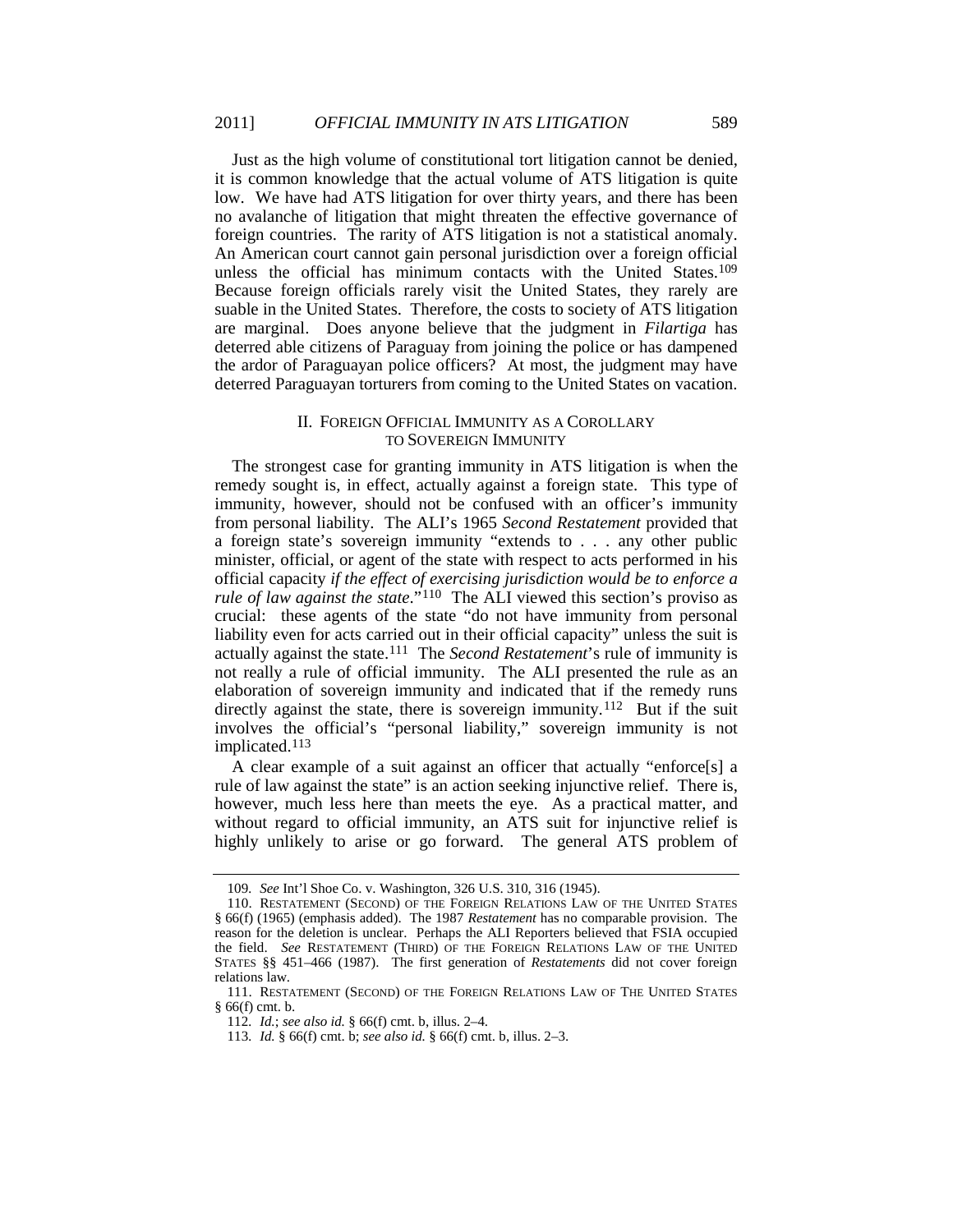obtaining personal jurisdiction will persist. Moreover, as a general matter of equity jurisprudence, an American judge is quite unlikely to issue an injunction that will require the judge to supervise compliance in a foreign country.[114](#page-18-0)

In any event, a suit for injunctive relief is obviously a suit against the state and only coincidentally a suit against the individual officer. We indulge a legal fiction in the United States that a suit to enjoin an officer from violating federal law is not a suit against a state and therefore not barred by sovereign immunity. To repeat, however, no one actually believes that the state is not the real defendant in these injunction suits. The Supreme Court created this legal fiction to give practical meaning to individual rights guaranteed by federal law. These cases involve the enforcement of U.S. laws against governments in the United States for actions taken in the United States. The fiction should not be indulged when international law is enforced against foreign governments for actions taken overseas. Indulging the fiction in suits to enjoin a foreign state's activities would fly in the teeth of FSIA.

<span id="page-18-6"></span>In addition to injunction cases, if a judgment for damages will run directly against a foreign state, the suit is barred and must be dismissed unless it falls within an FSIA exception.<sup>115</sup> Some may argue that if a foreign state has agreed to indemnify its officer in ATS litigation, the suit should be treated as, in essence, a suit against the state.<sup>[116](#page-18-2)</sup> There may be a superficial appeal to this argument, but the argument should be rejected. In the first place, there is a smoke-and-mirrors aspect to the indemnification argument. If it is correct, the state's agreement to indemnify is illusory. As soon as indemnification is offered, the suit would be dismissed with the result that the state is left with no indemnification obligation.<sup>117</sup>

The indemnification argument has been made in a number of constitutional tort actions involving state officials. States are protected by sovereign immunity in constitutional tort actions just as foreign countries are accorded sovereign immunity in ATS litigation. In the former cases, "every court that has considered the issue has rejected, rightly in our view, the argument that an indemnity statute brings the Eleventh Amendment into play."[118](#page-18-4) The courts have concluded that the decision to indemnify is a voluntary decision and is not imposed by judicial decree.

Some have worried that indemnification may wreak havoc on a foreign country's finances, [119](#page-18-5) but the facts do not support this theoretical concern.

<sup>114</sup>*. See, e.g.*, Bano v. Union Carbide Corp., 361 F.3d 696, 716–17 (2d Cir. 2004).

<span id="page-18-1"></span><span id="page-18-0"></span><sup>115</sup>*. See* Samantar v. Yousuf, 130 S. Ct. 2278, 2292 (2010) (citing Kentucky v. Graham, 473 U.S. 159, 166 (1985)).

<sup>116</sup>*. See, e.g.*, Bradley & Goldsmith, *supra* not[e 28,](#page-4-7) at 148–49.

<span id="page-18-3"></span><span id="page-18-2"></span><sup>117.</sup> "A government may not manufacture immunity for its employees by agreeing to indemnify them." Spruytte v. Walters, 753 F.2d 498, 512 n.6 (6th Cir. 1985).

<span id="page-18-5"></span><span id="page-18-4"></span><sup>118.</sup> Duckworth v. Franzen, 780 F.2d 645, 650 (7th Cir. 1985). Cases decided since *Duckworth* are in accord. *See* 1A SCHWARTZ, *supra* note [77,](#page-11-0) § 8.10[B][2]. For two conflicting decisions of foreign courts on the issue of indemnification, see Keitner, *supra* not[e 28,](#page-4-7) at 5.

<sup>119</sup>*. See, e.g.*, Bradley & Goldsmith, *supra* not[e 28,](#page-4-7) at 148–49.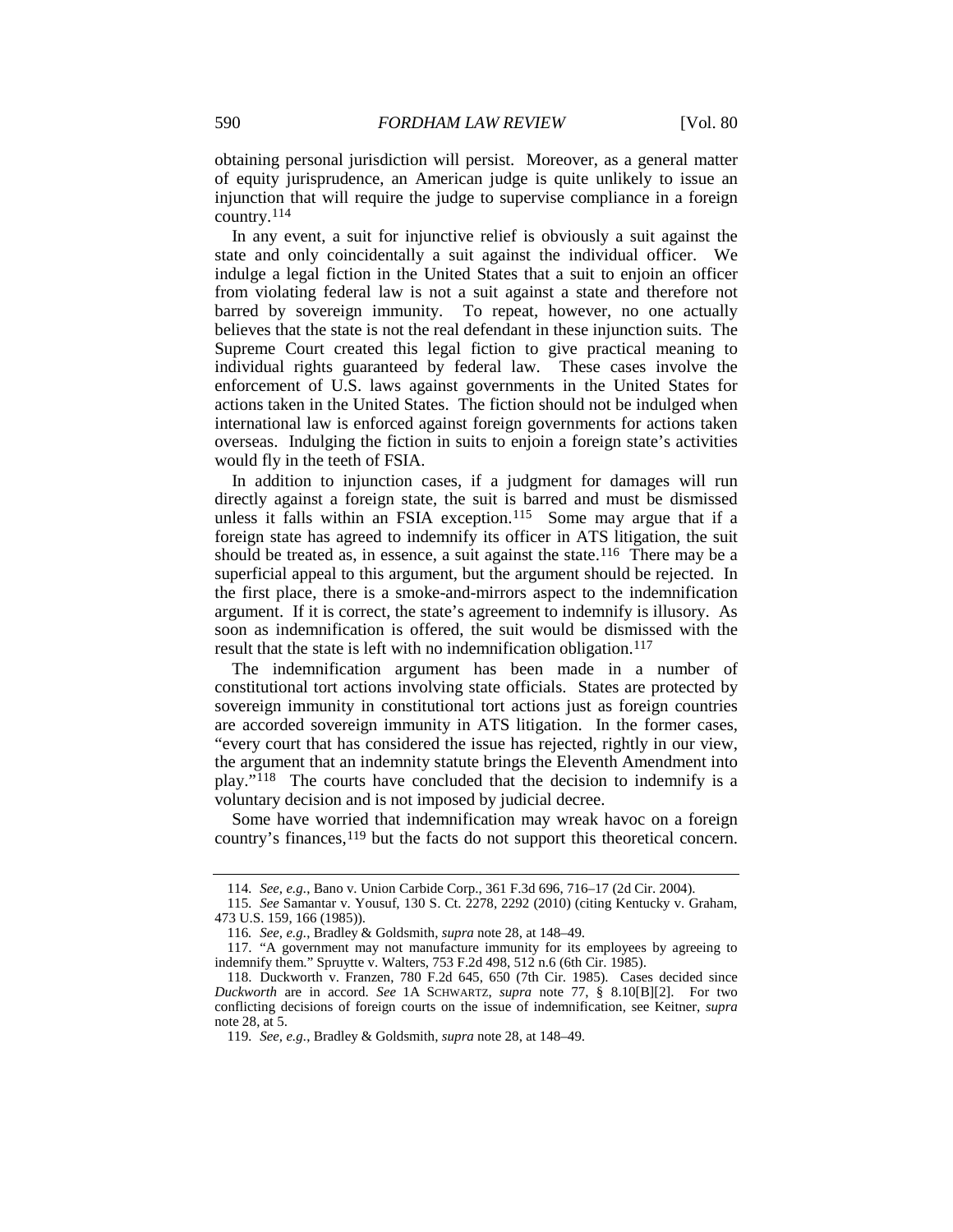<span id="page-19-3"></span>First, it is not clear whether foreign countries actually indemnify their officers.[120](#page-19-0) Moreover, a country surely would not indemnify an officer who has been found to have tortured people to death. Finally, as a technical matter, there is no indemnification obligation until an officer actually pays money over to someone. As a practical matter, virtually all officers held liable in ATS litigation will be either judgment-proof or have no assets in the United States to satisfy a judgment. Therefore, any indemnification obligation, if there actually is one, likely will be limited to litigation costs. The cost of defending a Saudi Arabian torturer or a Paraguayan torturer surely would not bankrupt those two nations.

A final example of suits actually against the state involves contractual disputes with a foreign state. Through artful pleading it may be possible to allege a claim against an individual officer that will, as a practical matter, provide a remedy for the plaintiff's contract dispute.<sup>[121](#page-19-1)</sup> These cases of artful pleading would eventually be dismissed on the merits. An earlier dismissal on official immunity grounds would spare the individual defendant the needless pain and agony of pretrial and trial litigation. Of course, it is difficult to see how a contract claim could be turned into an ATS claim.[122](#page-19-2)

# III. CREATING A DOCTRINE OF FOREIGN OFFICIAL IMMUNITY

In thinking about the proper scope of foreign official immunity, a preliminary issue arises as to whether it is appropriate to accord foreign officials less protection than American domestic law would provide to American officials who violate international law. To tinker with an old expression, perhaps what is sauce for the domestic goose is sauce for the foreign gander. Put another way, how can we justify a system of laws that protects American officials who torture people but does not protect foreign officials who do the same thing?

The answer is simply put: Congress has forbidden the courts from according like treatment to American and foreign officials. As a matter of domestic federal law, the personal liability of federal officers who violate international law is entirely different from the personal liability of foreign officers. The liability of federal officers is almost entirely regulated by an extant act of Congress that does not apply to foreign officers. In sharp

<span id="page-19-0"></span><sup>120.</sup> Professors Bradley and Goldsmith try to finesse this issue by extrapolating from anecdotal U.S. practice. *Id.* at 148. Whether governments in the United States routinely indemnify their officers is far from clear. More significantly, it is difficult to believe that an American city or state would indemnify a police officer if a court has determined that the officer tortured someone to death. Moreover, we should not blindly assume that a foreign country will follow U.S. practice.

<span id="page-19-1"></span><sup>121.</sup> For example, in *Samantar*, the Court cited *Heaney v. Government of Spain*, 445 F.2d 501 (2d Cir. 1971), where the plaintiff had a contractual dispute with the Government of Spain and sued both Spain and a Spanish consul who signed the contract. *See* Samantar v. Yousuf, 130 S. Ct. 2278, 2284–85 (2010); *see also* Keitner, *supra* note [28,](#page-4-7) at 12 (citing Rahimtoola v. Nizam of Hyderabad, [1958] A.C. 379 (H.L) (appeal taken from Eng.)). These cases obviously do not involve remedies for violation of international law.

<span id="page-19-2"></span><sup>122</sup>*. See* Casto, *Common Law*, *supra* note [5,](#page-1-6) at 665 n.159.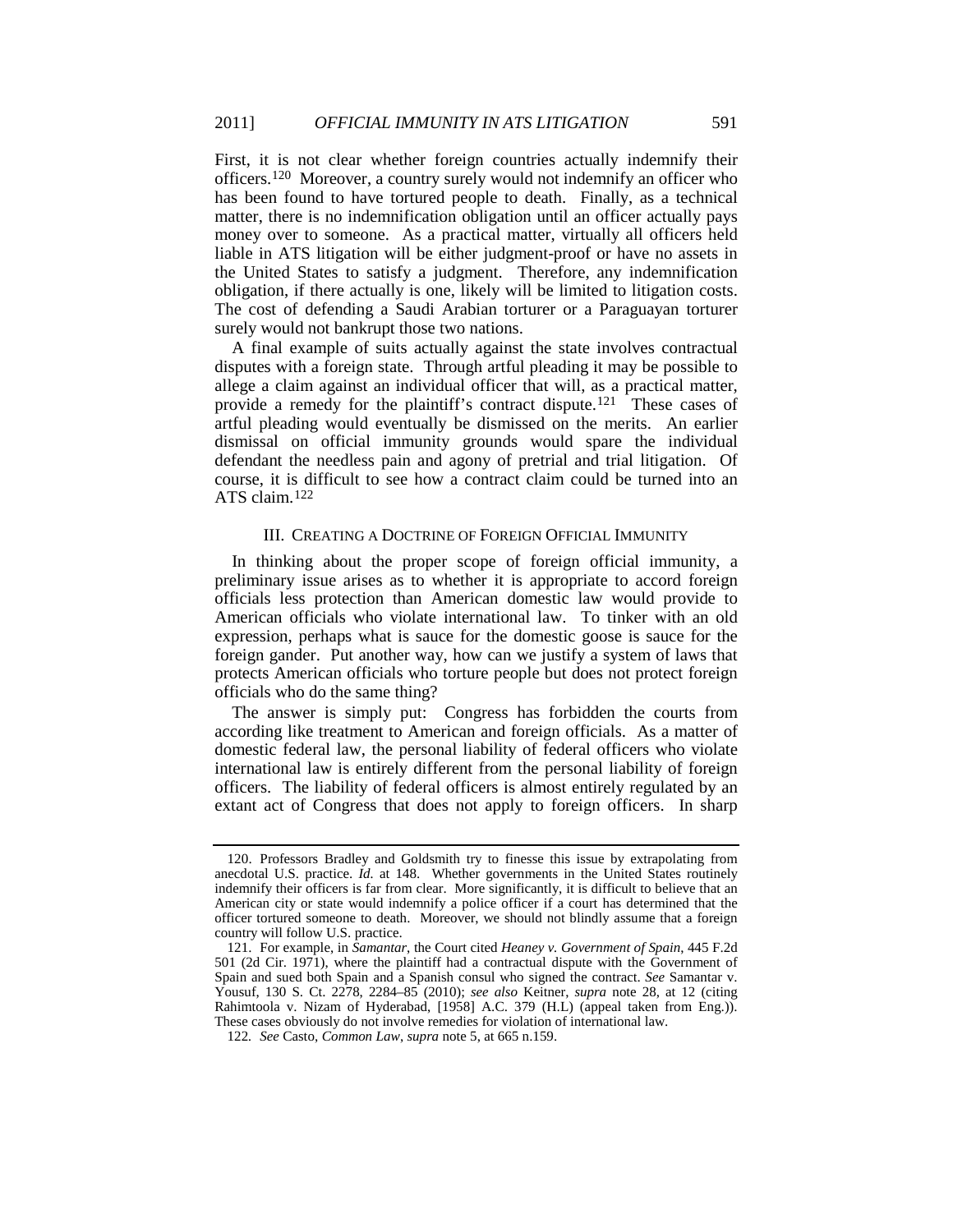contrast, the liability of foreign officers—at least the issue of foreign official immunity—is regulated by a common law doctrine to be developed by the courts without direct congressional guidance.

<span id="page-20-0"></span>The Federal Employees Liability Reform and Tort Compensation Act of 1988[123](#page-20-1) (Westfall Act) governs the liability of federal officers sued in ATS litigation.[124](#page-20-2) In the Westfall Act, Congress balanced two important but competing goals. First was the need to provide a remedy for individuals who had suffered harm as a result of government officers' tortious activities. At the same time, Congress sought to provide officers with protection from personal liability. The Act balances these two concerns by substituting the liability of the United States for the personal liability of the officer. Under the Act, a suit against a federal officer acting within the officer's scope of employment is converted into a suit against the United States by dropping the individual defendant from the suit and substituting the United States as the sole defendant.<sup>[125](#page-20-3)</sup> This congressional decision effectively immunizes federal officers who may be sued for violating international law. Therefore, there will never be an occasion or need to develop a common law doctrine of official immunity for ATS suits against American officers. At the same time, an individual who has suffered harm at the hands of the government is not left without a remedy. Under the Westfall Act, the United States remains immune from liability for an American officer's misconduct overseas.<sup>[126](#page-20-4)</sup> But ATS litigation typically does not involve misconduct outside the officer's home country. If a federal police officer did in the United States what the Paraguayan police officer did in the *Filartiga* case, the United States would be subject to liability.<sup>[127](#page-20-5)</sup>

In contrast to situations governed by the Westfall Act, Congress has not enacted a statute that overtly balances a victim's and a foreign official's interests.[128](#page-20-6) Therefore, the courts will have to fashion a system of

Limiting the above hypothetical to federal misconduct that occurs within the United States is quite appropriate. In fact, virtually all ATS suits against foreign officials involve misconduct in the official's home country.

<span id="page-20-6"></span>128. At least, there is no legislation creating a system of immunities for foreign officers. The only congressional guidance comes in the TVPA, which surely precludes a rule of general immunity. *See infra* notes [149–](#page-24-0)[167](#page-27-0) and accompanying text.

<sup>123.</sup> 28 U.S.C. § 2679 (2006).

<sup>124</sup>*. See* Casto, *Common Law*, *supra* note [5,](#page-1-6) at 662–64.

<sup>125.</sup> 28 U.S.C. § 2679; *see* Casto, *Common Law*, *supra* not[e 5,](#page-1-6) at 662–64.

<sup>126.</sup> 28 U.S.C. § 2679.

<span id="page-20-5"></span><span id="page-20-4"></span><span id="page-20-3"></span><span id="page-20-2"></span><span id="page-20-1"></span><sup>127</sup>*. Filartiga* involved a Paraguayan police officer torturing a person to death in the officer's home country. Filartiga v. Pena-Irala, 630 F.2d 876, 878 (2d Cir. 1980). If a federal law enforcement officer tortured a person to death in the United States, the federal officer would be subject to liability for the tort of battery. The United States would be substituted as a defendant, and the case would proceed forward as an FTCA case. 28 U.S.C. § 2679(d)(1). Although the FTCA exempts the United States from liability in a number of situations, none of the exemptions would seem to apply. The foreign tort exemption, 28 U.S.C. § 2680(k), is not relevant because the tort occurred in the United States—just like the tort in *Filartiga*. The intentional tort exemption would not apply because the exemption is not applicable in cases involving police misconduct. *Id.* § 2680(h). There is, of course, another exemption for discretionary acts, *id.* § 2680(a), but it seems unlikely that a court would hold that torturing someone to death is a discretionary act.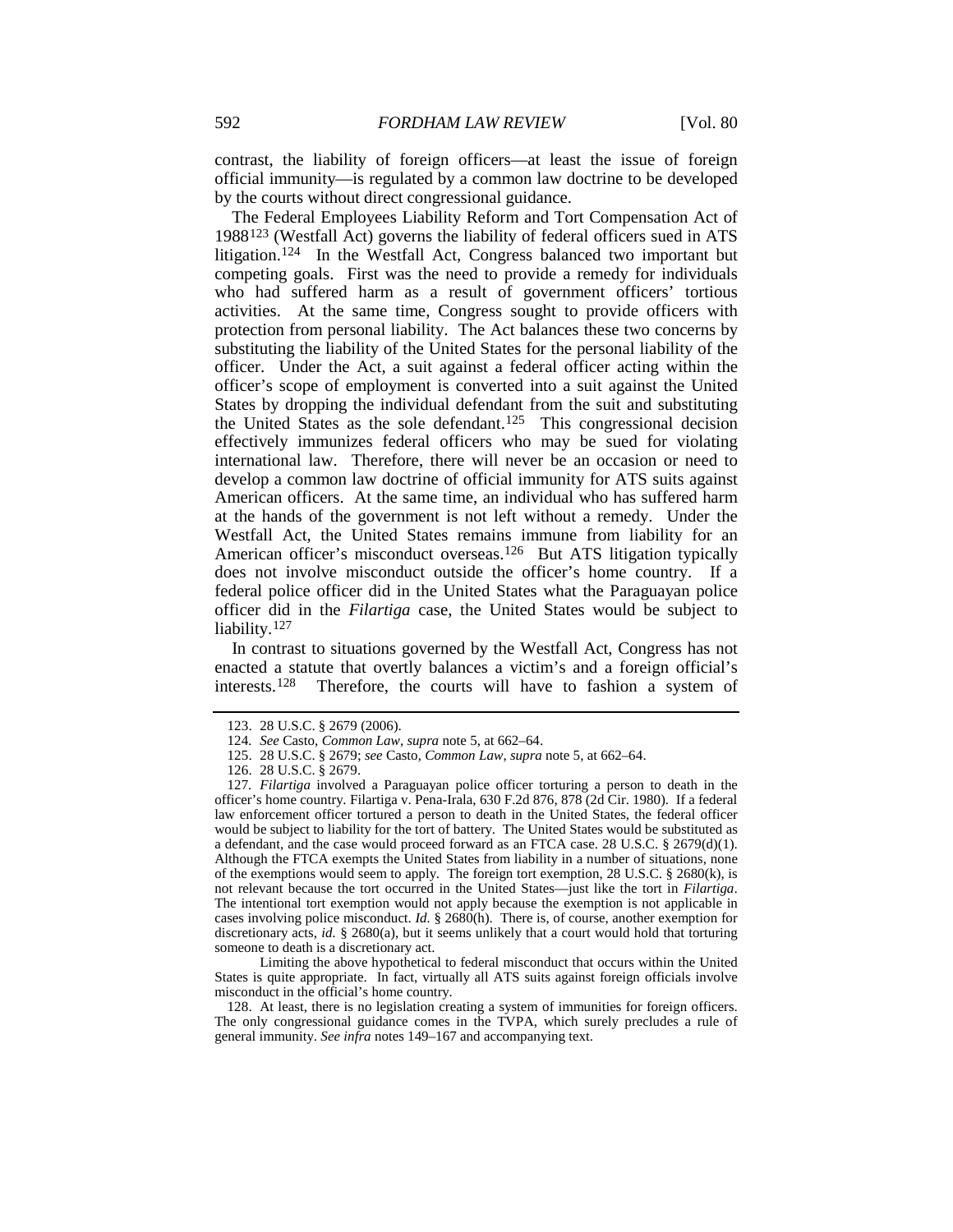immunities without direct Congressional guidance. In shaping this system of immunities, the courts might consider adopting the Westfall Act principle as federal common law,<sup>[129](#page-21-0)</sup> but Congress has specifically forbidden the courts from doing so. The linchpin of the Westfall Act is the substitution of the government as a defendant with a limited waiver of sovereign immunity. By enacting FSIA, Congress has outlawed the substitution of a foreign state.

Even if the technicality of the Westfall Act did not exist, bedrock principles of American constitutional law nevertheless would support the disparate treatment of foreign and American officials. As a matter of domestic law, U.S. courts probably would strain to avoid judicial review of torture sanctioned by the President. Some have argued that the Constitution confers upon the President a plenary power to set aside or ignore subconstitutional laws like acts of Congress, treaties, common law, and of course international law. [130](#page-21-1) As Richard Nixon famously said, "When the President does it, that means that it is not illegal."<sup>[131](#page-21-2)</sup> These theorists of plenary presidential power apparently see the President's sound judgment as the principal limitation to this unusual power. Presumably, these theorists also see the political process writ large as an important limitation.

<span id="page-21-5"></span>If the theorists of plenary presidential power are correct, the personal liability of a foreign official is entirely different from the liability of an American official acting with the President's sanction. In ATS litigation, remedial issues like the availability of a damages remedy or official immunity are governed by domestic, sub-constitutional law.<sup>132</sup> There is no doubt that the Constitution confers some scope of plenary authority upon the President,<sup>[133](#page-21-4)</sup> but as a matter of domestic law, these unique presidential powers are by definition *sui generis*. The Constitution in no way confers such power upon foreign governments. Given the President's unique status under our domestic law, the liability of foreign officials under our domestic law is entirely different from the liability of American officials acting pursuant to presidential directions.

Using the President's *sui generis* constitutional status to distinguish between the personal liability of American officials and foreign officials is, to be sure, a fairly technical legal distinction. Nevertheless, given the Constitution's primacy, the distinction is valid. Of course, the present author vehemently denies that the Constitution authorizes the President to

<sup>129</sup>*. See* Casto, *Common Law*, *supra* note [5,](#page-1-6) at 661–62.

<span id="page-21-1"></span><span id="page-21-0"></span><sup>130.</sup> See, for example, the Justice Department's notorious torture memorandum discussed in William R. Casto, *Executive Advisory Opinions and the Practice of Judicial Deference in Foreign Affairs Cases*, 37 GEO. WASH. INT'L L. REV. 501, 503–05 (2005).

<span id="page-21-2"></span><sup>131.</sup> *See Excerpts from Interview with Nixon About Domestic Effects of Indochina War*, N.Y. TIMES, May 20, 1977, at A16 [hereinafter *Nixon Excerpts*].

<span id="page-21-3"></span><sup>132.</sup> Samantar v. Yousuf, 130 S. Ct. 2278, 2289–93 (2010) (official immunity); Sosa v. Alvarez-Machain, 542 U.S. 692, 731 (2004) (remedy).

<span id="page-21-4"></span><sup>133.</sup> See, for example, the admirable, even awesome, discussion of the President's commander-in-chief powers in David J. Barron & Martin S. Lederman, *The Commander in Chief at the Lowest Ebb—Framing the Problem, Doctrine, and Original Understanding*, 121 HARV. L. REV. 689 (2008), and David J. Barron & Martin S. Lederman, *The Commander in Chief at the Lowest Ebb—A Constitutional History*, 121 HARV. L. REV. 941 (2008).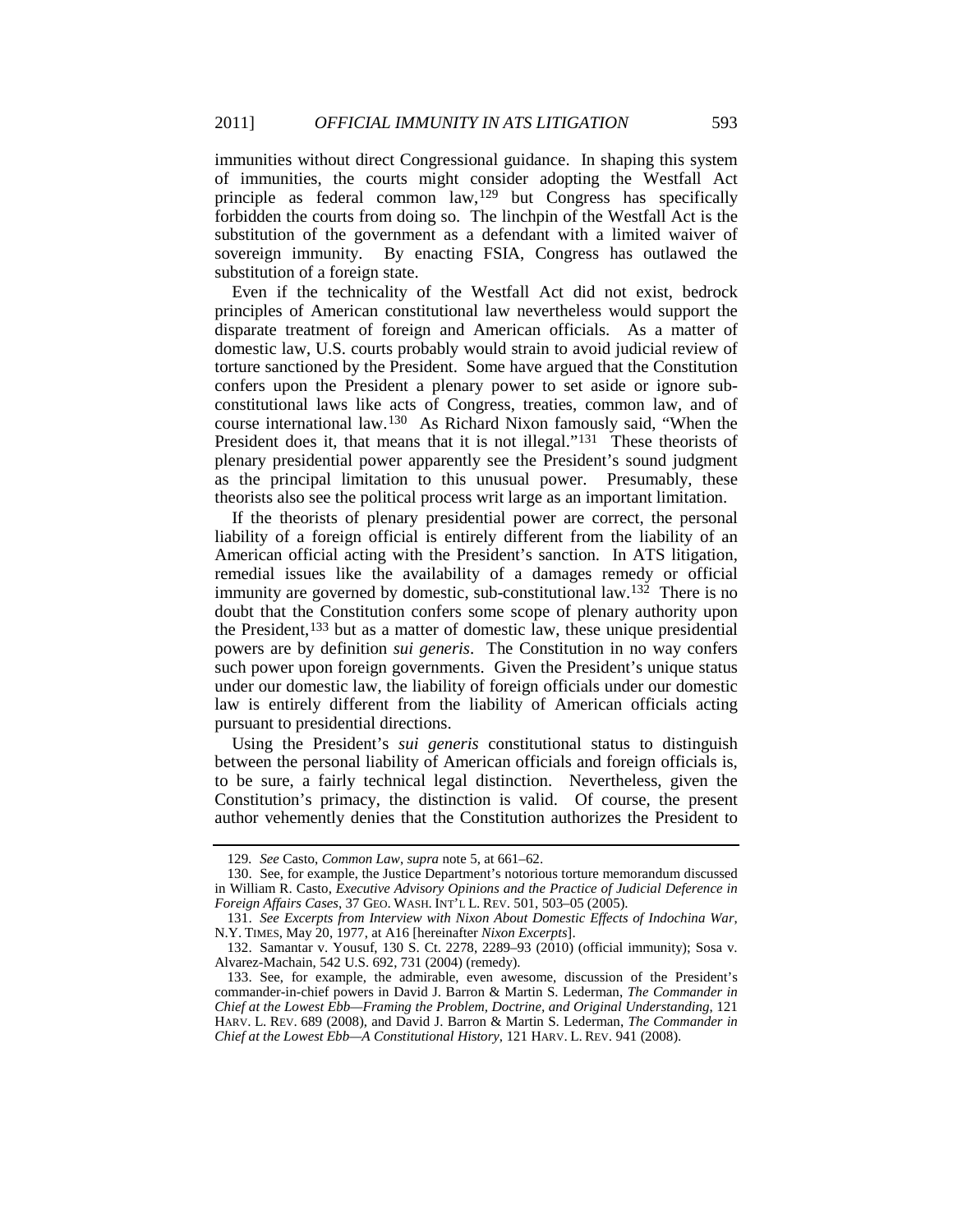become a hopefully benevolent dictator. For me, this distinction is quite unpalatable.

There is, however, a more palatable distinction between the personal liability of foreign and American officials. The distinction arises from the nature of the political process in the United States and in particular from our commitment to the electoral process and the concept of separation of powers. As Richard Nixon explained, even the President's power is subject to the electoral process.[134](#page-22-1) While this process cannot curb a second-term President, the President remains—as Nixon discovered—subject to a less structured but equally potent political process.

In contrast to American officials, foreign officials frequently are not subject to the amorphous yet nevertheless powerful political constraints that we have in the United States. In particular, many countries in the world lack anything approaching a vibrant electoral process and have no commitment whatsoever to the concept of separation of powers. As Deng Xiaoping said, "[W]hat is the separation of powers?" [135](#page-22-2) Does anyone believe that the governments of Paraguay and Saudi Arabia felt any significant domestic political heat over the torture of Joelito Filártiga[136](#page-22-3) and Ronald Jones?<sup>[137](#page-22-4)</sup> Given the absence of powerful political constraints comparable to the ones in our society, an American court might appropriately accord more protection to American officials than to foreign officials.

<span id="page-22-0"></span>This distinction between the United States and Paraguay or Saudi Arabia should not be viewed as a version of American exceptionalism. There are countries other than the United States with a robust political culture and a commitment to separation of powers. Perhaps officials from these latter countries should be treated the same as American officials. As a practical matter, however, courts are not well equipped to make judgments about the political culture of a foreign country. Fortunately, courts do not have to make this political judgment. Any concept of foreign official immunity almost certainly will include some provision for State Department recommendations, and the political culture of a foreign country could reasonably factor into the State Department's decision making.

#### *A. Absolute Immunity*

Some have argued that in ATS litigation, foreign officials generally should receive an absolute official immunity.<sup>138</sup> To a degree, this argument for absolute immunity is distorted by the patently erroneous assertion that a common law doctrine of absolute immunity already exists.<sup>[139](#page-22-6)</sup> In addition,

<span id="page-22-2"></span><span id="page-22-1"></span><sup>134</sup>*. See Nixon Excerpts*, *supra* note [131.](#page-21-5)

<sup>135</sup>*. See supra* not[e 96](#page-15-6) and accompanying text.

<span id="page-22-3"></span><sup>136.</sup> *See supra* note[s 19](#page-3-11)[–20.](#page-3-12)

<span id="page-22-4"></span><sup>137</sup>*. See supra* not[e 46](#page-7-8) and accompanying text.

<sup>138.</sup> Bradley & Goldsmith, *supra* note [28,](#page-4-7) at 137–38.

<span id="page-22-6"></span><span id="page-22-5"></span><sup>139</sup>*. See supra* note[s 23](#page-3-0)[–45](#page-7-0) and accompanying text.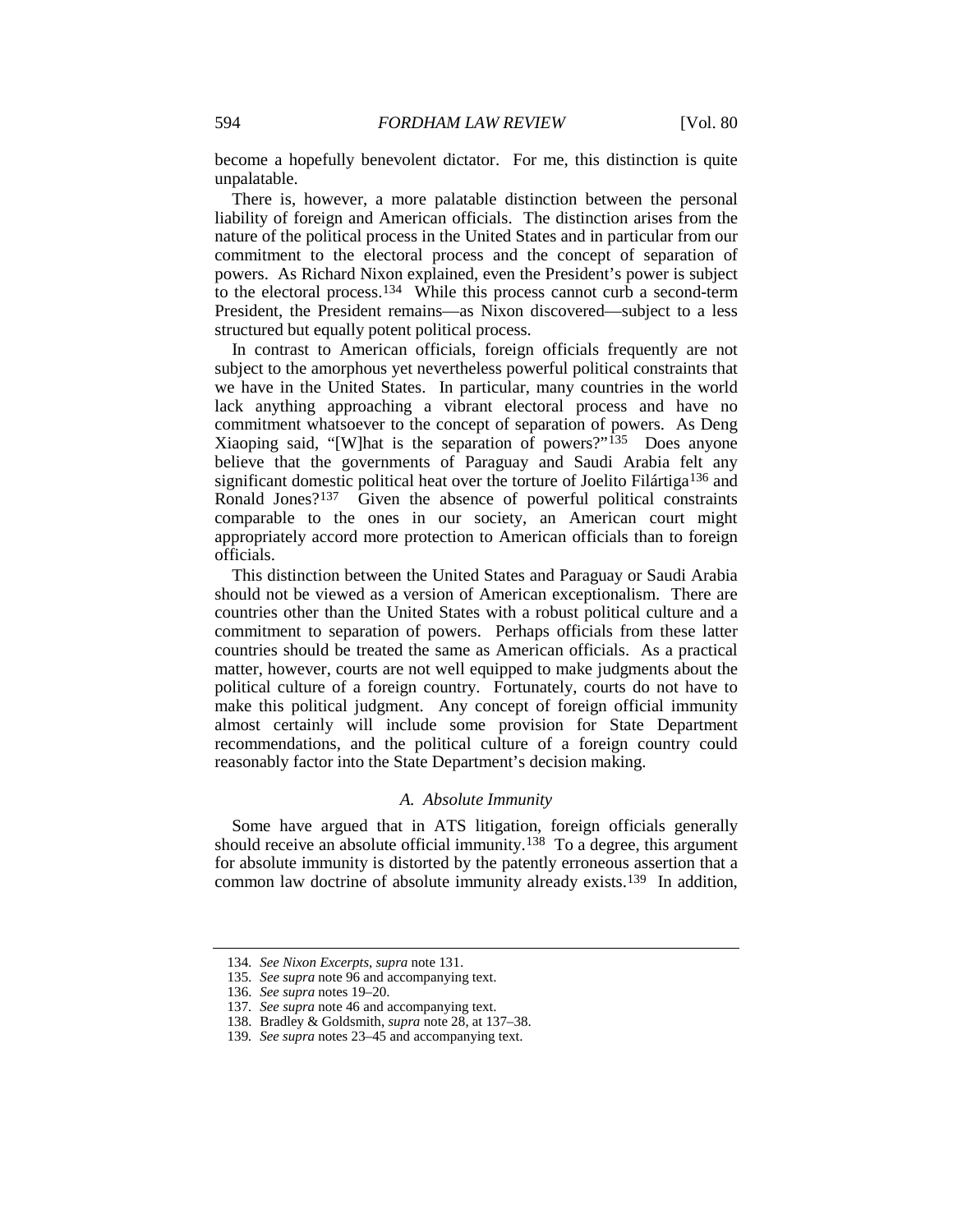however, the argument for absolute immunity is based upon public policy considerations and congressional policy.[140](#page-23-0)

The United States inherited a faith in legislative supremacy from the English, and this faith, with some New World changes, is ingrained in our understanding of the law. In particular, when federal courts make federal common law, a well-regarded Supreme Court Justice has advised that where there is a pertinent statute, the common law should be "appropriate to effectuate the policy of the governing Act."[141](#page-23-1) The Court as a whole has agreed: "Some [federal common law issues] will lack express statutory sanction but will be solved by looking at the policy of the legislation and fashioning a remedy that will effectuate that policy."[142](#page-23-2) Similarly, the Court has said with specific reference to ATS litigation that "the general practice has been to look for legislative guidance before exercising innovative authority over substantive law."[143](#page-23-3)

Experience under 42 U.S.C. § 1983 presents a good example of the influence of statutory policy upon the crafting of federal common law. Some forty years ago, the Supreme Court began the task of creating a common law of official immunity for litigation under this statutory cause of action. The Court rejected a general rule of absolute immunity. Given the statutory policy of liability, "government officials, as a class, could not be totally exempt, by virtue of some absolute immunity, from liability under its terms."[144](#page-23-4) If the Court created a general rule of absolute immunity, "§ 1983 would be drained of meaning."<sup>[145](#page-23-5)</sup>

Supporters of a general rule of absolute immunity argue that FSIA establishes a policy of immunity,<sup>[146](#page-23-6)</sup> but this argument makes no sense. FSIA is literally silent on the personal liability of foreign officials. The Court expressly held in *Samantar* that the statute "does not address an official's claim to immunity."[147](#page-23-7) Put another way, "[t]he immunity of officials simply was not the particular problem to which Congress was responding when it enacted the FSIA."[148](#page-23-8)

In contrast to FSIA's deafening silence, TVPA stands as a clear statement of congressional policy in ATS litigation. Congress explicitly considered the personal liability of foreign torturers and enacted a statutory cause of action against those officials. Moreover, Congress clearly intended a broad scope of liability by using well-known terms of art to describe the scope of conduct covered by the statute. The TVPA provides that an "individual who, under actual or apparent authority, or color of law, of any

<sup>140.</sup> Bradley & Goldsmith, *supra* note [28,](#page-4-7) at 145–51.

<span id="page-23-2"></span><span id="page-23-1"></span><span id="page-23-0"></span><sup>141.</sup> D'Oench, Duhme & Co. v. FDIC, 315 U.S. 447, 472 (1942) (Jackson, J., concurring).

<sup>142.</sup> Textile Workers Union v. Lincoln Mills, 353 U.S. 448, 457 (1957).

<sup>143.</sup> Sosa v. Alvarez-Machain, 542 U.S. 692, 726 (2004).

<sup>144.</sup> Scheuer v. Rhodes, 416 U.S. 232, 243 (1974).

<span id="page-23-8"></span><span id="page-23-7"></span><span id="page-23-6"></span><span id="page-23-5"></span><span id="page-23-4"></span><span id="page-23-3"></span><sup>145</sup>*. Id.* at 248; *accord* Butz v. Economou, 438 U.S. 478, 501, 503–04 (1978); *see also* Wuerth, *supra* note [9,](#page-2-10) at 974–75.

<sup>146.</sup> Bradley & Goldsmith, *supra* note [28,](#page-4-7) at 145–47.

<sup>147.</sup> Samantar v. Yousuf, 130 S. Ct. 2278, 2289 (2010).

<sup>148</sup>*. Id.* at 2291.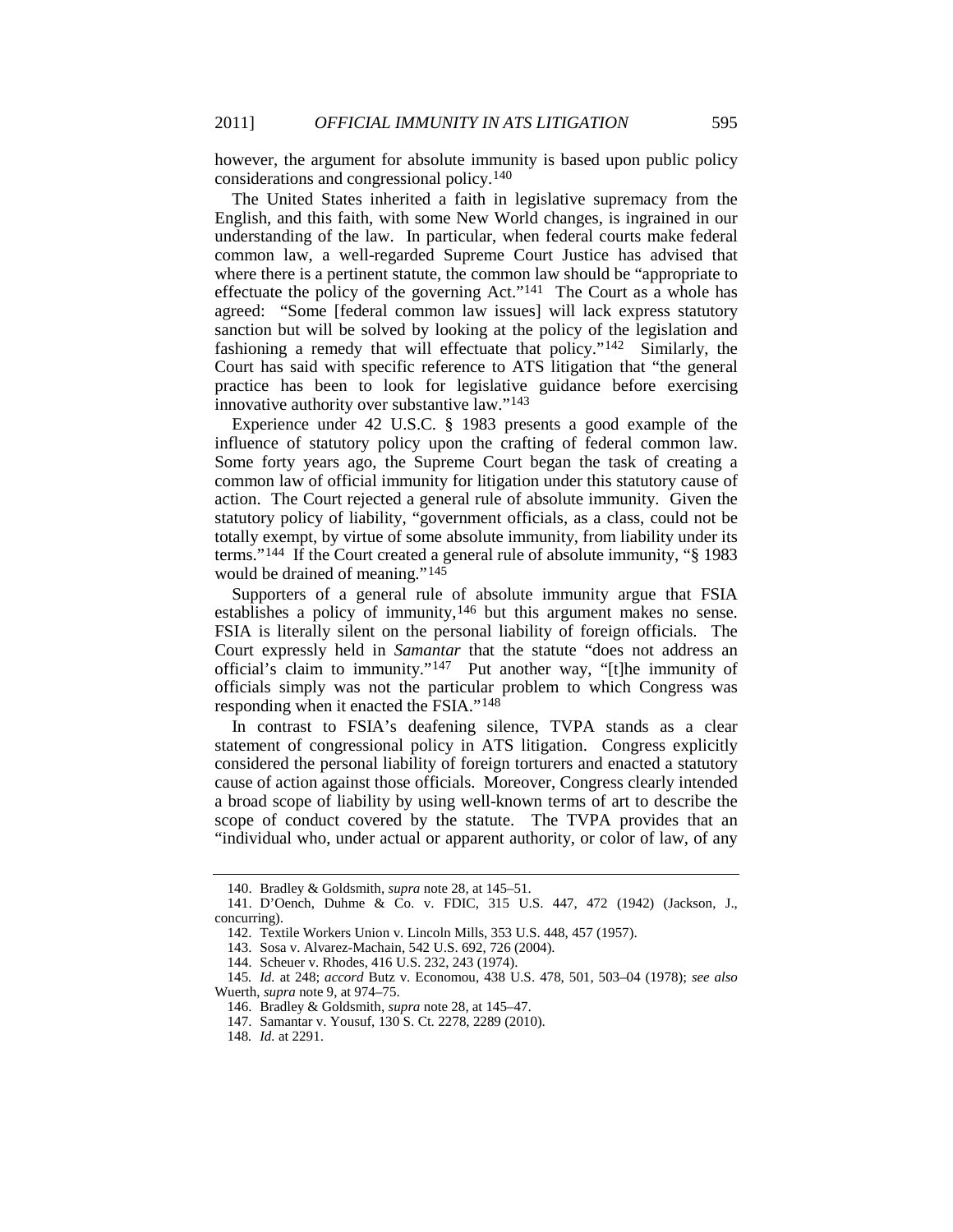<span id="page-24-0"></span>foreign nation . . . subjects an individual to torture shall, in a civil action, be liable for damages to that individual."<sup>[149](#page-24-1)</sup> These terms of art have clear meanings, and Congress's explicit adoption of these terms evidences a broad scope of liability.

The phrase "under color of law" comes from constitutional tort litigation. In the leading case, the Supreme Court explained that the phrase means "'[m]isuse of power, possessed by virtue of state law and made possible only because the wrongdoer is clothed with the authority of state law.'" [150](#page-24-2) In the context of ATS litigation, the phrase creates liability for foreign officials who misuse their power and violate international law without the government's permission or authority. This is the natural reading of the phrase "color of law" and the reading actually intended by the TVPA's drafters.[151](#page-24-3)

<span id="page-24-9"></span>If "color of law" addresses unauthorized misuse of power, "actual or apparent authority" must address some other form of misconduct. It is a sad fact of life that "in practice more than one-third of the world's governments engage in, tolerate, or condone [torture]."[152](#page-24-4) Because color of law was developed primarily to deal with officers acting without the permission of their governments, the phrase "actual or apparent authority" would seem to extend liability to officers whose governments embrace and even formally authorize torture. For decades every American law student in the United States has been taught that the phrase "actual or apparent authority" has a well-known, black letter law meaning. It literally is hornbook law.[153](#page-24-5) For almost a century, the ALI's *Restatement of Agency* has been using this distinction between authority and apparent authority.<sup>[154](#page-24-6)</sup> Moreover, the drafters of the TVPA reported that the statutory phrase "actual and apparent authority" was "derived from agency theory in order to give the fullest coverage possible."[155](#page-24-7)

<span id="page-24-10"></span>The black letter law of actual authority is clear: "An agent acts with actual authority when . . . the agent reasonably believes, in accordance with the principal's manifestations to the agent, that the principal wishes the agent so to act."<sup>[156](#page-24-8)</sup> In the context of TVPA litigation, the agent is the

152. S. REP. NO. 102-249, at 3.

<span id="page-24-5"></span><span id="page-24-4"></span>153*. See, e.g.*, HAROLD GILL REUSCHLEIN & WILLIAM A. GREGORY, HANDBOOK ON THE LAW OF AGENCY AND PARTNERSHIP §§ 14, 23 (1979).

154. RESTATEMENT OF AGENCY §§ 7–8 (1933).

<span id="page-24-7"></span><span id="page-24-6"></span>155. S. REP. NO. 102-249, at 8. Similarly, the House Report states that "[c]ourts should look to . . . agency law in construing 'actual or apparent authority.'" H.R. REP. No. 102-367, at 5, *reprinted in* 1992 U.S.C.C.A.N. 84, 87.

<sup>149.</sup> Torture Victim Protection Act of 1991 § 2(a), 28 U.S.C. § 1350 note (2006).

<span id="page-24-2"></span><span id="page-24-1"></span><sup>150.</sup> Monroe v. Pape, 365 U.S. 167, 184 (1961) (quoting United States v. Classic, 313 U.S. 299, 326 (1941)).

<span id="page-24-3"></span><sup>151.</sup> "Courts should look to principles of liability under U.S. civil rights laws, in particular section 1983 of title 42 of the United States Code, in construing 'under color of law' . . . ." S. REP. NO. 102-249, at 8 (1991). Similarly, the House Report states that "[c]ourts should look to 42 U.S.C. § 1983 is [sic] construing 'color of law.'" H.R. REP. NO. 102-367, at 5 (1991), *reprinted in* 1992 U.S.C.C.A.N. 84, 87.

<span id="page-24-8"></span><sup>156.</sup> RESTATEMENT (THIRD) OF AGENCY § 2.01 (2006); *accord* RESTATEMENT (SECOND) OF AGENCY § 7 (1958); RESTATEMENT OF AGENCY §§ 7–8.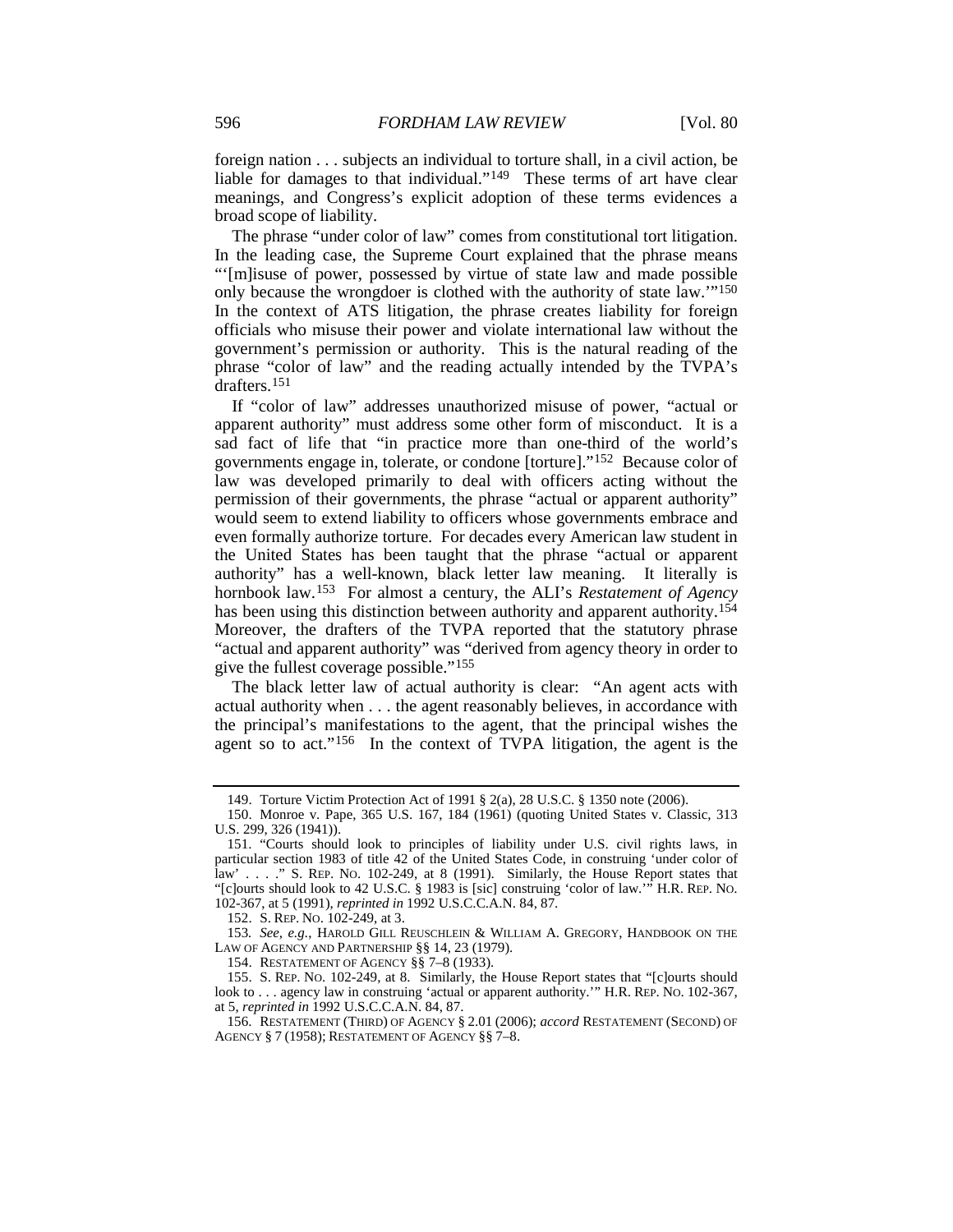foreign official and the principal is that official's government. Accordingly, the TVPA explicitly extends liability to cases in which the defendant's government has approved, endorsed, or authorized the act of torture.[157](#page-25-0) This category of officially sanctioned torture includes—to use the words of the TVPA committee report—the "one-third of the world's governments [that] engage in, tolerate, or condone [torture]."<sup>[158](#page-25-1)</sup> The "color of law" phrase extends liability to officials whose governments do not endorse torture.

Because the concepts of actual authority and color of law seem to cover the waterfront, one wonders what apparent authority encompasses. Early hearings on a bill that eventually became the TVPA suggest that apparent authority would extend liability to private persons who act in concert with the government. For example, "[w]hen you talk about death squads in El Salvador, you may be talking about people who have no direct contact with the government, no provable official contact." [159](#page-25-2)

<span id="page-25-4"></span>The express words of the statute clearly extend liability to torture without regard to whether the defendant officer was acting in accordance with express laws and official policy of the officer's country or was merely following orders. Moreover, the statute's drafters seem<sup>[160](#page-25-3)</sup> to have intended

<span id="page-25-3"></span>160. Some members of the Court are leery of legislative history. *See, e.g.*, Samantar v. Yousuf, 130 S. Ct. 2278, 2293-94 (2010) (Scalia, J., concurring); *id.* at 2293 (Alito, J., concurring); *id.* (Thomas, J., concurring). For those who are not leery, the legislative history indicates an intent to provide "the fullest coverage possible." *See supra* note [155](#page-24-10) and accompanying text. This message, however, is somewhat garbled by the following passage:

To avoid liability by invoking the FSIA, a former official would have to prove an agency relationship to a state, which would require that the state "admit some knowledge or authorization of relevant acts." 28 U.S.C. § 1603(b). Because all states are officially opposed to torture and extrajudicial killing, however, the FSIA should normally provide no defense to an action taken under the TVPA against a former official.

S. REP. NO. 102-249, at 8 (1991); *see* 138 CONG. REC. 4176–77 (1992). This snippet flies in the face of the statutory language and the rest of the TVPA's legislative history.

The snippet's reference to FSIA and citation of § 1603(b) indicates a belief that under some circumstances a former official could be considered an "agency or instrumentality of a foreign state" if the foreign state formally embraced torture. The Supreme Court in *Samantar*, however, unanimously rejected the application of the FSIA to actions against foreign officials in their personal capacity. *Samantar*, 130 S. Ct. at 2292. The snippet is based upon bad law and should not be used to override the clear meaning of the

<sup>157.</sup> Torture Victim Protection Act of 1991 § 2(a), 28 U.S.C. § 1350 note (2006).

<sup>158</sup>*. See supra* not[e 152](#page-24-9) and accompanying text.

<span id="page-25-2"></span><span id="page-25-1"></span><span id="page-25-0"></span><sup>159</sup>*. The Torture Victim Protection Act: Hearing and Markup on H.R. 1417 Before the H. Comm. on Foreign Affairs and its Subcomm. on Human Rights & Int'l Orgs.*, 100th Cong. 76 (1988) [hereinafter *TVPA House Hearings*] (testimony of Michael H. Posner, Executive Director, Lawyers Committee for Human Rights). Similarly, Father Robert Drinan suggested that apparent authority addresses the situation where a foreign state says, "[W]e never, never authorized this torture. But if the individual [torturer] involved said that: I felt that it was authorized and I did it because I felt that they were—then that particular case should be reachable under this law." *Id.* Other documents quoted in this early hearing make the same point that the "proposed statute incorporates the concept of 'actual or apparent authority' to avoid this dilemma by providing courts with jurisdiction over state-authorized as well as state-condoned abuses." *Id.* at 110 (quoting Matthew H. Murray, Note, *The Torture Victim Protection Act: Legislation to Promote Enforcement of the Human Rights of Aliens in U.S. Courts*, 25 COLUM. J. TRANSNAT'L L. 673, 700 (1987)).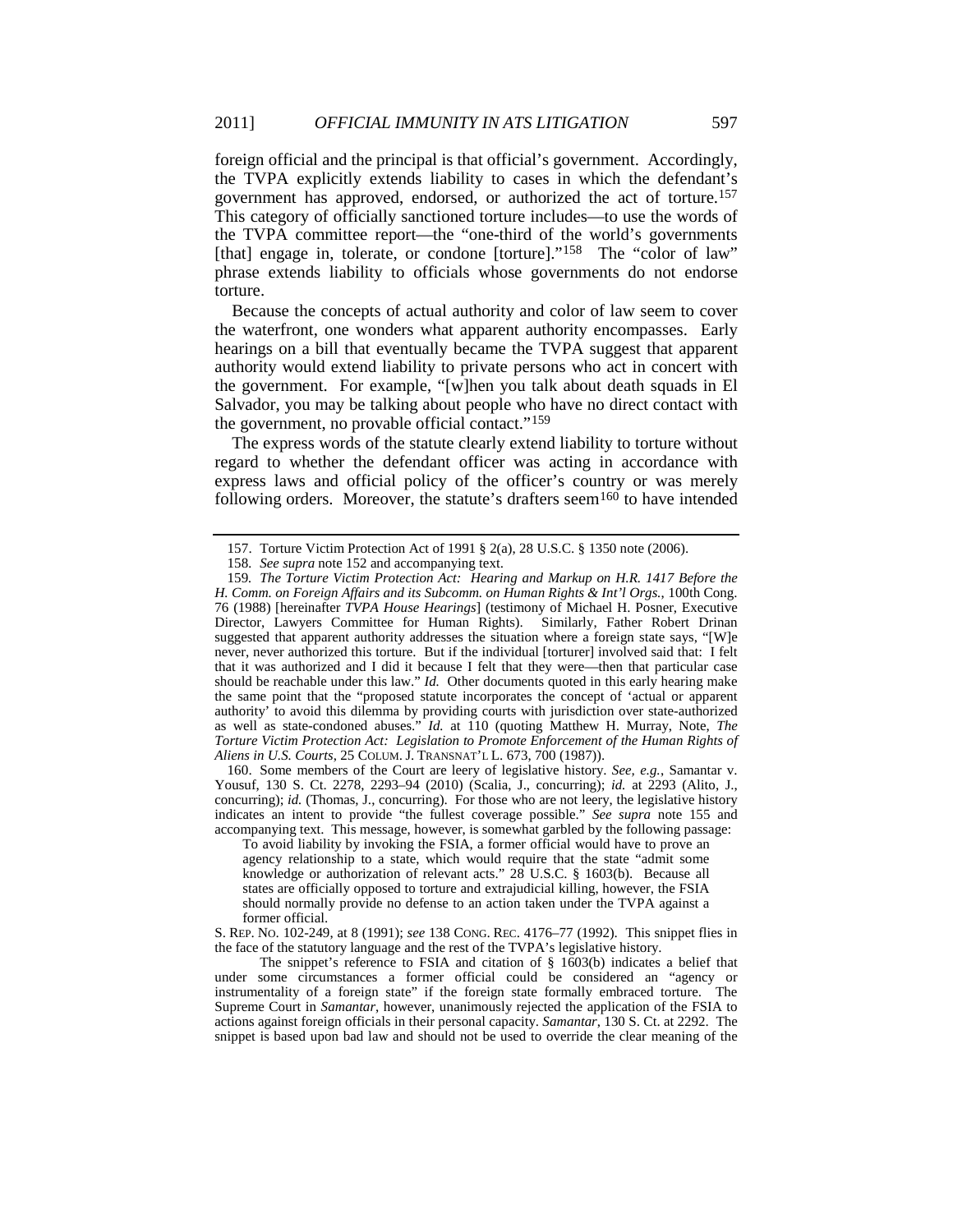<span id="page-26-0"></span>this broad scope of liability. To repeat: the TVPA's drafters explained that the reference to agency concepts was intended "to give the fullest coverage possible."[161](#page-26-1) In particular, "low-level officials cannot escape liability by claiming that they were acting under orders of superiors."<sup>[162](#page-26-2)</sup> Nor may superiors escape liability by claiming that torture is lawful under their country's domestic laws.

Finally, supporters of a general rule of absolute immunity have adduced some generally phrased policy considerations in support of their position. These glittering generalities do not, however, comport with the facts on the ground in ATS litigation. [163](#page-26-3) For example, the supporters advance as their

162. S. REP. NO. 102-249, at 9.

statutory language. Even if the snippet were followed, it would not be applicable unless the foreign state gave a clear statement that under the foreign state's domestic law, the officer was lawfully authorized to engage in torture or extrajudicial killing.

<span id="page-26-1"></span><sup>161</sup>*. See supra* note [155](#page-24-10) and accompanying text. Another aspect of the TVPA's legislative history lends further support to an intent to provide the fullest coverage possible. The Act originated in the 100th Congress as H.R. 1417. *See TVPA House Hearings*, *supra* note [159,](#page-25-4) at 81–83. In this original bill, the scope of liability was limited to "actual or apparent authority" with no mention of color of law. *Id.* at 82. In the next Congress, the House Bill (H.R. 1662) retained the original language of "actual or apparent authority," but the Senate Bill (S. 1629) substituted "color of law" for "actual or apparent authority." *See The Torture Victim Protection Act of 1989: Hearing on S. 1629 and H.R. 1662 Before the S. Comm. on the Judiciary and its Subcomm. on Immigration & Refugee Affairs*, 101st Cong. 2–3, 4–7 (1990). Finally, in the 102nd Congress, the House approved H.R. 2092, which provided for liability for conduct under either "actual or apparent authority or under color of law." *See Consideration of Miscellaneous Bills and Resolutions: Markup Before the H. Comm. on Foreign Affairs*, 102d Cong. 175–82 (1991). This language was enacted.

<span id="page-26-3"></span><span id="page-26-2"></span><sup>163.</sup> For example, Professors Bradley and Goldsmith argue that creating a doctrine of official immunity will require U.S. courts to balance "complicated domestic social tradeoffs" involving "different legal and political cultures" in foreign nations. Bradley & Goldsmith, *supra* note [28,](#page-4-7) at 148. The nature of the underlying rights in ATS litigation easily cuts through this Gordian Knot. ATS litigation is limited to a few clearly defined international rights like freedom from torture, non-judicial killing, genocide, and slavery. One wonders about the legitimacy of a foreign political culture that seeks to protect the perpetrators of such atrocious misconduct. In any event, the congressional policy judgment embodied in the TVPA trumps this concern.

The professors also worry that foreign nations may indemnify foreign officers, which will result in financial hardship. "Foreign nations," the professors say, "Foreign nations," the professors say, "understandably do not trust U.S. courts to manage their public administration and fiscal matters." *Id.* at 149. But to repeat, indemnification is not required. It is voluntary. *See supra* note[s 116](#page-18-6)[–120](#page-19-3) and accompanying text.

The professors also worry that international law is too vague, and the Supreme Court is not a "definitive interpreter" of international law. Bradley & Goldsmith, *supra* not[e 28,](#page-4-7) at 149. They suggest that the Court's interpretations of international law are "idiosyncratic." *Id.* To be sure, much of international law is vague, and the Court does, indeed, lack final legislative authority in this area, *see* Casto, *Common Law*, *supra* note [5,](#page-1-6) at 641–42, but the scope of rights enforced in ATS litigation is quite narrow, and by definition well-defined. Is it idiosyncratic to say that torture, non-judicial killing, slavery, and genocide are contrary to international law? The professors merge the right to be remedied and the remedy in ATS litigation. They say that the U.S. practice of providing a damage remedy "is viewed outside the United States as illegitimate and indeed as contrary to international law." Bradley & Goldsmith, *supra* note [28,](#page-4-7) at 149. The fact remains, however, that Congress, the Supreme Court, and the executive branch have decided that a remedy should be available. The fact that some people outside the United States may dislike these policy decisions cannot justify overturning these decisions in the guise of absolute official immunity.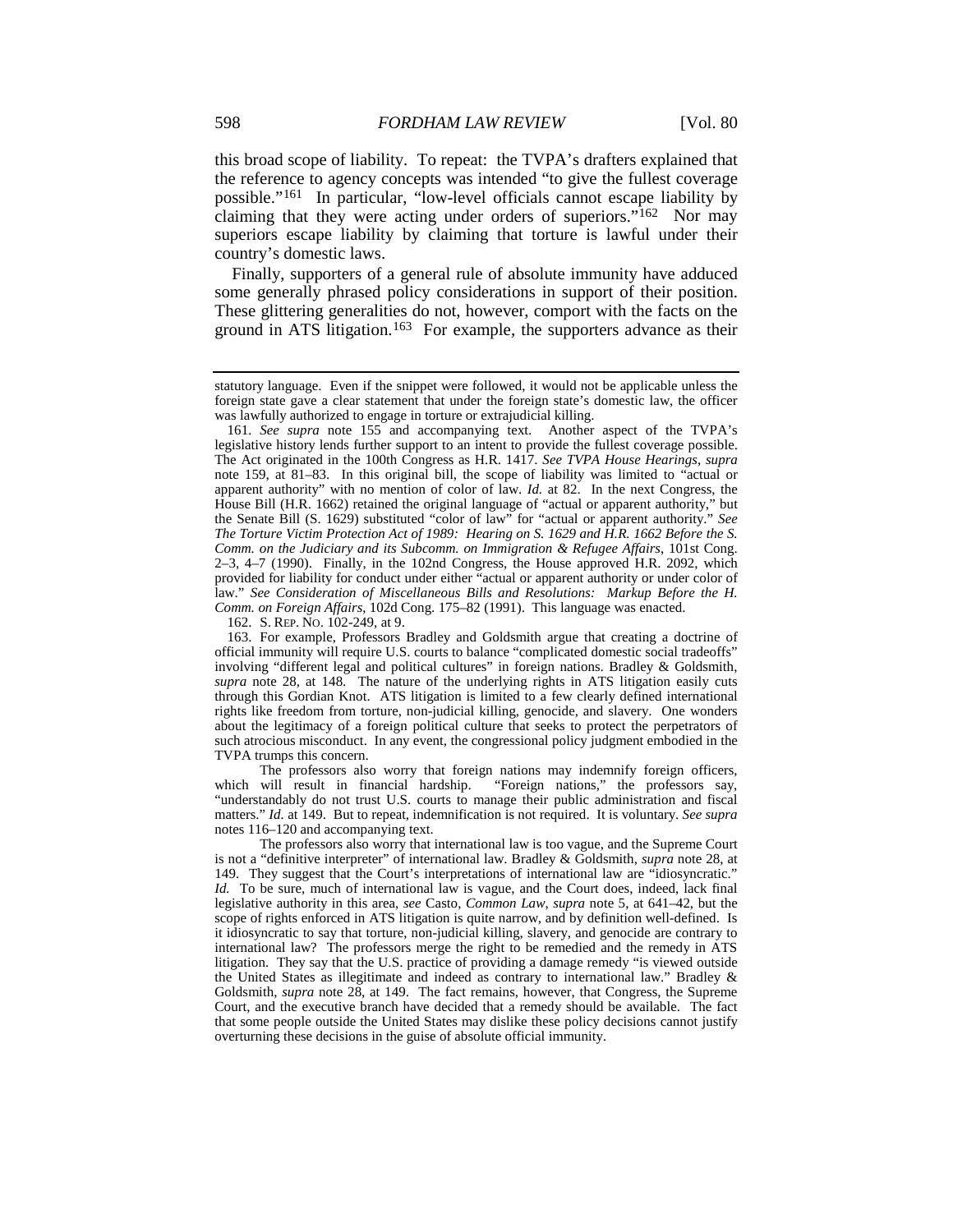"most fundamental" argument the impact of ATS litigation on foreign relations. They argue that "without clear political branch guidance, [the courts should not] pursue a course of action in litigation that threatens international discord."[164](#page-27-1) As a general proposition, this argument makes some sense, but by its own terms, the argument collapses when the political branches have provided clear guidance.

In the TVPA, Congress created a cause of action against foreign torturers without regard to whether they exceeded their authority or tortured pursuant to clear and otherwise lawful government policy. In signing the TVPA into law, the President agreed with this explicit policy. Finally, the executive branch, through the State Department's Legal Adviser and the Attorney General, has often lent its support to ATS litigation. Indeed, in the government's *Samantar* amicus brief, the Attorney General and the Legal Adviser implicitly rejected a general rule of absolute immunity and argued instead for a rule of immunity significantly based upon the executive branch's ad hoc suggestion of immunity in individual cases. [165](#page-27-2)

Of course, the TVPA, by its terms, is limited to torture and nonjudicial killing and therefore does not apply to common law ATS litigation involving slavery and genocide. Nevertheless, as a matter of common law reasoning, the TVPA's principle of broad liability should be adopted for ATS claims outside the TVPA's technical scope. By tradition, U.S. courts in certain situations have adopted legislative wisdom as a common law principle for the resolution of common law issues not technically governed by the pertinent statute.[166](#page-27-3) Moreover, it would be passing strange if the federal courts created a general principle of liability that is more solicitous of slavers and perpetrators of genocide than of torturers and nonjudicial killers. In the context of ATS litigation, the distinction between torture and nonjudicial killing on the one hand and slavery and genocide on the other is illusive.[167](#page-27-4)

# <span id="page-27-0"></span>*B. The Proper Scope of Official Immunity*

If foreign officials should not receive a general absolute immunity, what scope of immunity should they receive? Traditional rules of official immunity involve a principled approach in which courts apply general rules

Finally, the professors argue that an ATS remedy is not necessary because there may be "civil or criminal liability in the home country." *Id.* at 150. One wonders if they actually think that Paraguay and Saudi Arabia would provide a remedy for the torture of Joelito Filártiga and Ronald Jones. What about the one-third of nations that embrace torture? *See supra* note [152](#page-24-9) and accompanying text. To be sure, some foreign nations may provide meaningful remedies for violations of international law. *See* Casto, *Common Law*, *supra* note [5,](#page-1-6) at 659. A general rule of absolute immunity, however, is too blunt an instrument to deal with the existence of remedies in an ATS plaintiff's home country. The TVPA's concept of exhaustion of remedies is more finely calibrated to address this specific concern. *See id.* at 660–61.

<sup>164.</sup> Bradley & Goldsmith, *supra* note [28,](#page-4-7) at 150.

<sup>165.</sup> Brief for the United States, *supra* note [29,](#page-4-6) at 8–28.

<sup>166</sup>*. See* Casto, *Common Law*, *supra* note [5,](#page-1-6) at 660–62.

<span id="page-27-4"></span><span id="page-27-3"></span><span id="page-27-2"></span><span id="page-27-1"></span><sup>167.</sup> This is not to say, however, that ad hoc political considerations might not lead to disparate treatment in particular cases.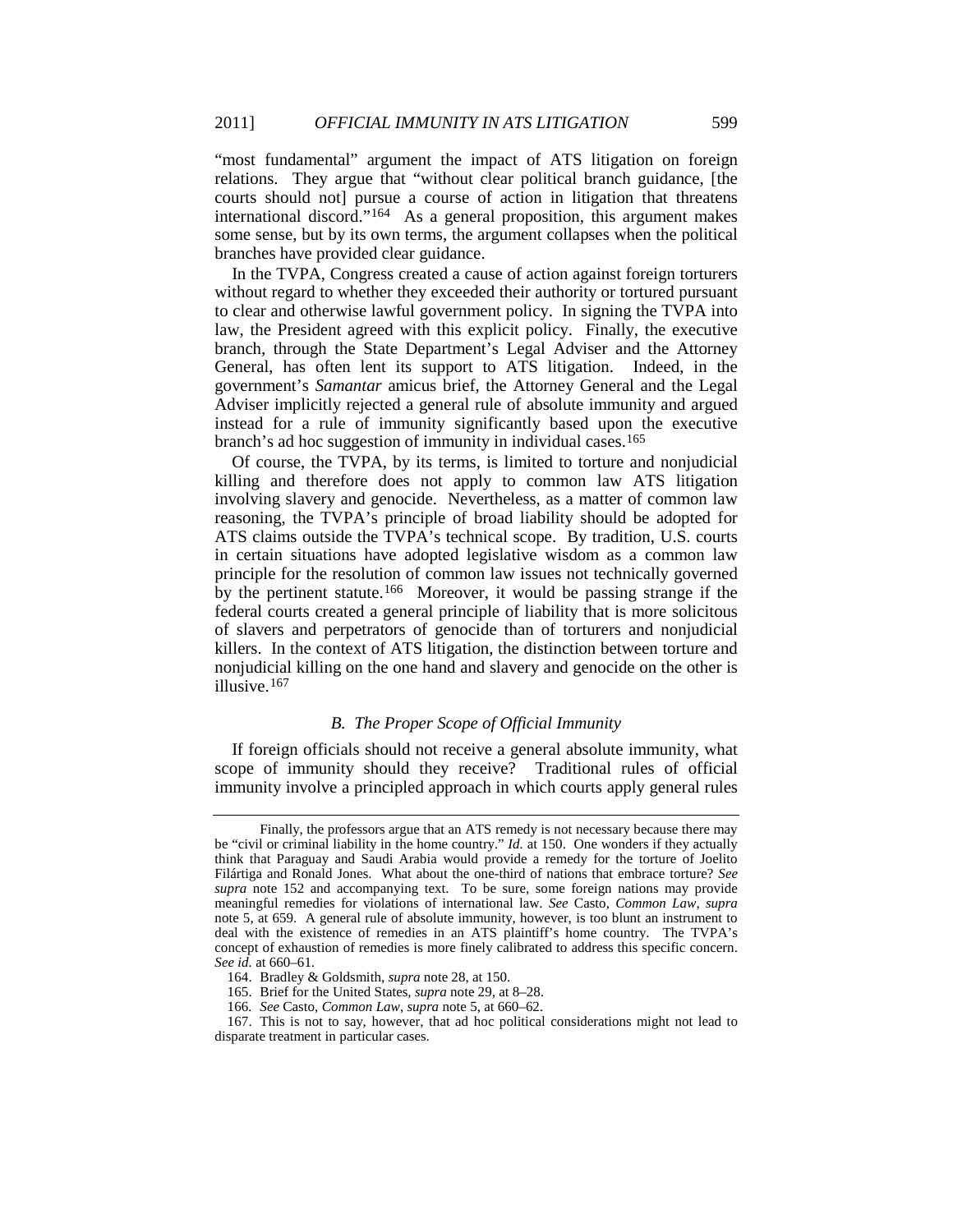to specific cases, but none of the traditional, principled approaches fit ATS litigation. A general absolute immunity is contrary to pertinent acts of Congress, judicial precedent, and the views of the executive. The qualified immunity used in constitutional tort litigation will not work because ATS cases, by definition, involve a narrow range of well-known norms like torture, non-judicial killing, slavery, and genocide.

Similarly, the concept of official capacity is of little value because it is based upon a legal fiction that simply does not fit ATS litigation. If official immunity turns on whether the defendant acted in an official capacity, the defense is either too broad or too narrow. In the United States, we pretend that an officer who acts unlawfully is not acting in an official capacity. Adopting this legal fiction in ATS litigation would, in effect, eliminate official immunity because torturers, murderers, slavers, and fomenters of genocide are by definition acting unlawfully. On the other hand, if official capacity is construed to encompass conduct related to the defendant's jobs, virtually all ATS defendants would be protected.

Professor Beth Stephens has suggested that the defense of foreign official immunity will inevitably turn on a number of ad hoc factors or considerations.[168](#page-28-1) Her suggestion should be followed. There will be little predictability to this approach, but torturers and murderers have no valid reliance interest. In reaching ad hoc conclusions in particular cases, none of the relevant factors should be conclusive in all cases.

# <span id="page-28-0"></span>1. The Defendant Officer's Government

If the defendant's government is unwilling to certify that the defendant's actions were authorized, the defense of official immunity ordinarily should not be available. There is some confusion, however, about the reason for this conclusion. Some have argued that the purpose of official immunity is to protect the interests of foreign states. Thus, the United States' brief to the Supreme Court in *Samantar* noted that "a foreign state may seek to waive the immunity . . . because immunity is accorded to foreign officials not for their personal benefit, but for the benefit of the foreign state."<sup>[169](#page-28-2)</sup> Statements like this should not be read literally. Actually, the defense of official immunity is based primarily on the foreign policy interests of the United States and not directly on the interests of a foreign government. Usually the United States' foreign policy interests will at least partially be furthered by supporting the announced preference of the foreign government, but this will not always be the case.

Suppose, for example, that the United States has given strong support to a particular government, but that government has been ousted. Or suppose that the United States arranges for a particular government to abdicate in order to avoid a violent and bloody revolution. In each example, the new government might wish to waive the deposed officers' official immunity.

<sup>168</sup>*. See* Stephens, *supra* not[e 49,](#page-8-11) at 2709.

<span id="page-28-2"></span><span id="page-28-1"></span><sup>169.</sup> Brief for the United States, *supra* note [29,](#page-4-6) at 26; *see also* Statement of Interest, *supra* not[e 62,](#page-9-3) at Exhibit 1.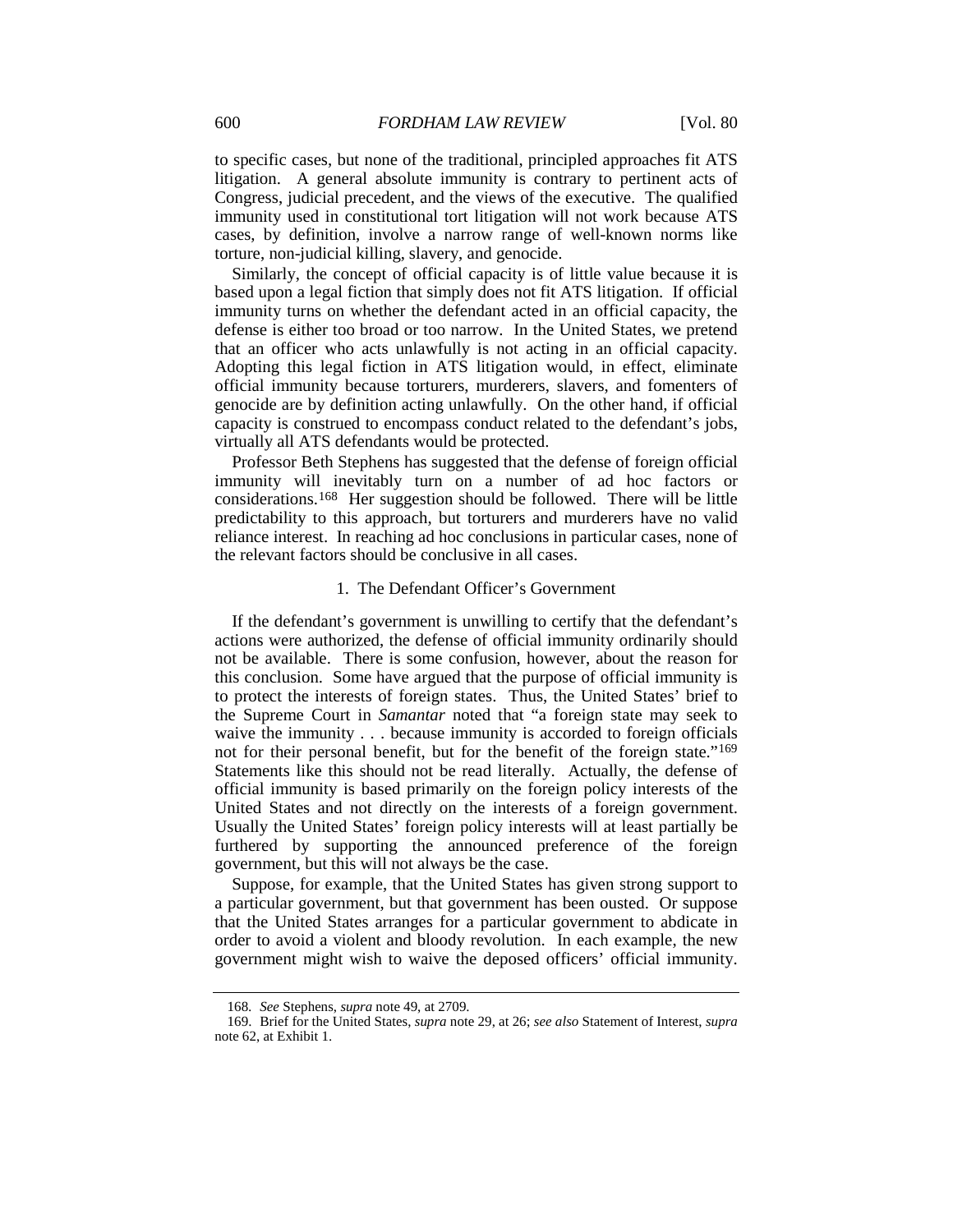The United States may recognize the new government, yet for foreign policy reasons might recommend official immunity for the deposed officers.

# 2. Executive Branch

Although executive branch recommendations regarding official immunity should not be conclusive, <sup>[170](#page-29-0)</sup> the executive nevertheless inevitably will play an important role in judicial determinations of official immunity. In making recommendations, the executive inevitably will be guided by political or policy considerations rather than legal principles. Experience with somewhat similar State Department recommendations, before Congress enacted the FSIA, is instructive. In 1952, the United States adopted a restrictive approach to foreign sovereign immunity that recognized a commercial transaction exception, and for the next twentyfour years, the courts relied upon executive judgment to determine whether a particular suit fell within the exception.<sup>[171](#page-29-1)</sup> The working assumption was that the executive was administering a legal principle—the commercial transaction exception. Congress eventually became dissatisfied with leaving the matter to the executive branch. Among other things, "foreign nations often placed diplomatic pressure on the State Department . . . . [O]n occasion, political considerations led to suggestions of immunity in cases where immunity would not have been available under the restrictive [commercial transaction] theory."<sup>[172](#page-29-2)</sup> There is no reason to expect that experience in respect of executive recommendations regarding official immunity will be any different.

Actually, political considerations will play an even greater role in respect of official immunity than they did regarding pre-FSIA determinations of sovereign immunity. In advising the courts before the FSIA, the executive was ostensibly administering a principled legal exception to sovereign immunity. In the case of official immunity, there is no principled basis for the executive to premise its analysis of the issue. The concepts of absolute and qualified immunity will not work. Nor is the notion of official capacity of any use.

The absence of a legal principle to guide the executive in its recommendations does not mean that executive recommendations are entirely a function of raw politics. For example, on remand in *Samantar*, the executive based its recommendation against official immunity on the fact that the defendant's native country of Somalia currently has two separate governing entities, each claiming to be the government of Somalia.<sup>[173](#page-29-3)</sup> One putative government sought to waive the defendant's

<sup>170.</sup> For an excellent and comprehensive analysis of this issue, see Wuerth, *supra* note [9.](#page-2-10)

<span id="page-29-1"></span><span id="page-29-0"></span><sup>171</sup>*. See* Verlinden B.V. v. Cent. Bank of Nigeria, 461 U.S. 480, 486–89 (1983). For an excellent short history, see Wuerth, *supra* not[e 9,](#page-2-10) at 924–29.

<span id="page-29-3"></span><span id="page-29-2"></span><sup>172</sup>*. Verlinden*, 461 U.S. at 487 (relying upon statements of the State Department Legal Adviser); *accord* Samantar v. Yousuf, 130 S. Ct. 2278, 2285 (2010); Republic of Austria v. Altmann, 541 U.S. 677, 690 (2004); *see also* Wuerth, *supra* not[e 9,](#page-2-10) at 927.

<sup>173.</sup> Statement of Interest, *supra* note [62,](#page-9-3) at Exhibit 1.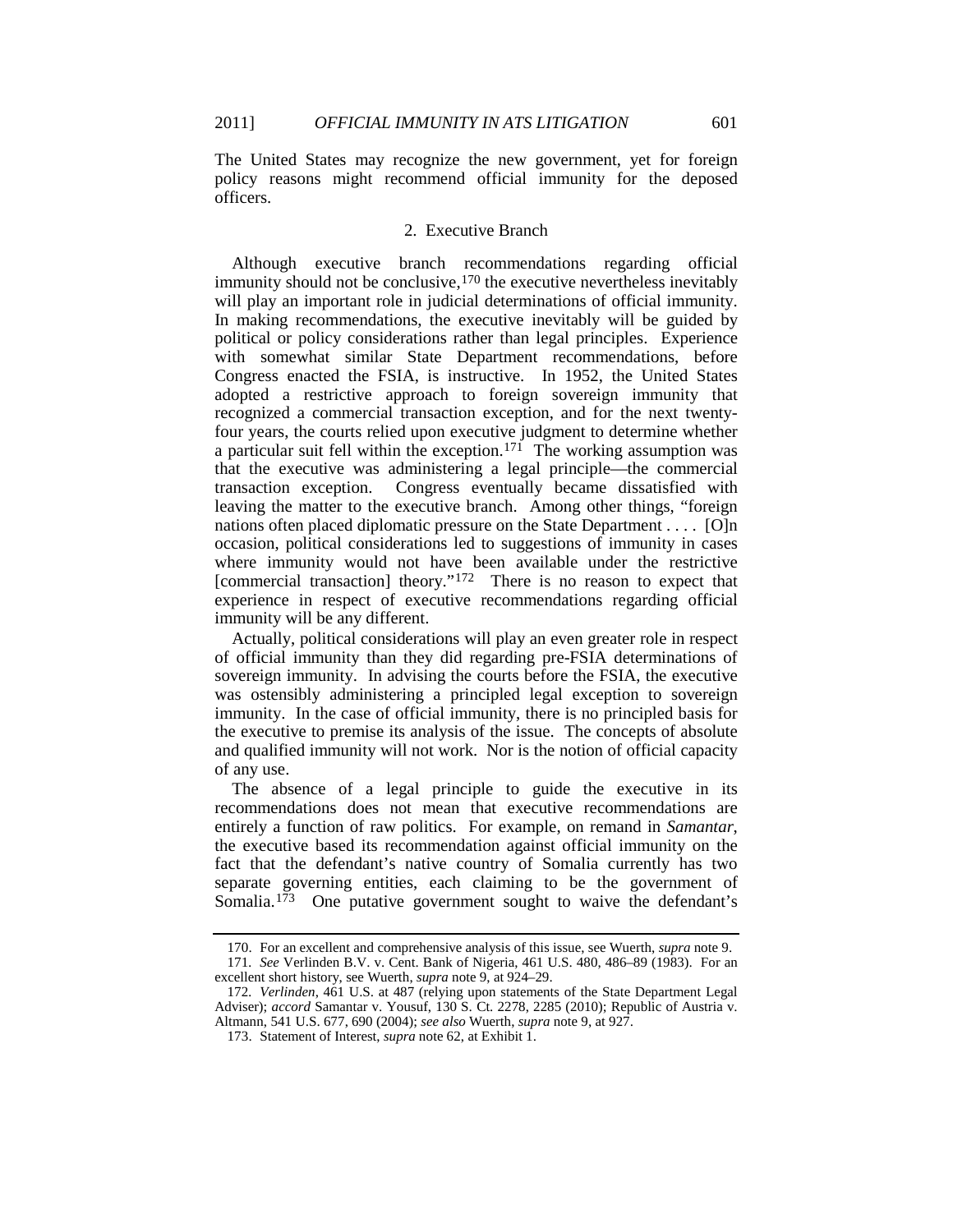immunity, while the other sought to invoke immunity. The United States recognized neither government.[174](#page-30-0) Under these circumstances, the recommendation against official immunity is persuasive.

Given the lack of any legal principle to shape the granting of official immunity, executive silence—like Sherlock Holmes's dog in the night should speak volumes. The absence of an executive recommendation usually should result in a judicial determination of no immunity. In this regard, the executive frequently is dilatory in making recommendations. [175](#page-30-1) A court could reasonably conclude as a practical matter that if the executive delays making a recommendation for a long time, the particular litigation lacked significant foreign policy considerations or perhaps that very real, but conflicting, considerations caused the delay. If the executive eventually recommends immunity in the eleventh hour, the recommendation should be given little weight unless reasons are presented for the inordinate delay.

#### 3. Other Factors

Given the ad hoc nature of the process, other factors should be pertinent in particular cases. The plaintiff's citizenship may be important. Courts may be more solicitous to the claim of a United States citizen who has been tortured or enslaved in a foreign country. In addition, ATS litigation that involves the judicial review of combat operations implicates another factor that should be considered. In two cases, Israeli military officers have been sued for the excessive use of force in military operations that caused the deaths of innocent civilians.[176](#page-30-2) The international law of war with respect to targeting civilians is well established and universally accepted. It is a war crime to launch an attack with knowledge that there will be an incidental loss of civilian life if the civilian losses "would be clearly excessive in relation to the concrete and direct overall military advantage anticipated.["177](#page-30-3)

Many years ago, Justice Robert Jackson wrote:

<span id="page-30-4"></span>It would be impracticable and dangerous idealism to expect or insist that each specific military command in an area of probable operations will conform to conventional tests of constitutionality. . . . The very essence

<sup>174</sup>*. Id.*

<span id="page-30-1"></span><span id="page-30-0"></span><sup>175.</sup> For example, in *Samantar*, the trial court initially stayed proceedings to allow the State Department to have input. *Samantar*, 130 S. Ct. at 2283. After two years, the matter was still under consideration by the State Department. *Id.*

<span id="page-30-2"></span><sup>176.</sup> In *Belhas v. Ya'alon*, 515 F.3d 1279 (D.C. Cir. 2008), the Israeli army, as part of its combat operations in Lebanon, shelled a United Nations compound and killed over a hundred civilians. *Id.* at 1281–82. In *Matar v. Dichter*, 563 F.3d 9 (2d Cir. 2009), the Israeli army bombed an apartment complex in order to kill a Hamas leader. The bombing killed fourteen people and injured others. *Id.* at 10–11.

<span id="page-30-3"></span><sup>177.</sup> Rome Statute of the International Criminal Court art. 8, § 2(b)(iv), July 17, 1998, 2187 U.N.T.S. 90. For an excellent discussion, see Richard Rosen, *Targeting Enemy Forces in the War on Terror: Preserving Civilian Immunity*, 42 VAND. J. TRANSNAT'L L. 683 (2009).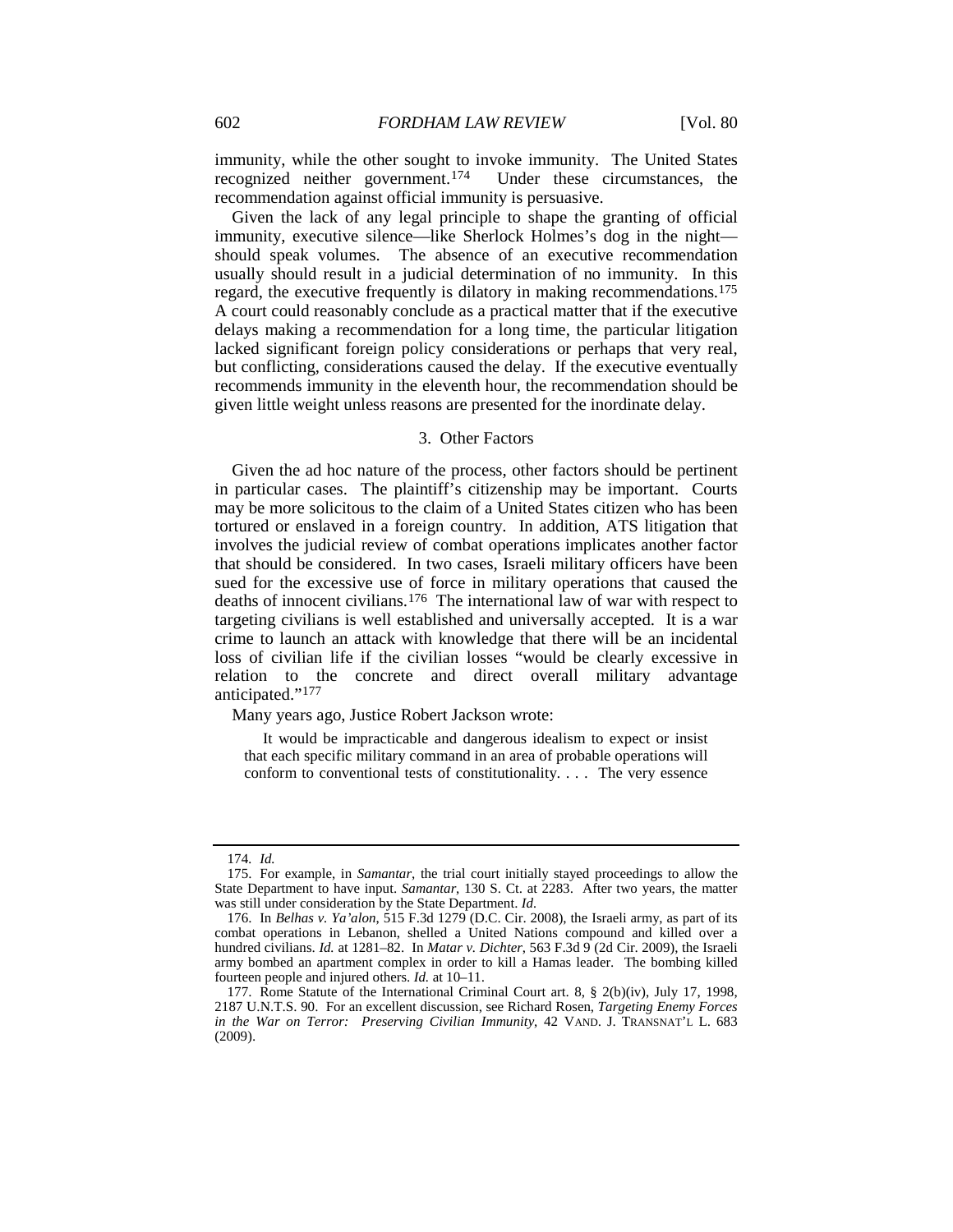of the military job is to marshal physical force, to remove every obstacle to its effectiveness, to give it every strategic advantage.<sup>[178](#page-31-1)</sup>

He continued: "In the very nature of things, military decisions are not susceptible of intelligent judicial appraisal."<sup>179</sup>

<span id="page-31-0"></span>Determining whether civilian casualties caused by a particular military action are clearly excessive is an incredibly difficult and controversial process.<sup>[180](#page-31-3)</sup> Because the reality of combat operations is far removed from the quiet of a judge's chamber, courts should be reluctant to exercise judicial review over combat decisions. Nevertheless, the undesirability of second guessing combat decisions should be treated as only a significant factor affecting official immunity. There may be cases in which the underlying misconduct shocks the conscience or the executive branch recommends against a grant of official immunity.

# *C. The Nature of an Official Immunity Dismissal*

Official immunity in § 1983 is a defense on the merits, and a dismissal is entitled to claim preclusion. But insofar as ATS litigation is concerned, the considerations giving rise to official immunity are significantly different. Section 1983 cases often arise from official conduct that was not clearly unconstitutional, and officials are protected under this circumstance of ambiguity. In contrast, the problem of ambiguous rules of conduct is not nearly so severe in ATS litigation. In *Sosa*, the Court held that the international norm must be clearly established and defined. More significantly, if in granting foreign official immunity, courts give significant weight to the political judgment of either the executive branch or of a foreign government, foreign official immunity is radically different from § 1983 official immunity.

The direct influence of an extralegal political agenda has significant consequences for classifying foreign official immunity as more similar to a jurisdictional rule than a defense on the merits. The simple fact is that politics change. A torturer or slaver who used to be in the in crowd may wind up on the outs. There may be a change of government in the United States or in the foreign country that changes the pertinent extralegal political calculus. The practical possibility of the political winds blowing in a different direction is enhanced by the long, ten-year statute of limitations applicable to ATS litigation.[181](#page-31-4) If the original reason for a *sui generis* grant of foreign official immunity disappears, the need for a continuing grant to that official disappears.

<sup>178.</sup> Koramatsu v. United States, 323 U.S. 214, 244 (1944) (Jackson, J., dissenting).

<span id="page-31-2"></span><span id="page-31-1"></span><sup>179</sup>*. Id.* at 245. Jackson advanced this point as a consideration rather than a flat rule. In *Koramatsu*, Jackson believed that this consideration was overridden when the executive branch affirmatively sought judicial approval in a criminal prosecution of an unconstitutional military decision. *See id.* at 245–46.

<sup>180</sup>*. See* Rosen, *supra* not[e 177,](#page-30-4) at 744–48.

<span id="page-31-4"></span><span id="page-31-3"></span><sup>181.</sup> Torture Victim Protection Act of 1991 § 2(c), 28 U.S.C. § 1350 note (2006). Moreover, given the extralegal political nature of foreign official immunity, an official immunity dismissal should continue the tolling of the statute of limitations.